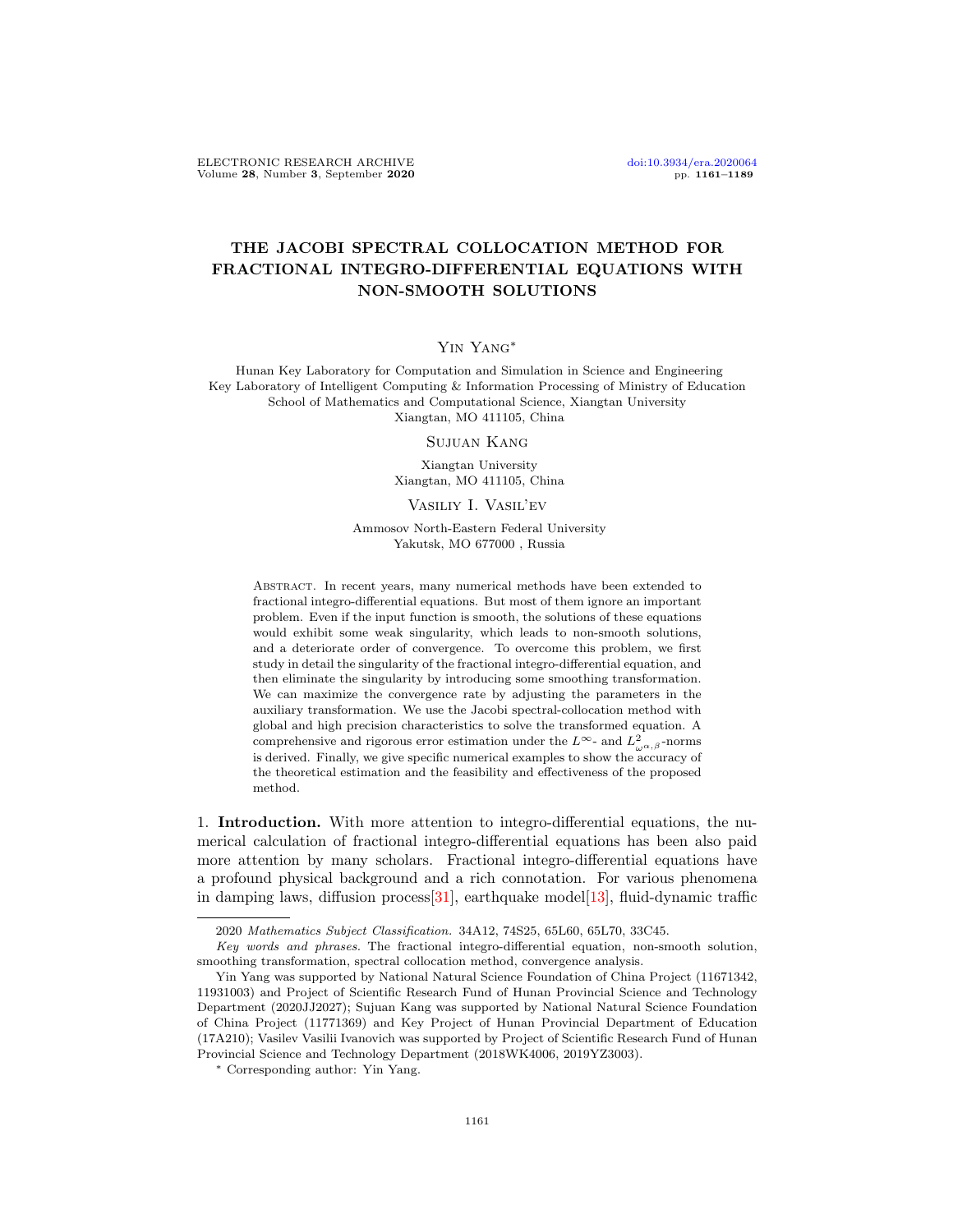model[\[14\]](#page-27-1), mathematical physics and engineering[\[28,](#page-28-1) [37\]](#page-28-2), chemistry, acoustics, fluid and continuum mechanics  $[8]$ , psychology  $[1, 35]$  $[1, 35]$  $[1, 35]$  and other fields, fractional integrodifferential equations are suitable models.

In recent years, several numerical methods were proposed to solve the fractional integro-differential equation. The most common methods are the Adomian decomposition method [\[25\]](#page-28-4), collocation method [\[33\]](#page-28-5) and fractional differential transform method [\[2\]](#page-27-4). In [\[16\]](#page-27-5), Huang proposed a method for solving linear fractional integrodifferential equations by Taylor's expansion, including Fredholm type and Volterra type. Yang et al. [\[34\]](#page-28-6) used the Laplace decomposition method to solve the fractional integro-differential equation. M. Jani et al. [\[17\]](#page-27-6) proposed a numerical method for solving fractional integro-differential equations with nonlocal boundary conditions by using Bernstein polynomials.

The fractional differential operators are nonlocal and have weakly singular kernels. The fractional differential equations are more complicated than the integerorder counterparts. In recent years, many numerical methods have been extended to fractional integro-differential equations. Most of the analyses have some unreasonable limitations on solutions in order to achieve high accuracy. When these equations are transformed into the equivalent Volterra integral equations of the second kind with a weakly singular kernel, even if the input function is smooth, the solution of the equation usually exhibits a weak singularity at  $z = 0$ . Which leads to a non-smooth solution and a lower order of convergence.

So far, in order to solve the fractional differential equations and fractional integrodifferential equations with non-smooth solutions, several methods have been proposed. One method is to approximate the fractional derivative operators in the governing differential equation directly and then the corresponding collocation schemes are derived [\[3,](#page-27-7) [18\]](#page-27-8). Another method is to rewrite the governing differential equation in an equivalent integral equation, solved by the corresponding collocation method [\[22,](#page-28-7) [36,](#page-28-8) [21\]](#page-28-9). The integral collocation method is more stable than the differential collocation method. The reason is that numerical differentiation is sensitive to small perturbations in the input. But numerical integration is essentially stable [\[10\]](#page-27-9). Therefore, when using the differential collocation method to solve differential equations, we need to employ efficient integration preprocessing to overcome the illconditioning problem. It is necessary with increasing of the number of collocation nodes [\[15\]](#page-27-10). We would like to note that Hao proposed an efficient finite difference algorithm to solve fractional boundary value problems with non-smooth solutions in [\[12\]](#page-27-11).

For many types of equations with non-smooth solutions, the idea of introducing suitable transformations has been considered. It would eliminate the singularity in the transformed equation, and lead to a high convergence order. For the second kind of Volterra integral equation, Chen and Tang [\[9\]](#page-27-12) proposed a variable transformation to eliminate the singularity of the solution. With a strict error analysis, the method is shown to have a spectral convergence. Pedas [\[19\]](#page-27-13) made a proper transformation, and used the piecewise polynomial collocation method to solve the resulting equation on a mildly graded grid or a uniform grid. Baratella and Orsi [\[7\]](#page-27-14) used a variable transformation to turn the solution of the linear Volterra integral equation of the second kind smooth, and solved it by the standard product integration method. Tang [\[20\]](#page-28-10) used a variable transformation and the Jacobi spectral collocation method to solve the Abel-Volterra integral equation of the second kind. For the linear Fredholm integral equation of the second kind, Monegato and Scuderi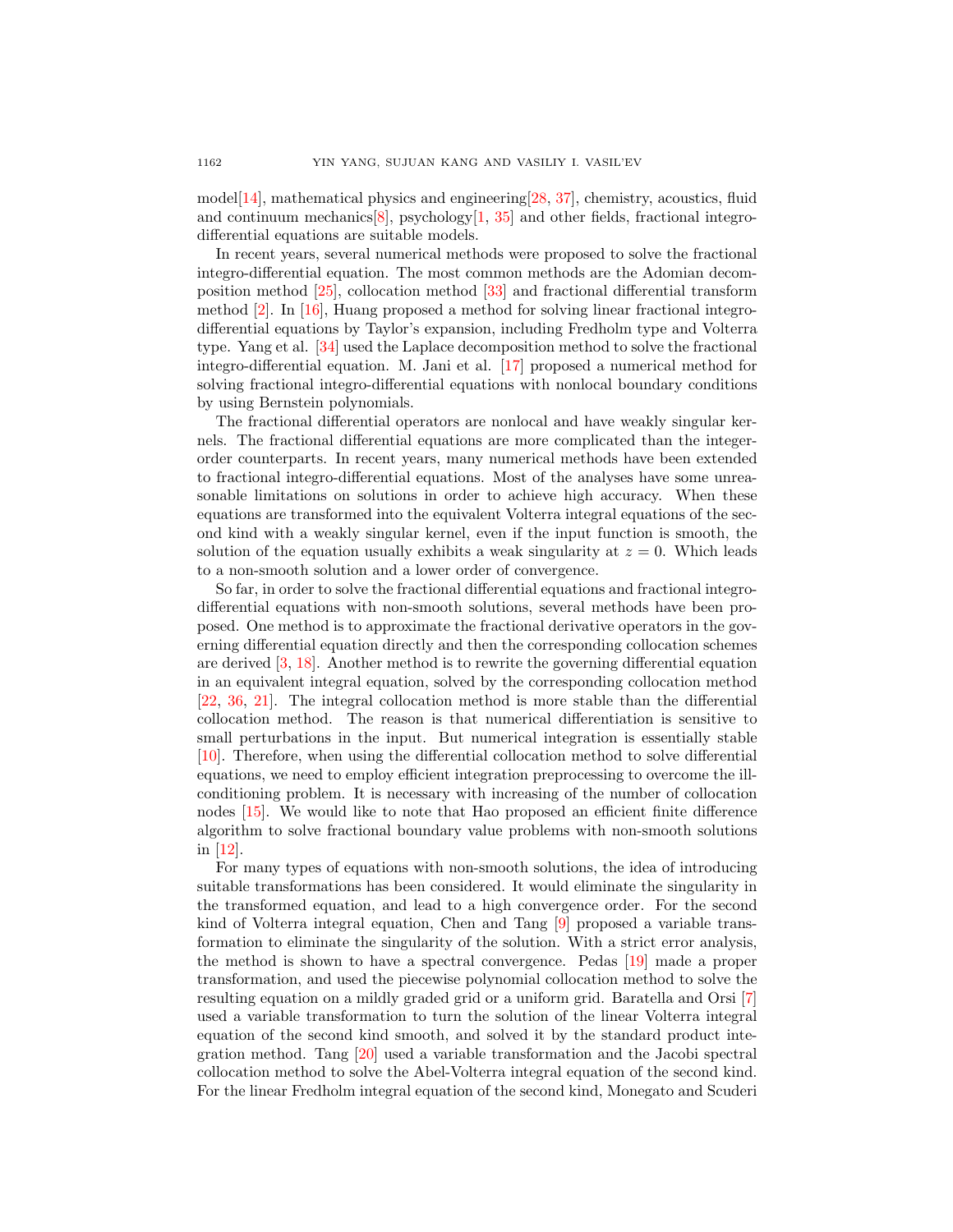[\[26\]](#page-28-11) proposed a non-linear transformation to eliminate the singularity of the equation. Ghoreishi [\[11\]](#page-27-15) used a variable transformation and a spectral method to solve the multi-order fractional differential equation. Pedas et al. [\[27\]](#page-28-12) regularized the solution of fractional initial and boundary value problems by a suitable smoothing transformation. They solved the transformed equation by a piecewise polynomial collocation method on a mildly graded grid and on a uniform grid. Zaky [\[38\]](#page-28-13) used a smoothing transformation and the Jacobi spectral collocation method to solve the rational-order fractional terminal value problems with non-smooth solutions.

Based on the above works, we apply the smoothing transformation and the Jacobi spectral collocation method with high accuracy and global characteristics to the following fractional integro-differential equations.

<span id="page-2-3"></span>
$$
D_z^{\alpha} \tilde{y}(z) = \tilde{y}(z) + \int_0^z \tilde{K}(z, \tau) \tilde{y}(\tau) d\tau + \tilde{g}(z), \quad z \in I = [0, T],
$$
  

$$
\tilde{y}(0) = \lambda,
$$
 (1)

where  $\tilde{g}(z)$  is the source function, and  $\tilde{K}(z, \tau)$  is the kernel function. The given function  $\tilde{g}(z)$  and  $\tilde{K}(z, \tau)$  are continuous on their respective domains  $0 \leq \tau \leq z \leq T$ and  $\Delta_T := \{(z,\tau) \in R^2 : 0 \leq \tau \leq z \leq T\}, \lambda \in R$ .  $D_z^{\alpha}$  is the Caputo fractional derivative of rational-order  $\alpha$ ,  $0 < \alpha < 1$ .

Let  $\Gamma(\cdot)$  denote the Gamma function. For any positive integer n with  $n-1$  $\alpha < n$ , the Caputo derivative is defined as follows:

$$
D_z^{\alpha} f(z) = \frac{1}{\Gamma(n-\alpha)} \int_a^z (z-\tau)^{n-\alpha-1} f^{(n)}(\tau) d\tau, \quad z \in [a, b].
$$

In addition, the Riemann-Liouville fractional integral  $I_z^{\alpha}$  of order  $\alpha$  is defined by

$$
I_z^{\alpha} f(z) = \frac{1}{\Gamma(\alpha)} \int_a^z (z - \tau)^{\alpha - 1} f(\tau) d\tau, \quad z \in [a, b].
$$

We note that,

<span id="page-2-2"></span>
$$
I_z^{\alpha}(D_z^{\alpha}f(z)) = f(z) - \sum_{k=0}^{n-1} f^{(k)}(a) \frac{z^k}{k!}.
$$
 (2)

The layout of this paper as follows: In Section [2,](#page-2-0) we introduce the basic properties of Jacobi polynomials and Jacobi-Gauss interpolation. The fractional integral differential equation is transformed into an equivalent integral equation, in Section [3.](#page-3-0) A smoothing transformation of variable is defined for the new equation so that the solution is smooth, in Section [3.](#page-3-0) The Jacobi spectral-collocation method is defined in Section [4.](#page-9-0) The convergence analysis of the collocation method is derived in Section [5.](#page-10-0) In Section [6,](#page-21-0) we give several numerical examples verifying the accuracy of the theoretical estimation and the feasibility and effectiveness of the method. Finally, some concluding remarks are drawn in Section [7.](#page-26-0)

<span id="page-2-0"></span>2. Some properties of Jacobi polynomials. In this section, we introduce some basic properties about Jacobi polynomials and Jacobi-Gauss interpolation that are related to spectral-collocation methods [\[30\]](#page-28-14).

The Jacobi polynomials, denoted by  $\mathcal{P}_n^{\alpha,\beta}(x)$ , are orthogonal with the Jacobi weight function  $\omega^{\alpha,\beta}(x) = (1-x)^{\alpha}(1+x)^{\beta}$  over  $\Lambda = (-1,1)$ , namely,

<span id="page-2-1"></span>
$$
\left(\mathcal{P}_{i}^{\alpha,\beta}(x),\mathcal{P}_{j}^{\alpha,\beta}(x)\right)_{\omega^{\alpha,\beta}} = \int_{-1}^{1} \mathcal{P}_{i}^{\alpha,\beta}(x)\mathcal{P}_{j}^{\alpha,\beta}(x)\omega^{\alpha,\beta}(x)dx = \gamma_{i}^{\alpha,\beta}\delta_{i,j},\tag{3}
$$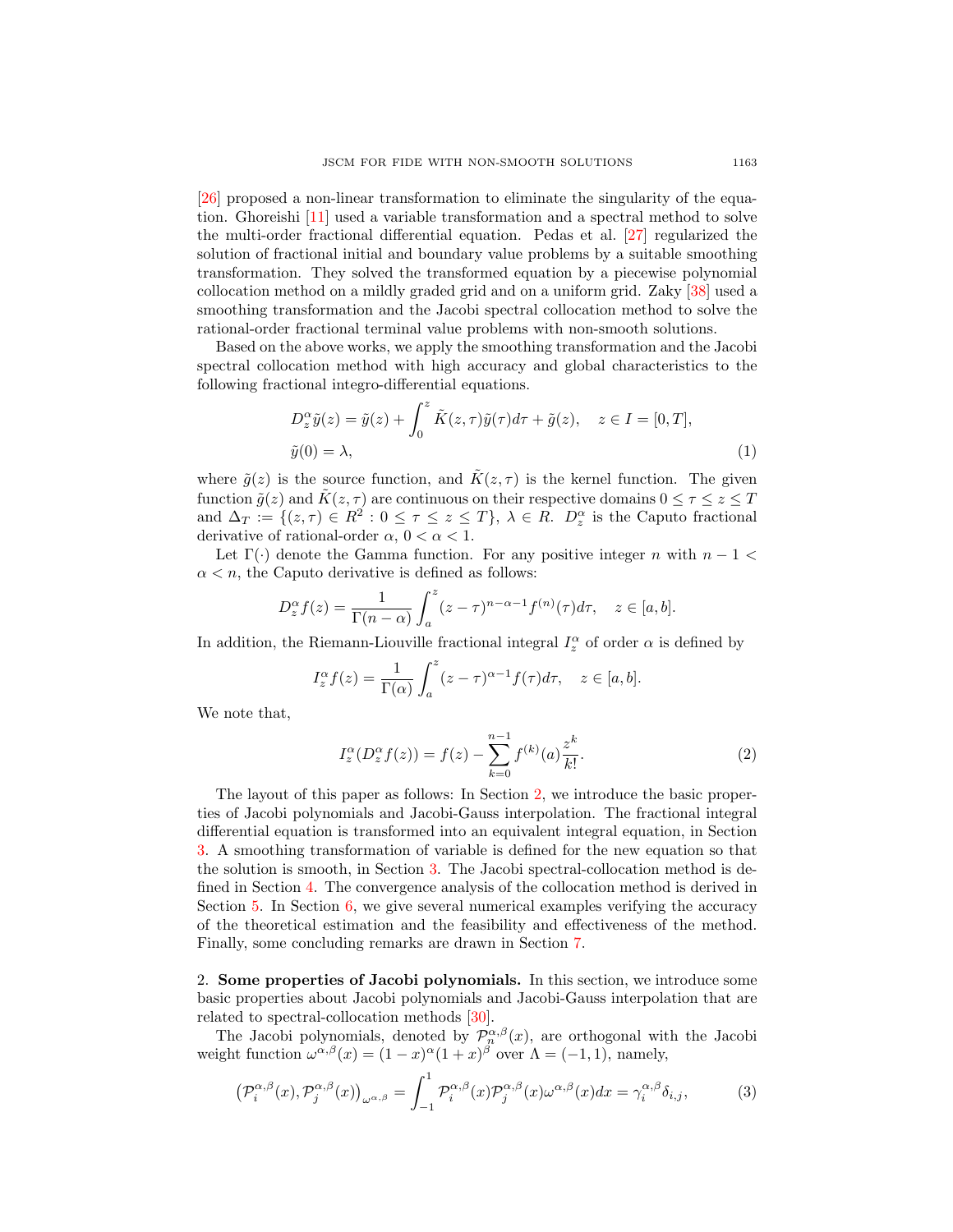where  $\delta_{i,j}$  is the Kronecker function and

$$
\gamma_i^{\alpha,\beta} = \frac{\left(2\right)^{\alpha+\beta+1}\Gamma\left(i+\alpha+1\right)\Gamma\left(i+\beta+1\right)}{\left(2i+\alpha+\beta+1\right)\Gamma\left(i+1\right)\Gamma\left(i+\alpha+\beta+1\right)}.\tag{4}
$$

For a given positive integer  $N \geq 0$ , let  $\mathcal{P}_N$  denote the space of all polynomials of degree not exceeding N. We denote by  $\{x_i^{\alpha,\beta}, \varpi_i^{\alpha,\beta}\}_{i=0}^N$  the set of quadrature nodes and weights of the Jacobi-Gauss integration. The Jacobi-Gauss integration formula has the form

<span id="page-3-1"></span>
$$
\int_{\Lambda} \varphi(x) \omega^{\alpha,\beta}(x) dx \approx \sum_{i=0}^{N} \varphi(x_i) \varpi_i^{\alpha,\beta}.
$$
 (5)

The above quadrature formula [\(5\)](#page-3-1) is exact for any  $\varphi(x) \in \mathcal{P}_{2N+1}$ . Hence, by [\(3\)](#page-2-1),

$$
\sum_{k=0}^{N} J_i^{\alpha,\beta} (x_k^{\alpha,\beta}) J_j^{\alpha,\beta} (x_k^{\alpha,\beta}) \varpi_k^{\alpha,\beta} = \gamma_i^{\alpha,\beta} \delta_{i,j}, \quad \forall \ 0 \le i+j \le 2N+1. \tag{6}
$$

For any  $\mu \in C(\Lambda)$ , the Jacobi-Gauss interpolation operator  $I_{x,N}^{\alpha,\beta}: C(\Lambda) \to \mathcal{P}_N$  is determined uniquely by

<span id="page-3-2"></span>
$$
I_{x,N}^{\alpha,\beta}\mu(x_j^{\alpha,\beta}) = \mu(x_j^{\alpha,\beta}), \quad 0 \le j \le N. \tag{7}
$$

The interpolation condition [\(7\)](#page-3-2) implies that  $I_{x,N}^{\alpha,\beta}\mu = \mu$  for all  $\mu \in \mathcal{P}_N$ . On the other hand, since  $I_{x,N}^{\alpha,\beta}\mu \in \mathcal{P}_N$ , we can write

<span id="page-3-3"></span>
$$
I_{x,N}^{\alpha,\beta}\mu(x) = \sum_{i=0}^{N} \hat{\mu}_i^{\alpha,\beta} J_i^{\alpha,\beta}(x), \quad \hat{\mu}_i^{\alpha,\beta} = \frac{1}{\gamma_i^{\alpha,\beta}} \sum_{j=0}^{N} \mu(x_j) J_i^{\alpha,\beta}(x_j) \varpi_j^{\alpha,\beta}.
$$
 (8)

In particular, for  $\beta = 0$ , the set of Jacobi polynomials is reduced to  $J_i^{\alpha}(x)$ . Therefore, we can also write  $x_j^{\alpha} = x_j^{\alpha,0}, \varpi_j^{\alpha} = \varpi_j^{\alpha,0}$  and  $I_{x,N}^{\alpha} = I_{x,N}^{\alpha,0}$ .

<span id="page-3-0"></span>3. Setting the problem. In this section, we use the definition and related properties of Riemann-Liouville fractional integral and Caputo fractional derivative to transform the original fractional equation with initial conditions into the second kind of Volterra integral equation with weak singular kernel. We show the equation has a non-smooth solution. Then we apply the smoothing transformation to eliminate the singularity of the solution at the left endpoint.

First, we use  $(2)$  to transform the original equation  $(1)$  into an equivalent Volterra integral equation with weak singular kernel.

$$
\tilde{y}(z) = \lambda + \frac{1}{\Gamma(\alpha)} \int_0^z (z - s)^{\alpha - 1} (\tilde{y}(s) + \tilde{g}(s)) ds
$$

$$
+ \frac{1}{\Gamma(\alpha)} \int_0^z (z - s)^{\alpha - 1} \int_0^s \tilde{K}(s, \tau) \tilde{y}(\tau) d\tau ds.
$$

Using Dirichlet's formula

$$
\int_0^z \int_0^s \phi(s,\tau)d\tau ds = \int_0^z \int_\tau^z \phi(s,\tau)dsd\tau,
$$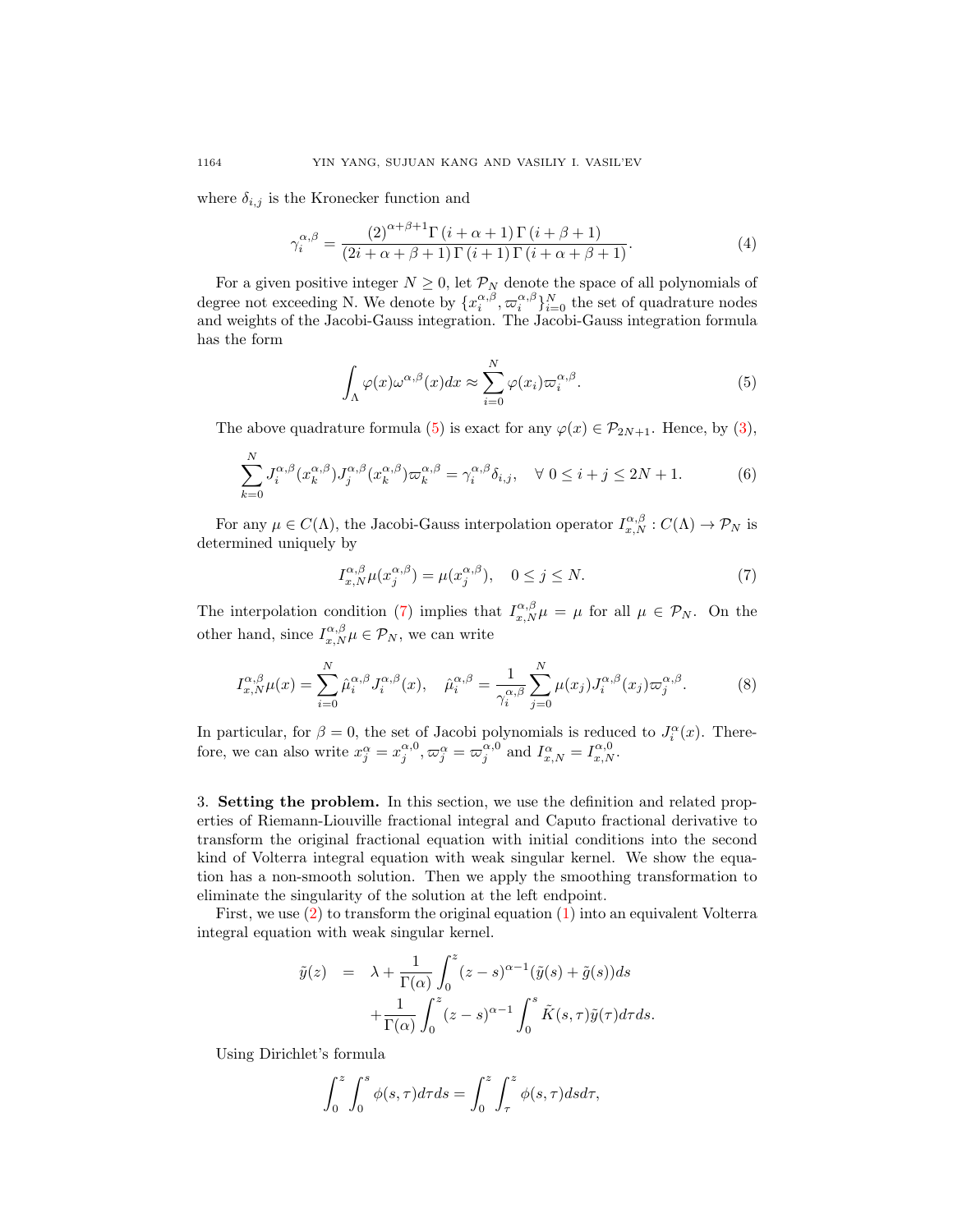we derive

<span id="page-4-0"></span>
$$
\tilde{y}(z) = \lambda + \frac{1}{\Gamma(\alpha)} \int_0^z (z - s)^{\alpha - 1} \tilde{g}(s) ds
$$
  
 
$$
+ \frac{1}{\Gamma(\alpha)} \int_0^z \left( (z - s)^{\alpha - 1} + \int_s^z (z - \tau)^{\alpha - 1} \tilde{K}(\tau, s) d\tau \right) \tilde{y}(s) ds.
$$
 (9)

The equation [\(9\)](#page-4-0) is transformed into the following Volterra integral equation of the second kind by the linear transformation  $w = \frac{\tau - s}{z - s}$ ,  $w \in [0, 1]$ ,

<span id="page-4-1"></span>
$$
\tilde{y}(z) = f(z) + \int_0^z (z - s)^{\alpha - 1} K(w(z - s) + s, s) \tilde{y}(s) ds,
$$
\n(10)

where

$$
f(z) = \lambda + \frac{1}{\Gamma(\alpha)} \int_0^z (z - s)^{\alpha - 1} \tilde{g}(s) ds,
$$
  

$$
K(w(z - s) + s, s) = \frac{1}{\Gamma(\alpha)} \Big( 1 + \int_0^1 (z - s)(1 - w)^{\alpha - 1} \tilde{K}(w(z - s) + s, s) dw \Big).
$$

**Lemma 3.1.** The kernel function  $K(w(z - s) + s, s)$  in [\(10\)](#page-4-1) is continuous and bounded.

Proof. We have

$$
K(w(z - s) + s, s)
$$
  
=  $\frac{1}{\Gamma(\alpha)} \Big( 1 + \int_0^1 (z - s)(1 - w)^{\alpha - 1} \tilde{K}(w(z - s) + s, s) dw \Big)$   
=  $\frac{1}{\Gamma(\alpha)} \Big( 1 + \int_0^1 (z - s)(1 - w)^{\alpha - 1} w^0 \tilde{K}(w(z - s) + s, s) dw \Big)$ 

For  $z \in [0, T]$  and  $s \in [0, z]$ ,  $z - s \in [-z, T]$ . It is known that  $\tilde{K}(w(z - s) + s, s)$ is bounded and continuous on  $\Delta_T$ . Let  $\tilde{K}(w(z - s) + s, s)$  have the maximum and minimum values on  $\Delta_T$ ,  $\mathcal{Q}_{max}$  and  $\mathcal{Q}_{min}$ , respectively. There is

$$
\frac{1}{\Gamma(\alpha)} \Big( 1 - z \mathcal{Q}_{min} B(1, \alpha) \Big) \leq K(w(z - s) + s, s)
$$
  

$$
\leq \frac{1}{\Gamma(\alpha)} \Big( 1 + T \mathcal{Q}_{max} B(1, \alpha) \Big),
$$

where  $B(\cdot, \cdot)$  is the  $\beta$  function:  $B(\xi, \eta) = \int_0^1 s^{\xi-1} (1-s)^{\eta-1} d\xi$ . The lemma is proved. □

We give some lemmas on smoothness of solution of the general Volterra integral equation of the second kind.

Lemma 3.2. [\[23\]](#page-28-15) Consider the following general Volterra integral equation of the second kind:

$$
y(z) = f(z) + \frac{1}{\Gamma(\gamma)} \int_0^z (z - s)^\gamma K(z, s, y(s)) ds, \quad z \in I = [0, T],
$$
 (11)

where  $\gamma > -1$ ,  $f: I \to R^n$  is a continuous bounded function,  $K: S \times R^n \to R^n$  is a continuous bounded function, and  $\{S = (z, s) : 0 \le s \le z \le T\}.$ 

1. If  $f(z)$  and  $K(z, s, y(s))$  are differentiable, the integral equation has a unique solution  $y(z)$  that is also differentiable on  $(0, T]$ ;

.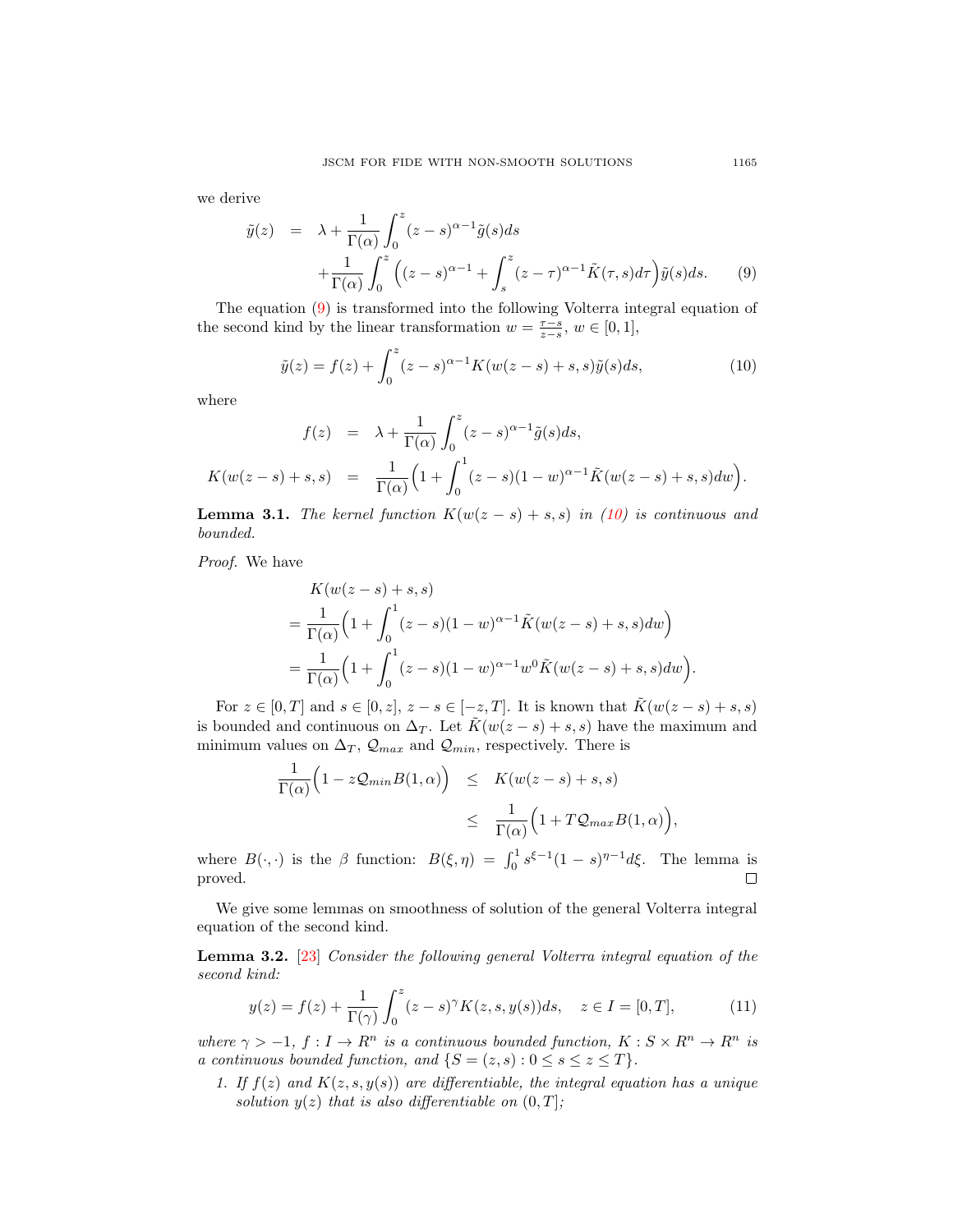2. If  $f(z) = F(z, z^{1+\gamma})$ ,  $F(z_1, z_2)$  and  $K(z, s, y(s))$  are differentiable, the integral equation has a unique solution  $y(z)$  that satisfies

$$
y(z) = Y(z, z^{1+\gamma}),
$$

where  $Y(z_1, z_2)$  is differentiable at  $(0, 0)$ .

We note that the solution of equation [\(14\)](#page-6-0) is not smooth at  $z = 0$  in general.

It can be obtained from the above lemma that the Eq. $(10)$  has a unique solution  $y(z)$ , which is differentiable on  $z \in (0, T]$  and is not necessarily smooth at  $z = 0$ . For  $0 < 1 - \alpha < 1$ , the equation has a singular term  $(z - s)^{\alpha - 1}$ . By the literature [\[5\]](#page-27-16), for any positive integer m, if  $K(\tau(w(z - s)), s)$  and  $f(z)$  are continuous differentiable functions of order m in the corresponding area, there exists a function  $Y = Y(z, v)$ possessing continuous derivatives of order  $m$ , such that the solution of the Eq.[\(10\)](#page-4-1) can be written as  $y(z) = Y(z, z^{\alpha})$ . This indicates that when  $z \to 0$ ,  $y^{(m)}(z) \sim z^{\alpha - m}$ , and thus  $y(z) \notin C^m[0, T]$ .

**Lemma 3.3.** [\[4\]](#page-27-17) Let  $0 < \alpha < 1$ . We assume that  $f \in C^m(I)$ ,  $K \in C^m(D)$  for some  $m > 0$ .

1. If  $m = 0$ , the Volterra integral equation,

$$
y(z) = f(z) + \int_0^z (z - s)^{-\mu} K(z, s) y(s) ds, \quad 1 > \mu > 0, z \in I,
$$
 (12)

possesses a unique solution  $y(z) \in C(I)$ . This solution has the representation

$$
y(z) = f(z) + \int_0^z R_\mu(z, s) f(s) ds, \quad z \in I,
$$

where the resolvent kernel  $R_{\mu}(z, s)$  of the kernel  $(z-s)^{-\mu}K(z, s)$  has the form

$$
R_{\mu}(z,s) = (z - s)^{-\mu} Q_{\mu}(z,s).
$$

Here,  $Q_{\mu}(z, s)$  is continuous on D.

2. If  $m \geq 1$ , every nontrivial solution has the property that  $y(z) \notin C^1(I)$ : as  $z \rightarrow 0^+$  the solution behaves like

$$
y'(z) \sim C z^{-\mu}, \quad 0 < \mu < 1.
$$

In earlier work, when  $0 < 1 - \alpha < 1$ , the general form of the exact solution of the Eq.[\(10\)](#page-4-1) has been derived, in next lemma.

**Lemma 3.4.** [\[5\]](#page-27-16) Assume that  $f \in C^m(I)$  with  $m \in N^+$ , and  $K(w(z - s) + s, s) \in$  $C<sup>m</sup>(I \times I)$  with  $K(w(z - s) + s, w(z - s) + s) \neq 0$  on  $I = [0, T]$ . Then, the regularity of the unique solution of the weakly singular Volterra integral equation [\(10\)](#page-4-1) can be described by

<span id="page-5-0"></span>
$$
y(z) \in C[0, T] \bigcap C^m(0, T], \quad |y(z)| \le C_{\mu} z^{-\mu}, \quad z \in (0, T],
$$
  

$$
y(z) = \sum_{(j,k)_{\mu}} \gamma_{j,k}(\mu) z^{j+k(1-\mu)} + Y_m(z; \mu), \quad z \in I,
$$
 (13)

where  $(j, k)_{\mu} := \{(j, k) : j, k \in N^+ \cup 0, j + k(1 - \mu) < m\}, \gamma_{j,k}(\mu)$  are some constants and  $Y_m(\cdot; \mu) \in C^m(I)$ .

<span id="page-5-1"></span>**Lemma 3.5.** [\[6\]](#page-27-18) Suppose that  $f \in C^m(I)$ ,  $K(w(z-s) + s, s) \in C^m(I \times I)$  on  $I = [0, T]$ , and  $K(w(z - s) + s, s) \neq 0$  with  $m \geq 0$ . Let  $\mu = 1 - \alpha, 0 < \mu < 1$ .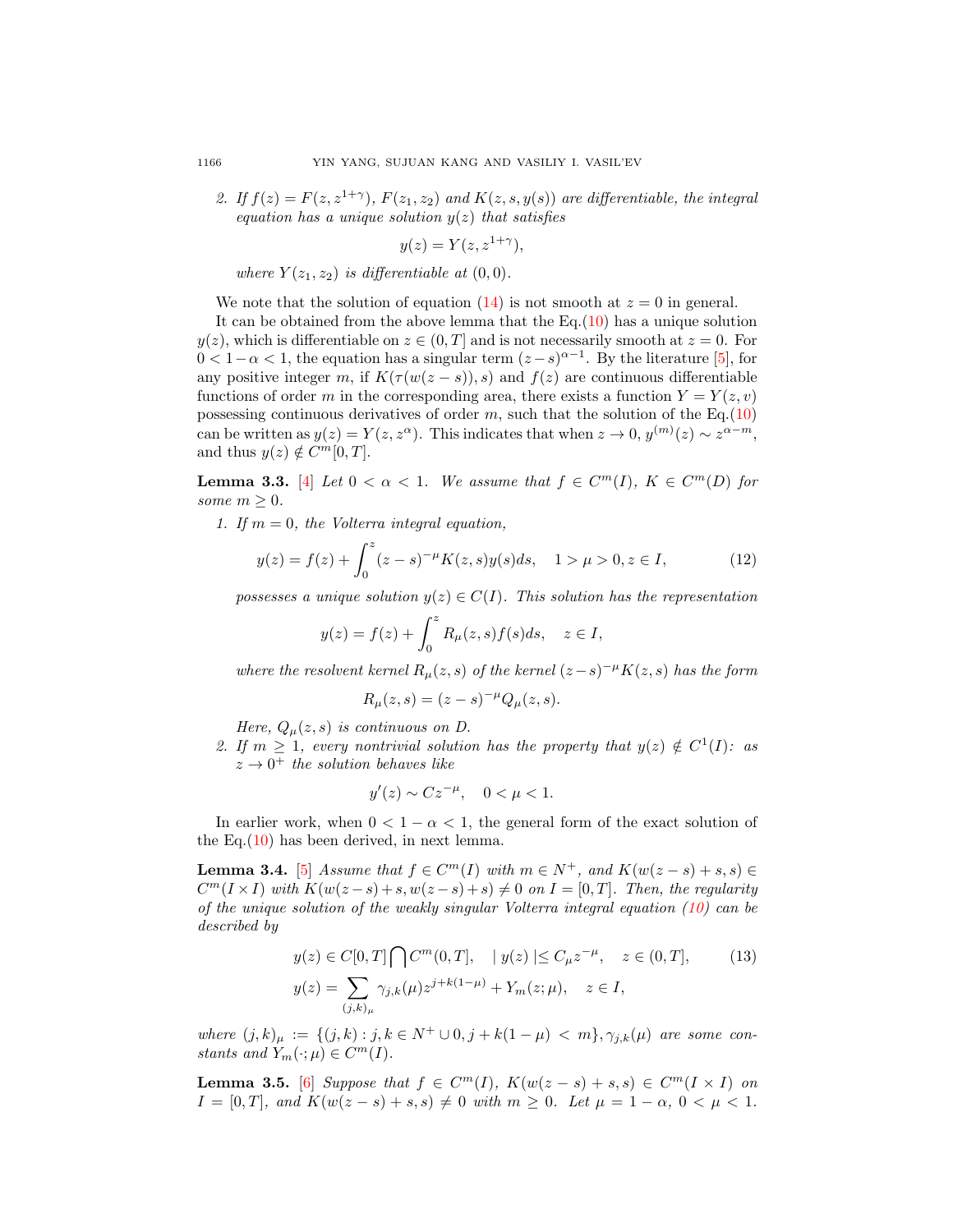The Volterra integral equation [\(10\)](#page-4-1) has a unique solution  $y(z) \in C[0,T] \bigcap C^m(0,T]$ . Further,  $y(z)$  has the following form

$$
y(z) = f(z) + \sum_{k=1}^{\infty} \psi_k(z) z^{k(1-\mu)}, \quad z \in I,
$$

where  $\psi_k \in C^m(I), k \geq 1$ , and the series is absolutely uniformly convergent on I.

If  $\mu = \frac{p}{q}$  is rational (i.e., p,  $q \in N$ , reduced to lowest terms), then the solution of the Eq.  $(10)$  can be expressed in the form

<span id="page-6-0"></span>
$$
y(z) = f(z) + \sum_{s=1}^{q-1} \nu_s(z) z^{s(1-\mu)}, \quad z \in I,
$$
\n(14)

where  $\nu_s \in C^m(I) (0 \le s \le q-1)$ .

From the above lemma,  $y(z) \notin C^m[0,T]$ . For the Eq.[\(13\)](#page-5-0), Chen and Tang [\[9\]](#page-27-12) proposed the function transformation  $\tilde{y}(t) = t^{u+m-1}[y(t) - y(0)]$  to remove a single term singularity like  $t^{1-u-m}$ . They used the spectral-collocation method and achieved excellent results. Our work has been inspired by their excellent results in  $[9, 32]$  $[9, 32]$  $[9, 32]$ . We apply the similar transformation mentioned above to  $(14)$ , and obtain the following lemma. This result will be the starting point to the construction of the numerical method presented later.

**Lemma 3.6.** Using the following transformation for  $(14)$ ,

<span id="page-6-1"></span>
$$
z = t^{\sigma}
$$
,  $Y(t) = y(z)$ ,  $t \in I' = [0, T^{\frac{1}{\sigma}}]$ ,  $\sigma \in N^{+}$ , (15)

it is deduced that

- 1. if  $\sigma = q$  or a multiple of q, then  $Y(t) \in C<sup>m</sup>(I')$ ;
- 2. if  $\sigma \geq \frac{q}{q-p}$ , then  $Y(t)$  is at least a first-order differentiable function.

*Proof.* Taking the above transformation  $(15)$  to  $(14)$ , we obtain

$$
y(t^{\sigma}) = f(t^{\sigma}) + \sum_{s=1}^{q-1} \nu_s(t^{\sigma}) t^{s\sigma(1-\mu)} = f(t^{\sigma}) + \sum_{s=1}^{q-1} \nu_s(t^{\sigma}) t^{s\sigma(\frac{q-p}{q})}.
$$

Thus we deduce the two conclusions in the lemma.

By the Lemma  $3.5$ , it follows that the solution of the Eq.[\(10\)](#page-4-1) can be written in the form of  $\tilde{y}(z) = y_1(z) + y_2(z)$  where, for a fixed  $m, y_1(z) \in C^m(I)$  and  $y_2(z)$  is the non-smooth part of the solution.

Our first step is to replace  $\tilde{y}(z)$  by  $\tilde{y}(z) := y(z) + \lambda$ , where  $y(0) = 0$ . Hence, the Eq.[\(1\)](#page-2-3) can be expressed in terms of  $y$  as

<span id="page-6-3"></span>
$$
D_z^{\alpha}y(z) = (y(z) + \tilde{g}(z) + \lambda) + \int_0^z \tilde{K}(z, \tau)(y(\tau) + \lambda)d\tau, \quad z \in (0, T],
$$
  
 
$$
y(0) = 0.
$$
 (16)

An equivalent integral form of the above equation is

<span id="page-6-2"></span>
$$
y(z) = \frac{1}{\Gamma(\alpha)} \int_0^z (z - s)^{\alpha - 1} \left( y(s) + \tilde{g}(s) + \lambda \right) ds
$$
  
 
$$
+ \frac{1}{\Gamma(\alpha)} \int_0^z (z - s)^{\alpha - 1} \int_0^s \tilde{K}(s, \tau) (y(\tau) + \lambda) d\tau ds.
$$
 (17)

 $\Box$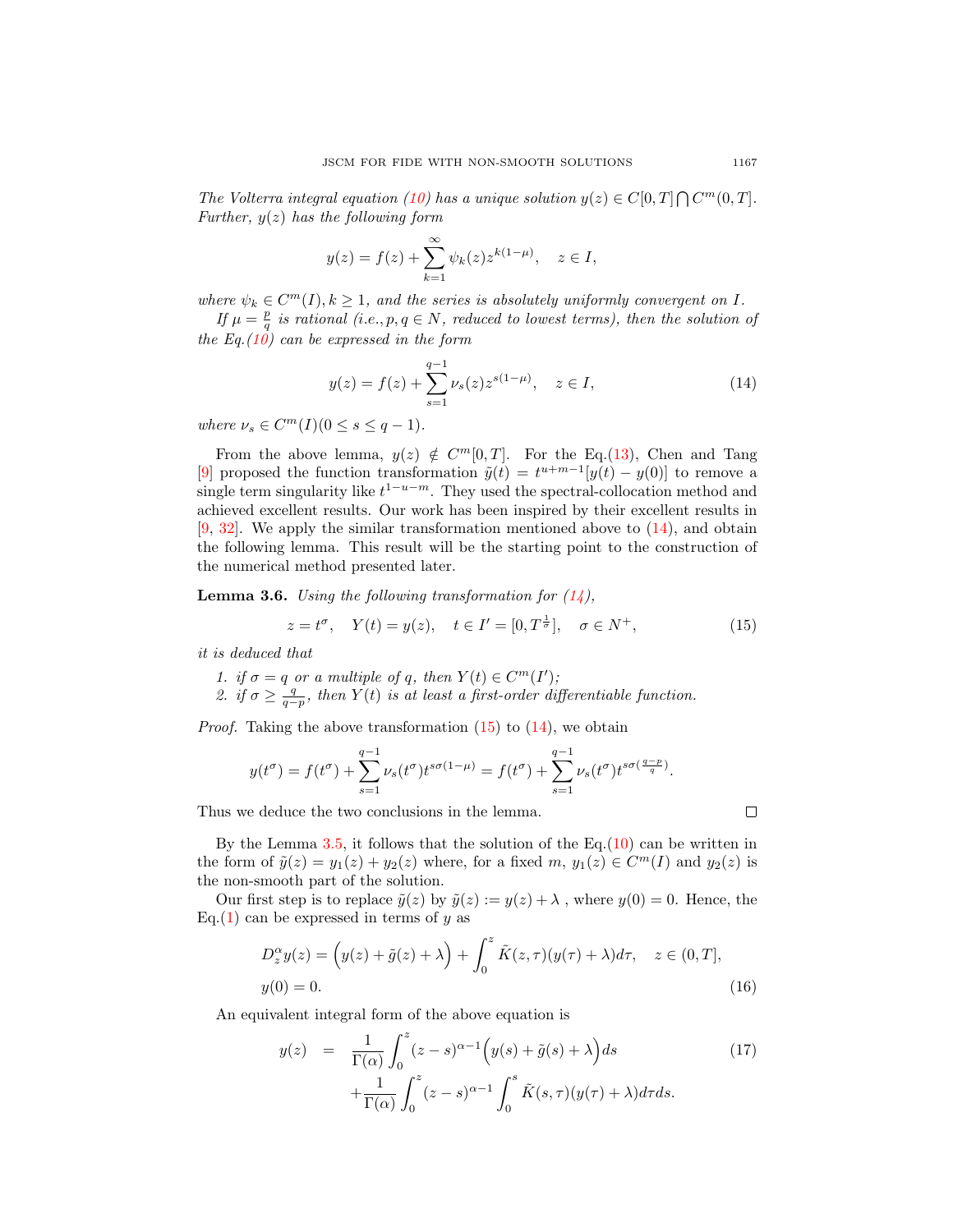We apply the smoothing transformation

$$
z = t^{\sigma} \quad s = \gamma^{\sigma}, \quad 1 < \sigma \in N,
$$

reducing the problem [\(17\)](#page-6-2) to the following integral equation whose solution does not involve anymore singularities in the first derivative.

<span id="page-7-0"></span>
$$
y(t^{\sigma}) = \frac{1}{\Gamma(\alpha)} \int_0^t \sigma \gamma^{\sigma-1} (t^{\sigma} - \gamma^{\sigma})^{\alpha-1} \Big( y(\gamma^{\sigma}) + \tilde{g}(\gamma^{\sigma}) + \lambda \Big) d\gamma
$$
 (18)  
 
$$
+ \frac{1}{\Gamma(\alpha)} \int_0^t \sigma \gamma^{\sigma-1} (t^{\sigma} - \gamma^{\sigma})^{\alpha-1} \int_0^{\gamma^{\sigma}} \tilde{K}(\gamma^{\sigma}, \tau) (y(\tau) + \lambda) d\tau d\gamma.
$$

Moreover, using the linear transformation

$$
t = T^{\frac{1}{\sigma}}(\frac{x+1}{2}), \quad x \in \Lambda,
$$
  

$$
\gamma = T^{\frac{1}{\sigma}}(\frac{\xi+1}{2}), \quad \xi \in (-1, x),
$$

the Eq. $(18)$  becomes

$$
y(T(\frac{x+1}{2})^{\sigma}) = \frac{1}{\Gamma(\alpha)} \int_{-1}^{x} \frac{\sigma T}{2} (\frac{\xi+1}{2})^{\sigma-1} \left( T(\frac{x+1}{2})^{\sigma} - T(\frac{\xi+1}{2})^{\sigma} \right)^{\alpha-1}
$$
  

$$
\times \left( y(T(\frac{\xi+1}{2})^{\sigma}) + \tilde{g}(T(\frac{\xi+1}{2})^{\sigma}) + \lambda \right) d\xi + \frac{1}{\Gamma(\alpha)}
$$
  

$$
\times \int_{-1}^{x} \frac{\sigma T}{2} (\frac{\xi+1}{2})^{\sigma-1} \left( T(\frac{x+1}{2})^{\sigma} - T(\frac{\xi+1}{2})^{\sigma} \right)^{\alpha-1}
$$
  

$$
\times \int_{0}^{T(\frac{\xi+1}{2})^{\sigma}} \tilde{K} \left( T(\frac{\xi+1}{2})^{\sigma}, \tau \right) (y(\tau) + \lambda) d\tau d\xi.
$$
 (19)

Furthermore, in order to transform the integral interval  $(0, T(\frac{\xi+1}{2})^{\sigma})$  into  $(-1, \xi)$ , we use the linear transformation  $\tau = T(\frac{\eta+1}{2})^{\sigma}, \eta \in \Lambda$ , we obtain

<span id="page-7-1"></span>
$$
y(T(\frac{x+1}{2})^{\sigma}) = \frac{1}{\Gamma(\alpha)} \int_{-1}^{x} \frac{\sigma T}{2} (\frac{\xi+1}{2})^{\sigma-1} \left( T(\frac{x+1}{2})^{\sigma} - T(\frac{\xi+1}{2})^{\sigma} \right)^{\alpha-1} \times \left( y(T(\frac{\xi+1}{2})^{\sigma}) + \tilde{g}(T(\frac{\xi+1}{2})^{\sigma}) + \lambda \right) d\xi + \frac{1}{\Gamma(\alpha)} \times \int_{-1}^{x} (\frac{\sigma T}{2})^2 (\frac{\xi+1}{2})^{\sigma-1} \left( T(\frac{x+1}{2})^{\sigma} - T(\frac{\xi+1}{2})^{\sigma} \right)^{\alpha-1} \times \int_{-1}^{\xi} (\frac{\eta+1}{2})^{\sigma-1} \tilde{K} \left( T(\frac{\xi+1}{2})^{\sigma}, T(\frac{\eta+1}{2})^{\sigma} \right) \times \left( y(T(\frac{\eta+1}{2})^{\sigma}) + \lambda \right) d\eta d\xi.
$$
 (20)

We use the following linear transformation to convert the integration interval  $(-1,\xi)$  to  $(-1,1)$ .

$$
\eta = \eta(\xi, \theta) = \frac{\xi + 1}{2}\theta + \frac{\xi - 1}{2}, \quad \theta \in \Lambda.
$$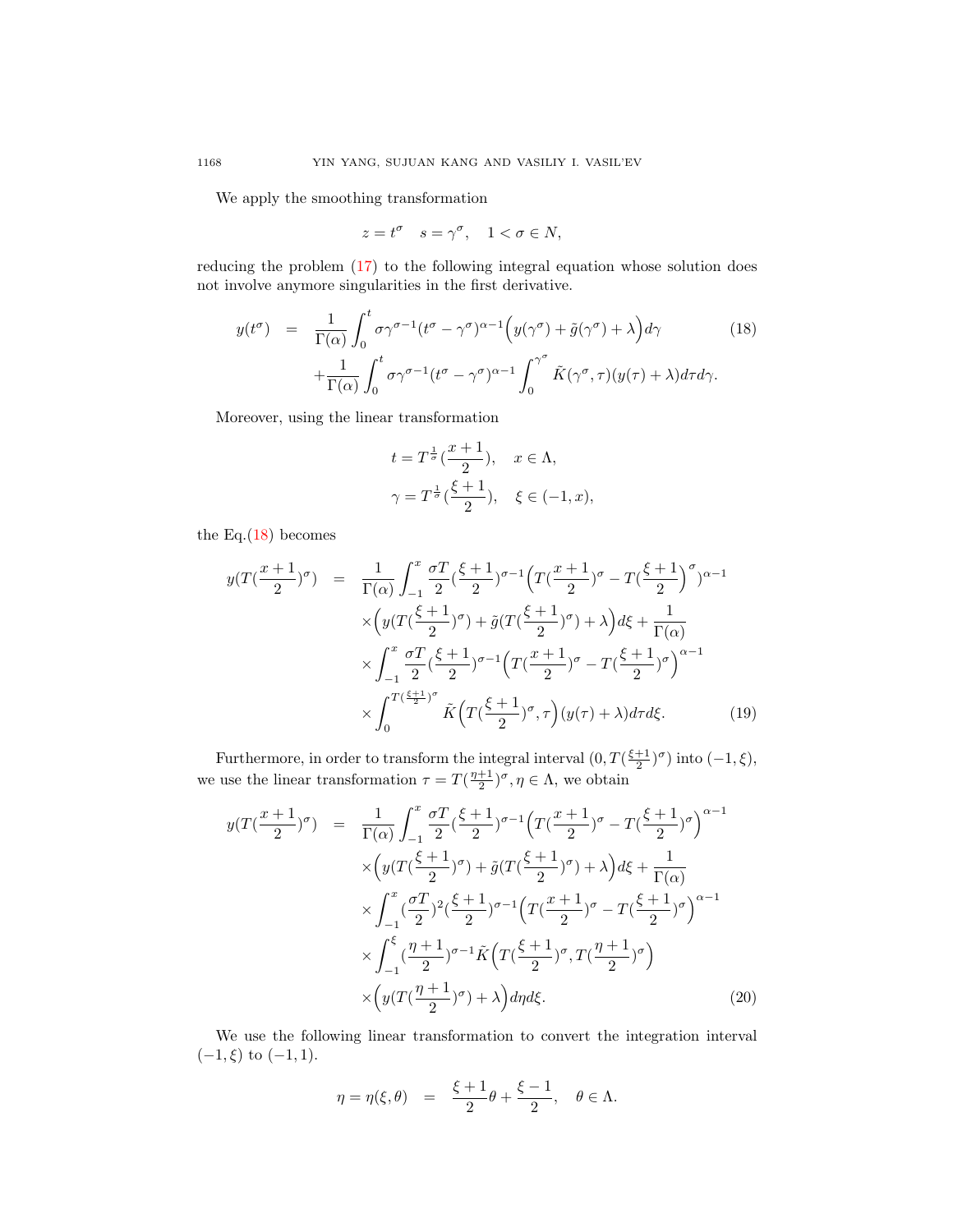Equation  $(20)$  can be written as

<span id="page-8-0"></span>
$$
y(T(\frac{x+1}{2})^{\sigma}) = \frac{1}{\Gamma(\alpha)} \int_{-1}^{x} \frac{\sigma T}{2} (\frac{\xi+1}{2})^{\sigma-1} \left( T(\frac{x+1}{2})^{\sigma} - T(\frac{\xi+1}{2})^{\sigma} \right)^{\alpha-1} \times \left( y(T(\frac{\xi+1}{2})^{\sigma}) + \tilde{g}(T(\frac{\xi+1}{2})^{\sigma}) + \lambda \right) d\xi + \frac{1}{\Gamma(\alpha)} \times \int_{-1}^{x} (\frac{\sigma T}{2})^2 (\frac{\xi+1}{2})^{\sigma} \left( T(\frac{x+1}{2})^{\sigma} - T(\frac{\xi+1}{2})^{\sigma} \right)^{\alpha-1} \times \int_{-1}^{1} (\frac{\eta+1}{2})^{\sigma-1} \tilde{K} \left( T(\frac{\xi+1}{2})^{\sigma}, T(\frac{\eta(\xi,\theta)+1}{2})^{\sigma} \right) \times \left( y(T(\frac{\eta(\xi,\theta)+1}{2})^{\sigma}) + \lambda \right) d\theta d\xi.
$$
 (21)

Using the formula

$$
a^{\sigma} - b^{\sigma} = (a - b) \sum_{i=0}^{\sigma-1} a^i b^{\sigma-i-1},
$$

[\(21\)](#page-8-0) becomes

<span id="page-8-1"></span>
$$
y(T(\frac{x+1}{2})^{\sigma}) = \frac{T^{\alpha}}{2^{\alpha}\Gamma(\alpha)} \int_{-1}^{x} (x-\xi)^{\alpha-1} g(x,\xi) \left( y(T(\frac{\xi+1}{2})^{\sigma}) + \tilde{g}(T(\frac{\xi+1}{2})^{\sigma}) + \lambda \right) d\xi + \frac{T^{\alpha+1}}{2^{\alpha+1}\Gamma(\alpha)} \int_{-1}^{x} (x-\xi)^{\alpha-1} \times \int_{-1}^{1} g(x,\xi,\theta) \tilde{K} \left( T(\frac{\xi+1}{2})^{\sigma} T(\frac{\eta(\xi,\theta)+1}{2})^{\sigma} \right) \times \left( y(T(\frac{\eta(\xi,\theta)+1}{2})^{\sigma}) + \lambda \right) d\theta d\xi, \tag{22}
$$

where

$$
g(x,\xi) = \sigma\left(\frac{\xi+1}{2}\right)^{\sigma-1} \left(\sum_{i=0}^{\sigma-1} \left(\frac{x+1}{2}\right)^i \left(\frac{\xi+1}{2}\right)^{\sigma-i-1}\right)^{\alpha-1},
$$
  

$$
g(x,\xi,\theta) = \sigma^2\left(\frac{\eta(\xi,\theta)+1}{2}\right)^{\sigma-1} \left(\frac{\xi+1}{2}\right)^{\sigma} \left(\sum_{i=0}^{\sigma-1} \left(\frac{x+1}{2}\right)^i \left(\frac{\xi+1}{2}\right)^{\sigma-i-1}\right)^{\alpha-1}.
$$

Finally, by the change of variable

$$
\xi = \xi(x, v) = \frac{x+1}{2}v + \frac{x-1}{2}, \quad x, v \in \Lambda,
$$

and setting

$$
Y(x) = y(T(\frac{x+1}{2})^{\sigma}),
$$

[\(22\)](#page-8-1) is reduced to

<span id="page-8-2"></span>
$$
Y(x) = \frac{T^{\alpha}}{4^{\alpha}\Gamma(\alpha)} \int_{-1}^{1} (x+1)^{\alpha} (1-v)^{\alpha-1} G(x,\xi(x,v)) dv,
$$
  
+ 
$$
\frac{T^{\alpha+1}}{2^{2\alpha+1}\Gamma(\alpha)} \int_{-1}^{1} (x+1)^{\alpha} (1-v)^{\alpha-1}
$$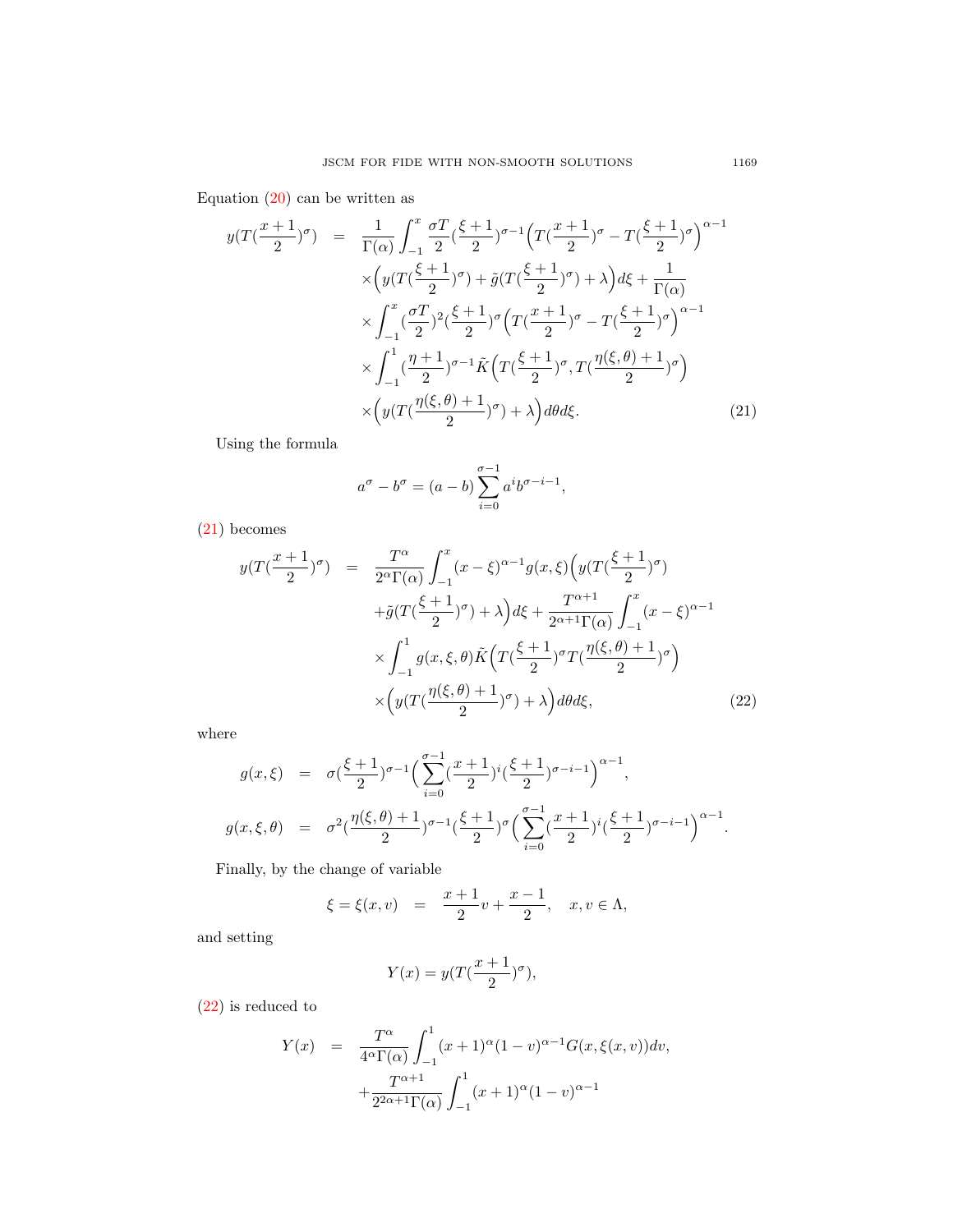$$
\times \int_{-1}^{1} K(\xi(x,v), \eta) \Big( Y(\eta) + \lambda \Big) d\theta dv, \tag{23}
$$

where

$$
G(x,\xi(x,v)) = g(x,\xi(x,v))\Big(Y(\xi) + \tilde{g}(T(\frac{\xi(x,v)+1}{2})^{\sigma}) + \lambda\Big),
$$
  

$$
K(\xi(x,v),\eta) = g(x,\xi(x,v),\theta)\tilde{K}\Big(T(\frac{\xi(x,v)+1}{2})^{\sigma},T(\frac{\eta(\xi(x,v),\theta)+1}{2})^{\sigma}\Big)\Big).
$$

<span id="page-9-0"></span>4. The Jacobi spectral collocation method. In this section, we propose the Jacobi spectral-collocation method to [\(23\)](#page-8-2). Solving Equation [\(23\)](#page-8-2) by the Jacobi spectral-collocation method is to find  $Y_N(x) \in \mathcal{P}_N$ , such that

<span id="page-9-3"></span>
$$
Y_N(x) = I_{x,N}^{\alpha-1} \frac{T^{\alpha}}{4^{\alpha} \Gamma(\alpha)} \int_{-1}^{1} I_{v,N}^{\alpha-1}(x+1)^{\alpha} (1-v)^{\alpha-1} G_N(x,\xi(x,v)) dv
$$
  
+
$$
I_{x,N}^{\alpha-1} \frac{T^{\alpha+1}}{2^{2\alpha+1} \Gamma(\alpha)} \int_{-1}^{1} I_{v,N}^{\alpha-1}(x+1)^{\alpha} (1-v)^{\alpha-1}
$$
  

$$
\times \int_{-1}^{1} K_N(\xi(x,v), \eta) d\theta dv,
$$
 (24)

where

$$
G_N(x,\xi(x,v)) = g(x,\xi(x,v)) \Big( Y_N(\xi) + \tilde{g}(T(\frac{\xi(x,v)+1}{2})^{\sigma}) + \lambda \Big),
$$
  

$$
K_N(\xi(x,v),\eta) = K(\xi(x,v),\eta) \Big( Y_N(\eta) + \lambda \Big).
$$

In order to implement the above basic algorithm more effectively, we set

<span id="page-9-1"></span>
$$
Y_N(x) = \sum_{i=0}^N \mu_i J_i^{\alpha - 1}(x),
$$
  
\n
$$
I_{x,N}^{\alpha - 1} I_{v,N}^{\alpha - 1} \int_{-1}^1 (x + 1)^\alpha K_N(\xi(x, v), \eta) d\theta = \sum_{i=0}^N \sum_{j=0}^N d_{i,j} J_i^{\alpha - 1}(x) J_j^{\alpha - 1}(v),
$$
  
\n
$$
I_{x,N}^{\alpha - 1} I_{v,N}^{\alpha - 1}(x + 1)^\alpha G_N(x, \xi(x, v)) = \sum_{i=0}^N \sum_{j=0}^N b_{i,j} J_i^{\alpha - 1}(x) J_j^{\alpha - 1}(v).
$$
 (25)

Employing [\(25\)](#page-9-1) and [\(3\)](#page-2-1), we can directly calculate the result that

<span id="page-9-2"></span>
$$
I_{x,N}^{\alpha-1} \frac{T^{\alpha+1}(x+1)^{\alpha}}{2^{2\alpha+1}\Gamma(\alpha)} I_{v,N}^{\alpha-1} \int_{-1}^{1} (1-v)^{\alpha-1} \int_{-1}^{1} K_N(\xi(x,v), \eta) d\theta dv
$$
  
= 
$$
\frac{T^{\alpha+1}}{2^{2\alpha+1}\Gamma(\alpha)} \sum_{i=0}^{N} \sum_{j=0}^{N} d_{i,j} J_i^{\alpha-1}(x) \int_{-1}^{1} (1-v)^{\alpha-1} J_j^{\alpha-1}(v) dv
$$
  
= 
$$
\frac{T^{\alpha+1}}{2^{\alpha+1}\Gamma(\alpha+1)} \sum_{i=0}^{N} d_{i,0} J_i^{\alpha-1}(x).
$$
 (26)

Using  $(26)$ ,  $(5)$  and  $(8)$  it yields

$$
d_{i,0} = \frac{\alpha(2i+\alpha)}{4^{\alpha}} \sum_{j=0}^{N} \sum_{m=0}^{N} \sum_{k=0}^{N} (x_j+1)^{\alpha} \hat{K}_N(\xi(x,v), \eta)
$$

$$
\cdot J_i^{\alpha-1}(x_j) \omega_j^{\alpha-1} \omega_m^{\alpha-1} \omega_k^{0,0}, \qquad (27)
$$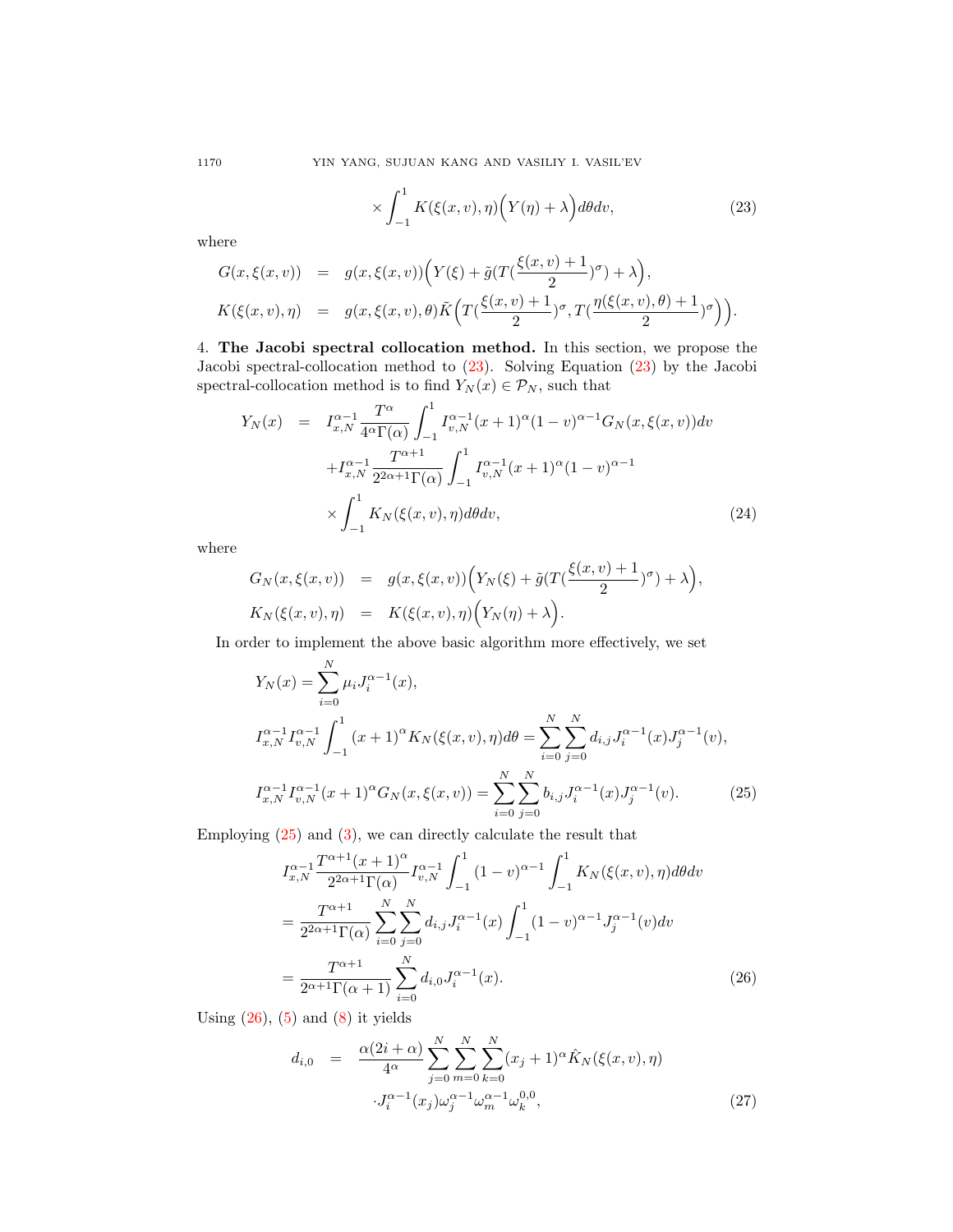where

$$
\hat{K}_N(\xi(x,v),\eta) = K\Big(\xi(x_j,v_m),\eta(\xi(x_j,v_m),\theta_k)\Big)\Big(Y_N(\eta(\xi(x_j,v_m),\theta_k)) + \lambda\Big).
$$

Similarly, by Eqs.  $(3)$  and  $(25)$ , we conclude that

<span id="page-10-1"></span>
$$
I_{x,N}^{\alpha-1} \frac{T^{\alpha}(x+1)^{\alpha}}{4^{\alpha}\Gamma(\alpha)} I_{v,N}^{\alpha-1} \int_{-1}^{1} (1-v)^{\alpha-1} G_N(x,\xi(x,v)) dv
$$
  
= 
$$
\frac{T^{\alpha}}{4^{\alpha}\Gamma(\alpha)} \sum_{i=0}^{N} \sum_{j=0}^{N} b_{i,j} J_i^{\alpha-1}(x) \int_{-1}^{1} (1-v)^{\alpha-1} J_j^{\alpha-1}(v) dv
$$
  
= 
$$
\frac{T^{\alpha}}{2^{\alpha}\Gamma(\alpha+1)} \sum_{i=0}^{N} b_{i,0} J_i^{\alpha-1}(x).
$$
 (28)

Using  $(28)$ ,  $(5)$  and  $(8)$ , we obtain

<span id="page-10-2"></span>
$$
b_{i,0} = \frac{\alpha(2i+\alpha)}{4^{\alpha}} \sum_{j=0}^{N} \sum_{m=0}^{N} (x_j+1)^{\alpha} \hat{G}_N(x,\xi(x,v)) J_i^{\alpha-1}(x_j) \omega_j^{\alpha-1} \omega_m^{\alpha-1},
$$
 (29)

where

$$
\hat{G}_N(x,\xi(x,v)) = g(x_j,\xi(x_j,v_m)) \Big( Y_N(\xi(x_j,v_m)) + \tilde{g}(T(\frac{\xi(x_j,v_m)+1}{2})^{\sigma}) + \lambda \Big).
$$

In summary, by  $(25)-(29)$  $(25)-(29)$ , we deduce that

$$
\sum_{i=0}^{N} \mu_i J_i^{\alpha - 1}(x)
$$
\n
$$
= \frac{T^{\alpha + 1}}{2^{\alpha + 1} \Gamma(\alpha + 1)} \sum_{i=0}^{N} d_{i,0} J_i^{\alpha - 1}(x) + \frac{T^{\alpha}}{2^{\alpha} \Gamma(\alpha + 1)} \sum_{i=0}^{N} b_{i,0} J_i^{\alpha - 1}(x). \tag{30}
$$

Finally, using [\(3\)](#page-2-1) it yields

$$
\mu_i = \frac{T^{\alpha+1}}{2^{\alpha+1}\Gamma(\alpha+1)}d_{i,0} + \frac{T^{\alpha}}{2^{\alpha}\Gamma(\alpha+1)}b_{i,0}, \quad 0 \le i \le N. \tag{31}
$$

The numerical solution can be obtained by solving the equations.

<span id="page-10-0"></span>5. Error analysis. In this section, we estimate the error of the numerical solution. We bound the error in the  $L^{\infty}$  and  $L^{2}_{\omega^{\alpha,\beta}}$  norms. In order to give the subsequent lemmas conveniently, we first introduce some spaces.

Let the region  $\Lambda \subset R^n$  be a non-empty Lebesgue measurable set,  $u(x)$  is a real value Lebesgue measurable function defined on Λ.  $L^p(Λ)$  is defined as

$$
L^{p}(\Lambda) = \{ u : ||u||_{L^{p}(\Lambda)} < \infty, \ 1 \le p \le \infty \},
$$

equipped with the norm,

$$
||u||_{L^{p}(\Lambda)} = \left(\int_{\Lambda} |u(x)|^{p} dx\right)^{\frac{1}{p}}, 1 \le p < \infty,
$$
  

$$
||u||_{L^{\infty}(\Lambda)} = \operatorname*{esssup}_{x \in (\Lambda)} |u(x)|.
$$

For a non-negative integer l, and  $1 \le p \le \infty$ , the Sobolev space is defined as:

$$
H^{l,p}(\Lambda) = \{ u \in L^p(\Lambda) : \partial^{\alpha} u \in L^p(\Lambda), \ \forall \ |\alpha| \le l \}.
$$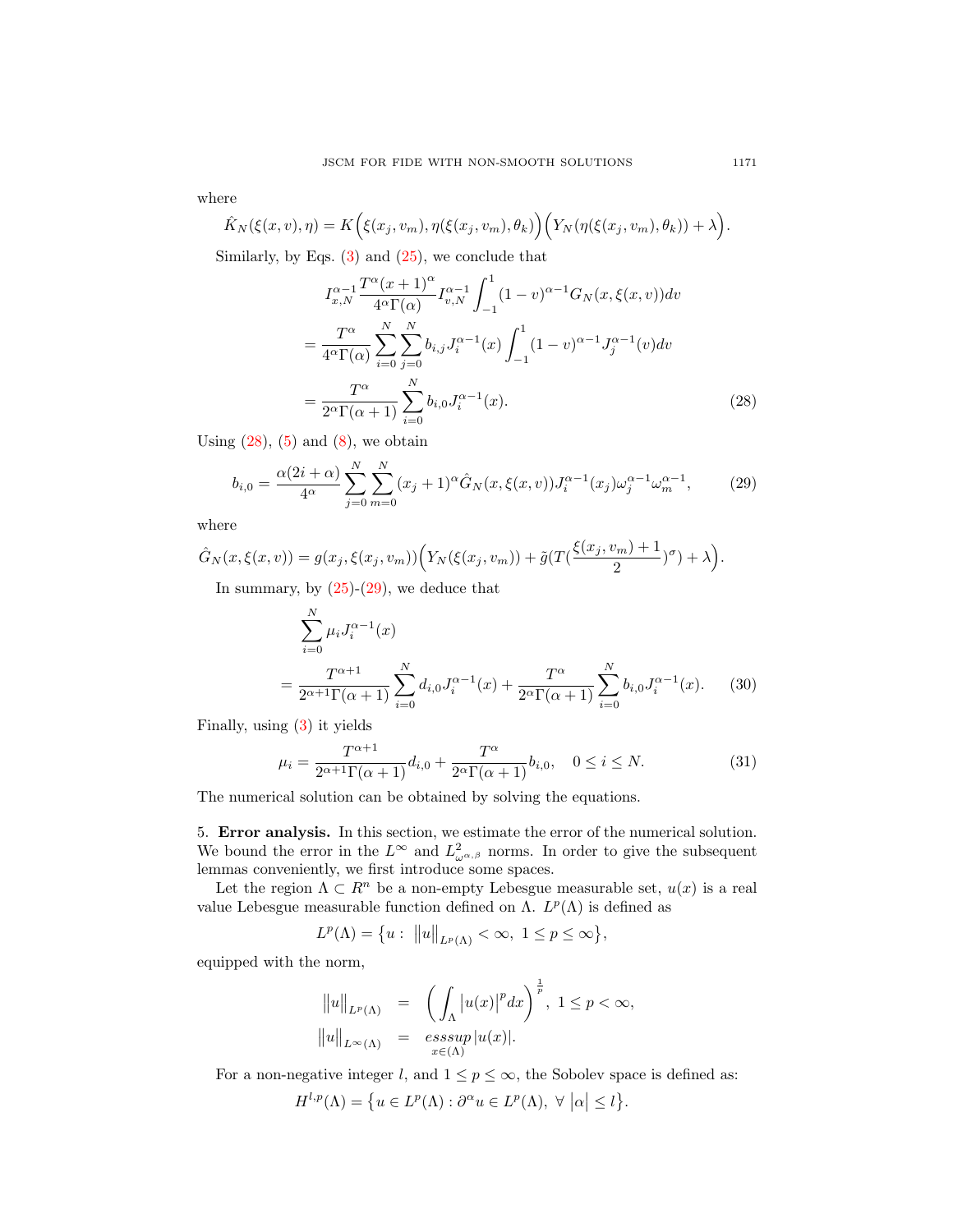If  $p = 2$ , we record  $H^{l,2}(\Lambda)$  as  $H^l(\Lambda)$ , which is a separable Hilbert Space. If  $l = 0$ ,  $H^{l,p}(\Lambda)$  is  $L^p(\Lambda)$  space.

Then we introduce the weighted  $L^2_{\omega^{\alpha,\beta}}(\Lambda)$  space. Assume that the weight function  $\omega^{\alpha,\beta}(x) = (1-x)^{\alpha}(1+x)^{\beta}$  with  $\alpha,\beta > -1$ , then

 $L^2_{\omega^{\alpha,\beta}}(\Lambda) = \{u : u \text{ is measurable and } ||u||_{\omega^{\alpha,\beta}} < \infty\},\$ 

endowed with the norm and inner product

$$
||u||_{\omega^{\alpha,\beta}} = \left(\int_{\Lambda} |u(x)|^2 \omega^{\alpha,\beta}(x) dx\right)^{\frac{1}{2}},
$$
  

$$
(u,v)_{\omega^{\alpha,\beta}} = \int_{\Lambda} u(x)v(x)\omega^{\alpha,\beta}(x) dx, \quad \forall u, v \in L^2_{\omega^{\alpha,\beta}}(\Lambda).
$$

The weighted Hilbert space is defined as follows

$$
H^l_{\omega^{\alpha,\beta}}(\Lambda):=\{u:\partial_x^mu\in L^2_{\omega^{\alpha,\beta}}(\Lambda),\ 0\leq m\leq l\},
$$

equipped with the norm, semi-norm and inner product

$$
||u||_{l,\omega^{\alpha,\beta}} = \left(\sum_{m=0}^{l} ||\partial^m u||_{\omega^{\alpha,\beta}}^2\right)^{\frac{1}{2}}, \quad |u|_{l,\omega^{\alpha,\beta}} = ||\partial^l u||_{\omega^{\alpha,\beta}},
$$

$$
(u,v)_{l,\omega^{\alpha,\beta}} = \sum_{m=0}^{l} \int_{\Lambda} \partial_x^m u(x) \partial_x^m v(x) \omega^{\alpha,\beta} dx.
$$

For a non-negative integer  $l$ , we introduce the non-uniformly Jacobi-weighted Sobolev space

$$
B_{\omega^{\alpha,\beta}}^l(\Lambda) := \{ u : \partial_x^m u \in L^2_{\omega^{\alpha+m,\beta+m}}(\Lambda), \ 0 \le m \le l \},
$$

endowed with the norm, semi-norm and inner product

$$
||u||_{B^l_{\omega^{\alpha,\beta}}} = (u, u)^{1/2}_{B^l_{\omega^{\alpha,\beta}}}, \quad |u|_{B^l_{\omega^{\alpha,\beta}}} = ||\partial_x^l u||_{\omega^{\alpha+l,\beta+l}},
$$

$$
(u, v)_{B^l_{\omega^{\alpha,\beta}}} = \sum_{m=0}^l (\partial_x^m u, \partial_x^m v)_{\omega^{\alpha+m,\beta+m}},
$$

where  $||u||_{\omega^{\alpha,\beta}}$  is the norm of  $L^2_{\omega^{\alpha,\beta}}(\Lambda)$ . Especially,  $L^2(\Lambda) = B^0_{\omega^{0,0}}, ||\cdot|| = ||\cdot||_{L^2(\Lambda)}$ and  $\|\cdot\|_{\infty} = \|\cdot\|_{L^{\infty}(\Lambda)}$ . The non-uniform Jacobi-weighted Sobolev space distinguishes itself from the usual weighted Sobolev space  $H_{\omega^{\alpha,\beta}}^{l}$  by involving different weight functions for derivatives of different orders. It is clear that  $H_{\omega^{\alpha,\beta}}^{l}$  is a subspace of  $B_{\omega^{\alpha,\beta}}^l$ , that is  $||u||_{B_{\omega^{\alpha,\beta}}^l} \leq c||u||_{H_{\omega^{\alpha,\beta}}^l}$ .

The space  $L^{\infty}(\Lambda)$  is the Banach space of the measurable functions u that are bounded outside a set of measure zero, equipped the norm

$$
||u||_{\infty} = \operatorname*{ess\,sup}_{x \in (\Lambda)} |u(x)|.
$$

We denote by  $C^m(\Lambda)$  the space of m-times continuously differentiable functions on the interval Λ.

<span id="page-11-0"></span>**Lemma 5.1.** [\[24\]](#page-28-17) Let  $F_j(x)_{j=0}^N$  be the Nth Lagrange interpolation polynomials associated with the  $N+1$  Gauss points of the Jacobi polynomials. Then

$$
\|I_N^{\alpha,\beta}\|_{L^\infty(I)}=\max_{x\in[-1,1]}\sum_{j=0}^N|F_j(x)|=\begin{cases} \mathscr{O}(\mathit{log} N),\ -1\leq \alpha,\beta\leq -\frac{1}{2},\\ \mathscr{O}(N^{\epsilon+\frac{1}{2}}),\ \epsilon=\max(\alpha,\beta),\mathit{otherwise}.\end{cases}
$$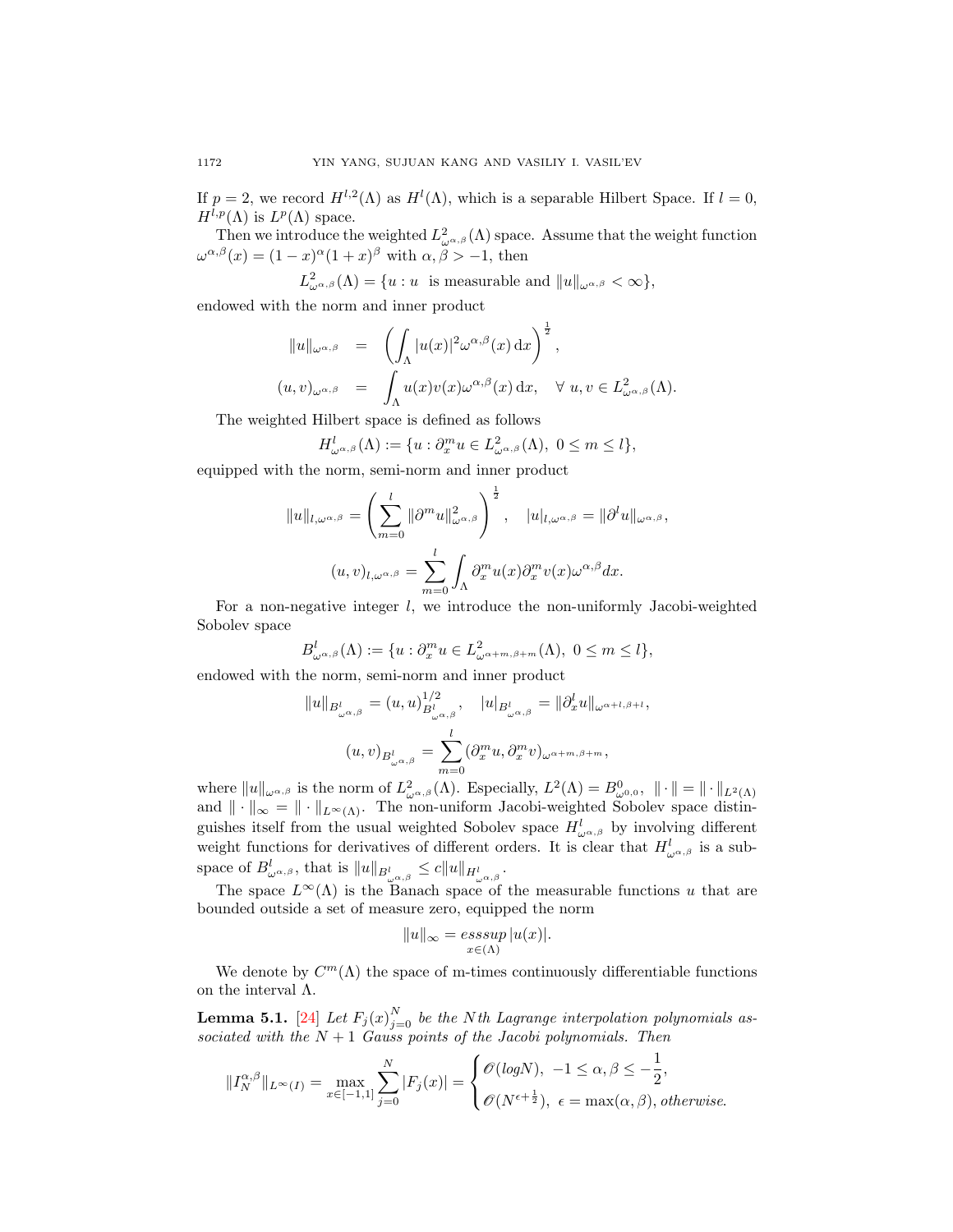<span id="page-12-1"></span>**Lemma 5.2.** [\[29\]](#page-28-18) For  $\alpha, \beta > -1$ , and any  $u \in B^l_{\omega^{\alpha,\beta}}$  with  $l \geq 1$ , and integers  $0 \leq m \leq l \leq N+1$ ,

$$
\|\partial_x^m(u-I_{x,N}^{\alpha,\beta}u)\|_{\omega^{\alpha+m,\beta+m}}\leq cN^{m-l}\|\partial_x^lu\|_{\omega^{\alpha+l,\beta+l}}.
$$

Moreover, for any  $u \in H_{\omega^{-1/2,-1/2}}^l$  with  $1 \leq l \leq N+1$ ,

$$
||u - I_{x,N}^{-1/2,-1/2}u||_{\infty} \le cN^{1/2-l}||u||_{\omega^{-1/2,-1/2}},
$$

where c is a positive constant independent of  $l, N$  and  $u$ .

<span id="page-12-0"></span>**Lemma 5.3.** [\[38\]](#page-28-13) Let  $v_i^{\alpha-1}$  be the Jacobi-Gauss nodes in  $\Lambda$  and  $\xi_i^{\alpha-1} = \xi(x, v_i^{\alpha-1})$ . The mapped Jacobi-Guass interpolation operator  ${}_xI_{\xi,N}^{\alpha-1}:C(-1,x)\to P_N(-1,x)$  is defined by

$$
xI_{\xi,N}^{\alpha-1}u(\xi_i^{\alpha-1}) = u(\xi_i^{\alpha-1}), \quad 0 \le i \le N.
$$

Hence

$$
{}_{x}I_{\xi,N}^{\alpha-1}u(\xi_i^{\alpha-1}) = u(\xi_i^{\alpha-1}) = u(\xi(x, v_i^{\alpha-1})) = I_{v,N}^{\alpha-1}u(\xi(x, v_i^{\alpha-1})),
$$

and

$$
{}_{x}I_{\xi,N}^{\alpha-1}u(\xi) = I_{v,N}^{\alpha-1}u(\xi(x,v))\big|_{v=\frac{2\xi}{x+1}+\frac{1-x}{x+1}}.
$$

From the above formula, we can derive the following results

$$
\int_{-1}^{x} (x - \xi)^{\alpha - 1} x I_{\xi, N}^{\alpha - 1} u(\xi) d\xi = \left( \frac{1 + x}{2} \right)^{\alpha} \int_{-1}^{1} (1 - v)^{\alpha - 1} I_{v, N}^{\alpha - 1} u(\xi(x, v)) dv
$$

$$
= \left( \frac{1 + x}{2} \right)^{\alpha} \sum_{i=0}^{N} \omega_i^{\alpha - 1} u(\xi_i^{\alpha - 1}),
$$

$$
\int_{-1}^{x} (x - \xi)^{\alpha - 1} (x I_{\xi, N}^{\alpha - 1} u(\xi))^2 d\xi = \left( \frac{1 + x}{2} \right)^{\alpha} \sum_{i=0}^{N} \omega_i^{\alpha - 1} u^2(\xi_i^{\alpha - 1}).
$$

Moreover, if we denote I as the identity operator, for any  $1 \leq l \leq N+1$ , we have that

$$
\int_{-1}^{x} (x - \xi)^{\alpha - 1} | (I - xI_{\xi,N}^{\alpha - 1})u(\xi) |^{2} d\xi
$$
  
=  $(\frac{1 + x}{2})^{\alpha} \int_{-1}^{1} (1 - v)^{\alpha - 1} | (I - I_{v,N}^{\alpha - 1})u(\xi(x, v)) |^{2} dv$   
 $\leq cN^{-2l} (\frac{1 + x}{2})^{\alpha} \int_{-1}^{1} (1 - v)^{\alpha + l - 1} (1 + v)^{l} | \partial_{v}^{l} u(\xi(x, v)) |^{2} dv$   
=  $cN^{-2l} \int_{-1}^{x} (x - \xi)^{\alpha + l - 1} (1 + \xi)^{l} | \partial_{\xi}^{l} u(\xi) |^{2} d\xi.$ 

Now, we are ready to prove the following convergence results.

# 5.1. Error analysis in  $L^2_{\omega^{\alpha-1,0}}(\Lambda)$ .

**Theorem 5.4.** Let Y be the exact solution of the original equation [\(16\)](#page-6-3). Let  $Y_N$ be the numerical solution obtained by the discrete scheme [\(25\)](#page-9-1) combined with the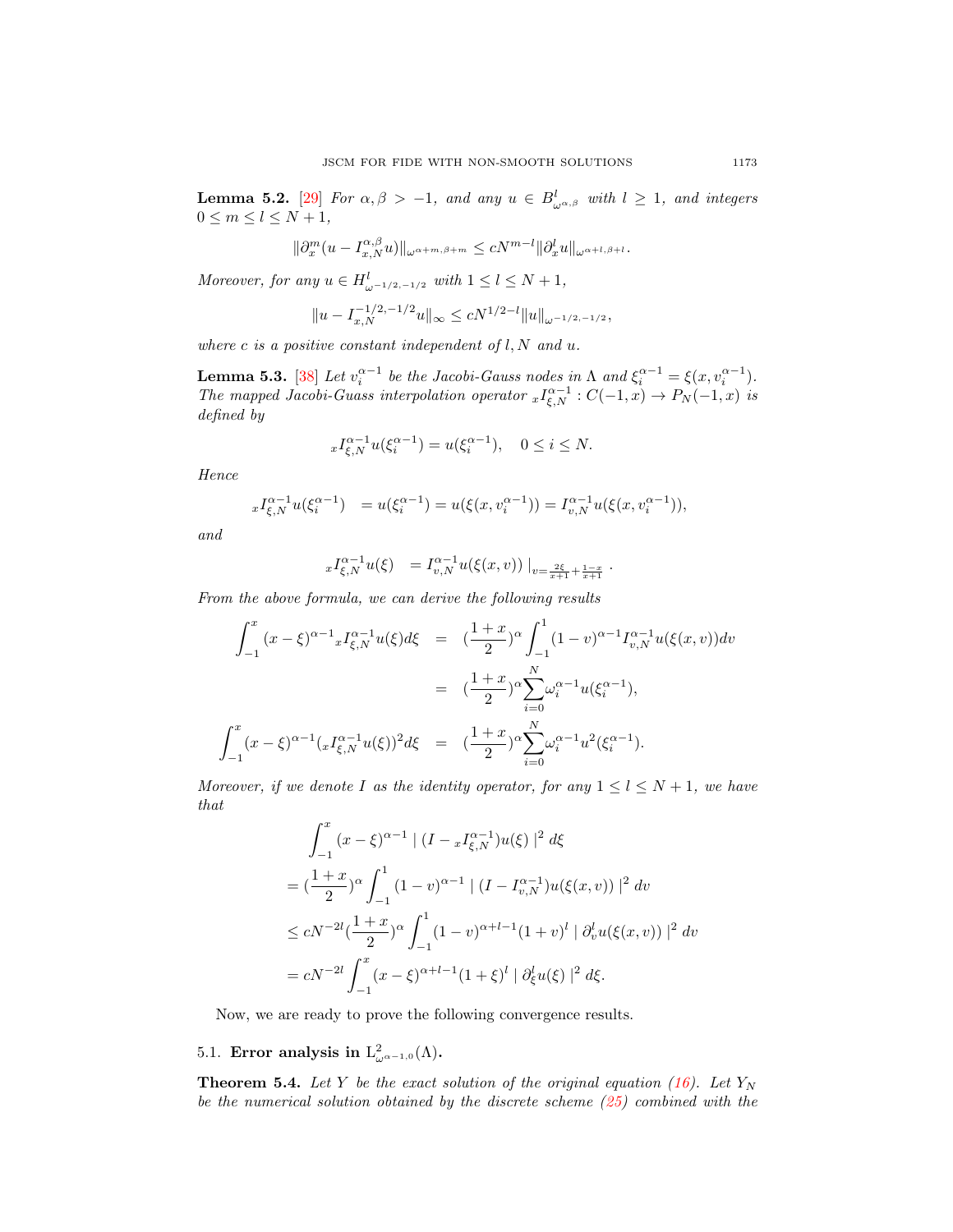approximate Eq. [\(24\)](#page-9-3). Let  $e_N = Y - Y_N$ .

<span id="page-13-1"></span>
$$
||e_N||_{\omega^{\alpha-1,0}} \le ||Y(x) - I_{x,N}^{\alpha-1}Y(x)||_{\omega^{\alpha-1,0}} + ||I_{x,N}^{\alpha-1}Y - Y_N||_{\omega^{\alpha-1,0}}
$$
  

$$
\le \sum_{i=1}^5 ||E_i||_{\omega^{\alpha-1,0}}, \tag{32}
$$

where

$$
E_1 = Y(x) - I_{x,N}^{\alpha-1} Y(x),
$$
  
\n
$$
E_2 = \frac{T^{\alpha}}{2^{\alpha} \Gamma(\alpha)} I_{x,N}^{\alpha-1} \int_{-1}^{x} (x - \xi)^{\alpha-1} (I - {}_{x}I_{\xi,N}^{\alpha-1}) G(x, \xi) d\xi,
$$
  
\n
$$
E_3 = \frac{T^{\alpha}}{2^{\alpha} \Gamma(\alpha)} I_{x,N}^{\alpha-1} \int_{-1}^{x} (x - \xi)^{\alpha-1} {}_{x}I_{\xi,N}^{\alpha-1} \hat{G}(x, \xi) (Y - Y_N) d\xi,
$$
  
\n
$$
E_4 = \frac{T^{\alpha+1}}{2^{\alpha+1} \Gamma(\alpha)} I_{x,N}^{\alpha-1} \int_{-1}^{x} (x - \xi)^{\alpha-1} \int_{-1}^{1} (I - {}_{x}I_{\xi,N}^{\alpha-1}) K(x, \xi, \eta) d\theta d\xi,
$$
  
\n
$$
E_5 = \frac{T^{\alpha+1}}{2^{\alpha+1} \Gamma(\alpha)} I_{x,N}^{\alpha-1} \int_{-1}^{x} (x - \xi)^{\alpha-1} \int_{-1}^{1} {}_{x}I_{\xi,N}^{\alpha-1} \hat{K}(x, \xi, \eta) (Y - Y_N) d\theta d\xi.
$$
  
\n(33)

Here

$$
G(x,\xi) = g(x,\xi) \Big( Y(\xi) + \tilde{g}(T(\frac{\xi+1}{2})^{\sigma}) + \lambda \Big),
$$
  

$$
\hat{G}(x,\xi) (Y - Y_N) = g(x,\xi) \Big( Y(\xi) - Y_N(\xi) \Big),
$$
  

$$
K(x,\xi,\eta) = g(x,\xi,\theta) \tilde{K} \Big( T(\frac{\xi+1}{2})^{\sigma}, T(\frac{\eta(\xi,\theta)+1}{2})^{\sigma} \Big)
$$
  

$$
\cdot \Big( Y(\eta(\xi,\theta)) + \lambda \Big),
$$
  

$$
\hat{K}(x,\xi,\eta) (Y - Y_N) = g(x,\xi,\theta) \tilde{K} \Big( T(\frac{\xi+1}{2})^{\sigma}, T(\frac{\eta(\xi,\theta)+1}{2})^{\sigma} \Big)
$$
  

$$
\cdot \Big( Y(\eta(\xi,\theta)) - Y_N(\eta(\xi,\theta)) \Big).
$$

Proof. It follows from [\(22\)](#page-8-1) that

<span id="page-13-0"></span>
$$
I_{x,N}^{\alpha-1} Y(x) = \frac{T^{\alpha}}{2^{\alpha} \Gamma(\alpha)} I_{x,N}^{\alpha-1} \int_{-1}^{x} (x - \xi)^{\alpha-1} G(x, \xi) d\xi
$$
  
+ 
$$
\frac{T^{\alpha+1}}{2^{\alpha+1} \Gamma(\alpha)} I_{x,N}^{\alpha-1} \int_{-1}^{x} (x - \xi)^{\alpha-1} \int_{-1}^{1} K(x, \xi, \eta) d\theta d\xi,
$$
  

$$
Y_N(x) = \frac{T^{\alpha}}{2^{\alpha} \Gamma(\alpha)} I_{x,N}^{\alpha-1} \int_{-1}^{x} (x - \xi)^{\alpha-1} x I_{\xi,N}^{\alpha-1} G_N(x, \xi) d\xi
$$
  
+ 
$$
\frac{T^{\alpha+1}}{2^{\alpha+1} \Gamma(\alpha)} I_{x,N}^{\alpha-1} \int_{-1}^{x} (x - \xi)^{\alpha-1} \int_{-1}^{1} x I_{\xi,N}^{\alpha-1} K_N(x, \xi, \eta) d\theta d\xi,
$$
  
(34)

where  $_xI_{\xi,N}^{\alpha-1}$  is defined in Lemma [5.3,](#page-12-0) and

$$
G(x,\xi) = g(x,\xi) \Big( Y(\xi) + \tilde{g}(T(\frac{\xi+1}{2})^{\sigma}) + \lambda \Big),
$$
  
\n
$$
G_N(x,\xi) = g(x,\xi) \Big( Y_N(\xi) + \tilde{g}(T(\frac{\xi+1}{2})^{\sigma}) + \lambda \Big),
$$
  
\n
$$
K(x,\xi,\eta) = g(x,\xi,\theta) \tilde{K} \Big( T(\frac{\xi+1}{2})^{\sigma}, T(\frac{\eta(\xi,\theta)+1}{2})^{\sigma} \Big) \Big( Y(\eta(\xi,\theta)) + \lambda \Big),
$$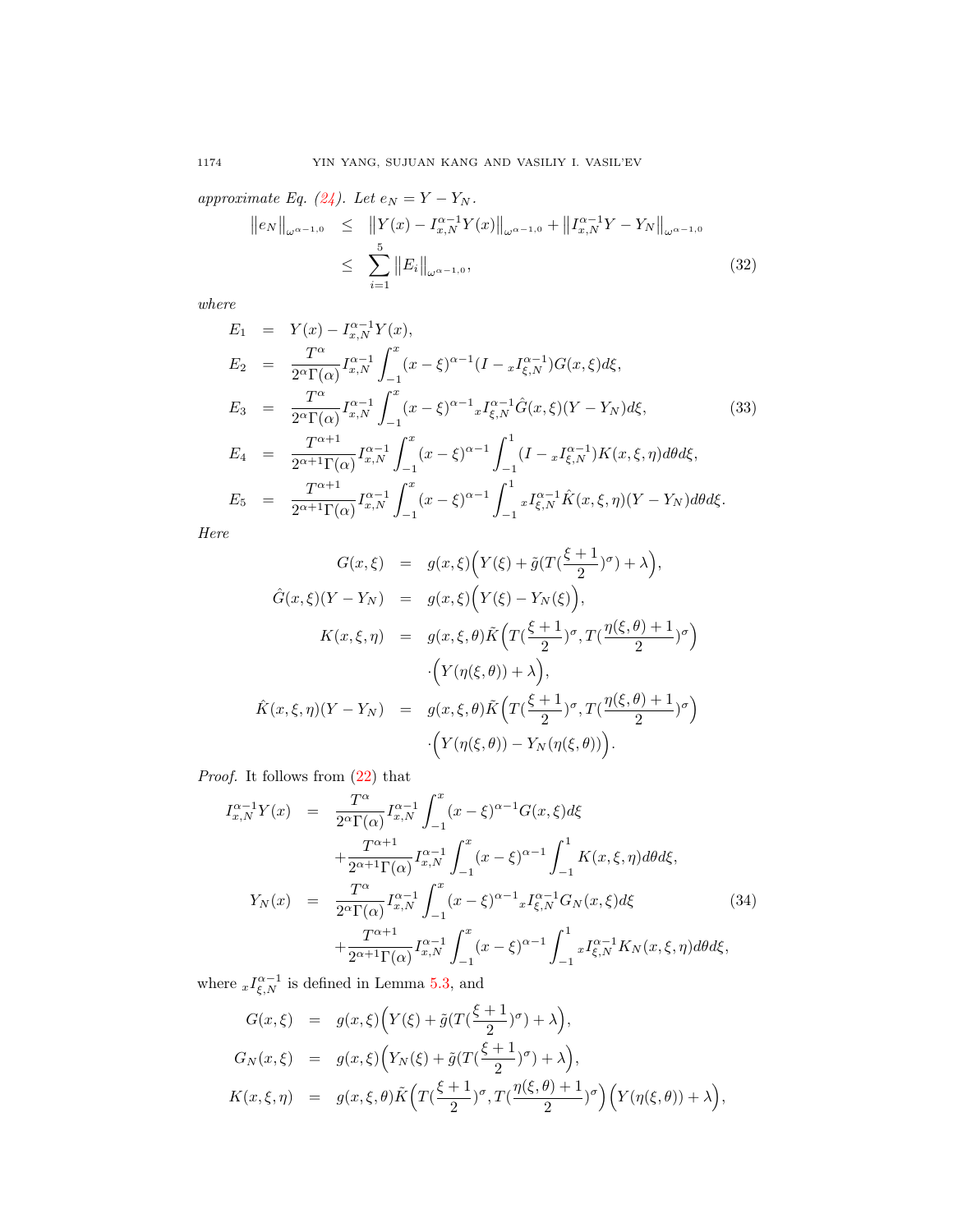$$
K_N(x,\xi,\eta) = g(x,\xi,\theta)\tilde{K}\Big(T\big(\frac{\xi+1}{2}\big)^{\sigma},T\big(\frac{\eta(\xi,\theta)+1}{2}\big)^{\sigma}\Big)\Big(Y_N(\eta(\xi,\theta))+\lambda\Big).
$$

By  $(34)$ , we obtain

$$
I_{x,N}^{\alpha-1}Y - Y_N
$$
  
= 
$$
\frac{T^{\alpha}}{2^{\alpha}\Gamma(\alpha)} I_{x,N}^{\alpha-1} \int_{-1}^{x} (x - \xi)^{\alpha-1} (I - x I_{\xi,N}^{\alpha-1}) G(x, \xi) d\xi
$$
  
+ 
$$
\frac{T^{\alpha}}{2^{\alpha}\Gamma(\alpha)} I_{x,N}^{\alpha-1} \int_{-1}^{x} (x - \xi)^{\alpha-1} x I_{\xi,N}^{\alpha-1} \hat{G}(x, \xi) (Y - Y_N) d\xi
$$
  
+ 
$$
\frac{T^{\alpha+1}}{2^{\alpha+1}\Gamma(\alpha)} I_{x,N}^{\alpha-1} \int_{-1}^{x} (x - \xi)^{\alpha-1} \int_{-1}^{1} (I - x I_{\xi,N}^{\alpha-1}) K(x, \xi, \eta) d\theta d\xi
$$
  
+ 
$$
\frac{T^{\alpha+1}}{2^{\alpha+1}\Gamma(\alpha)} I_{x,N}^{\alpha-1} \int_{-1}^{x} (x - \xi)^{\alpha-1} \int_{-1}^{1} x I_{\xi,N}^{\alpha-1} \hat{K}(x, \xi, \eta) (Y - Y_N) d\theta d\xi,
$$
 (35)

where

$$
\hat{G}(x,\xi)(Y - Y_N) = g(x,\xi)\Big(Y(\xi) - Y_N(\xi)\Big),
$$
  

$$
\hat{K}(x,\xi,\eta)(Y - Y_N) = g(x,\xi,\theta)\tilde{K}\Big(T\Big(\frac{\xi+1}{2}\Big)^{\sigma}, T\Big(\frac{\eta(\xi,\theta)+1}{2}\Big)^{\sigma}\Big)
$$

$$
\cdot\Big(Y(\eta(\xi,\theta)) - Y_N(\eta(\xi,\theta))\Big).
$$

The theorem is proved.

**Theorem 5.5.** Let Y be the exact solution of the original equation [\(16\)](#page-6-3). Let  $Y_N$ is the numerical solution obtained by the discrete scheme [\(25\)](#page-9-1) combined with the approximate equation [\(24\)](#page-9-3). Let  $\alpha \in (0,1)$ . Assume that  $Y \in B^l_{\omega^{\alpha-1,0}}(\Lambda)$  with  $1 \leq l \leq N+1$ . We conclude the error estimate:

$$
||e_N||_{\omega^{\alpha-1,0}}\le cN^{-l}G^*||\partial_{\xi}^l(Y+g)||_{\omega^{\alpha+l-1,l}} + c(N^{1-l}+N^{-l})K^*||\partial_{\xi}^lY||_{\omega^{\alpha+l-1,l}} + cN^{-l}(1+NK^*+K^*+G^*)||\partial_{x}^lY||_{\omega^{\alpha+l-1,l}},
$$
\n(36)

where

$$
G^* = \max_{i \in [0,N]} \max_{\xi \in [-1,x]} g(x_i, \xi),
$$
  
\n
$$
K^* = \max_{i \in [0,N]} \max_{k \in [0,N]} \max_{\xi \in [-1,x]} g(x_i, \xi, \theta_k) K(\xi, \eta(\xi, \theta_k)).
$$

Proof. By Lemma [5.2,](#page-12-1)

$$
||E_1||_{\omega^{\alpha-1,0}} = ||Y(x) - I_{x,N}^{\alpha-1}Y(x)||_{\omega^{\alpha-1,0}} \le cN^{-l} ||\partial_x^l Y||_{\omega^{\alpha+l-1,l}}.
$$
 (37)

Using  $(5)$ , we get

$$
\|E_2\|_{\omega^{\alpha-1,0}} \n= \frac{T^{\alpha}}{2^{\alpha}\Gamma(\alpha)} \|I_{x,N}^{\alpha-1}\int_{-1}^x (x-\xi)^{\alpha-1} (I - {}_xI_{\xi,N}^{\alpha-1}) G(x,\xi) d\xi\|_{\omega^{\alpha-1,0}} \qquad (38) \n= \frac{T^{\alpha}}{2^{\alpha}\Gamma(\alpha)} \left[ \sum_{i=0}^N \omega_i \left( \int_{-1}^{x_i} (x_i-\xi)^{\alpha-1} (I - {}_{x_i}I_{\xi,N}^{\alpha-1}) G(x_i,\xi) d\xi \right)^2 \right]^{1/2}.
$$

 $\Box$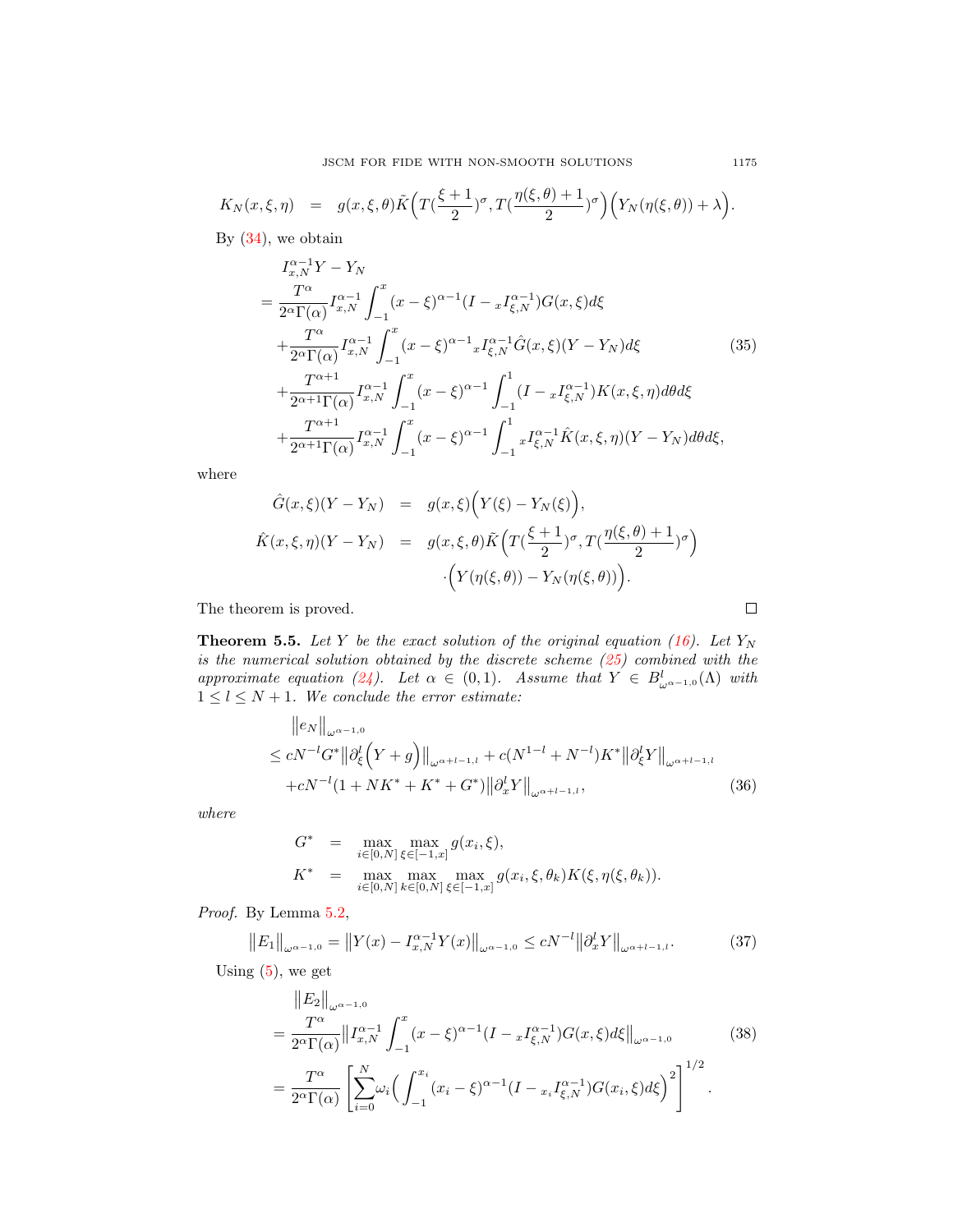Apply the Cauchy-Schwarz inequality,

$$
|\int_{-1}^{x_i} a(\xi)b(\xi)d\xi|^2 \le \int_{-1}^{x_i} |a(\xi)|^2 d\xi \int_{-1}^{x_i} |b(\xi)|^2 d\xi,
$$
 (39)

where

 $\overline{\phantom{a}}$ 

$$
a(\xi) = (x_i - \xi)^{\frac{\alpha - 1}{2}},
$$
  
\n
$$
b(\xi) = (x_i - \xi)^{\frac{\alpha - 1}{2}} (I - x_i I_{\xi, N}^{\alpha - 1}) G(x_i, \xi),
$$

and Lemma [5.3,](#page-12-0) we derive

$$
||E_2||_{\omega^{\alpha-1,0}} = \frac{T^{\alpha}}{2^{\alpha}\Gamma(\alpha)} \left[ \sum_{i=0}^{N} \omega_i \int_{-1}^{x_i} (x_i - \xi)^{\alpha-1} d\xi \right.
$$
  

$$
\times \int_{-1}^{x_i} (x_i - \xi)^{\alpha-1} | (I - x_i I_{\xi,N}^{\alpha-1}) G(x_i, \xi) d\xi |^2 \right]^{1/2}
$$
  

$$
\leq \frac{T^{\alpha}}{2^{\alpha}\Gamma(\alpha+1)} \left[ \sum_{i=0}^{N} \omega_i \alpha (x_i + 1)^{\alpha} \right]
$$
  

$$
\times \int_{-1}^{x_i} (x_i - \xi)^{\alpha-1} | (I - x_i I_{\xi,N}^{\alpha-1}) G(x_i, \xi) d\xi |^2 \right]^{1/2}
$$
  

$$
\leq cN^{-l} G^* \Big( \sum_{i=0}^{N} \omega_i \alpha (x_i + 1)^{\alpha} \Big)^{1/2} \max_{i \in [0, N]} \Big|
$$
  

$$
\times \Big( \int_{-1}^{x_i} (x_i - \xi)^{\alpha+l-1} (1 + \xi)^l | \partial_{\xi}^l \Big( Y(\xi) + g(\xi) \Big) |^2 d\xi \Big)^{1/2},
$$

where

$$
g(\xi) = \left(\tilde{g}(T(\frac{\xi+1}{2})^{\sigma}) + \lambda\right), \quad G^* = \max_{i \in [0, N]} \max_{\xi \in [-1, x]} g(x_i, \xi).
$$

For any  $x_i \in (-1,1)$ , and  $\alpha \in (0,1)$ ,

<span id="page-15-0"></span>
$$
\sum_{i=0}^{N} \omega_i \alpha (x_i + 1)^{\alpha} \le 2.
$$
\n(41)

Hence

$$
\|E_2\|_{\omega^{\alpha-1,0}} \le cN^{-l}G^*\|\partial_{\xi}^l\Big(Y(\cdot)+g(\cdot)\Big)\|_{\omega^{\alpha+l-1,l}}.\tag{42}
$$

In the same way, by the Cauchy-Schwarz inequality, we deduce that

$$
\|E_{3}\|_{\omega^{\alpha-1,0}}\n= \frac{T^{\alpha}}{2^{\alpha}\Gamma(\alpha)}\|I_{x,N}^{\alpha-1}\int_{-1}^{x}(x-\xi)^{\alpha-1}xI_{\xi,N}^{\alpha-1}(\hat{G}(x,\xi)(Y-Y_{N}))d\xi\|_{\omega^{\alpha-1,0}}\n= \frac{T^{\alpha}}{2^{\alpha}\Gamma(\alpha)}\left[\sum_{i=0}^{N}\omega_{i}\left(\int_{-1}^{x_{i}}(x_{i}-\xi)^{\alpha-1}x_{i}I_{\xi,N}^{\alpha-1}(\hat{G}(x_{i},\xi)(Y-Y_{N}))d\xi\right)^{2}\right]^{1/2}\n\leq \frac{T^{\alpha}G^{*}}{2^{\alpha}\Gamma(\alpha)}\left[\sum_{i=0}^{N}\omega_{i}\int_{-1}^{x_{i}}(x_{i}-\xi)^{\alpha-1}d\xi\int_{-1}^{x_{i}}(x_{i}-\xi)^{\alpha-1}\n\times |x_{i}I_{\xi,N}^{\alpha-1}(Y(\xi)-Y_{N}(\xi))|^{2}d\xi\right]^{1/2}.
$$
\n(43)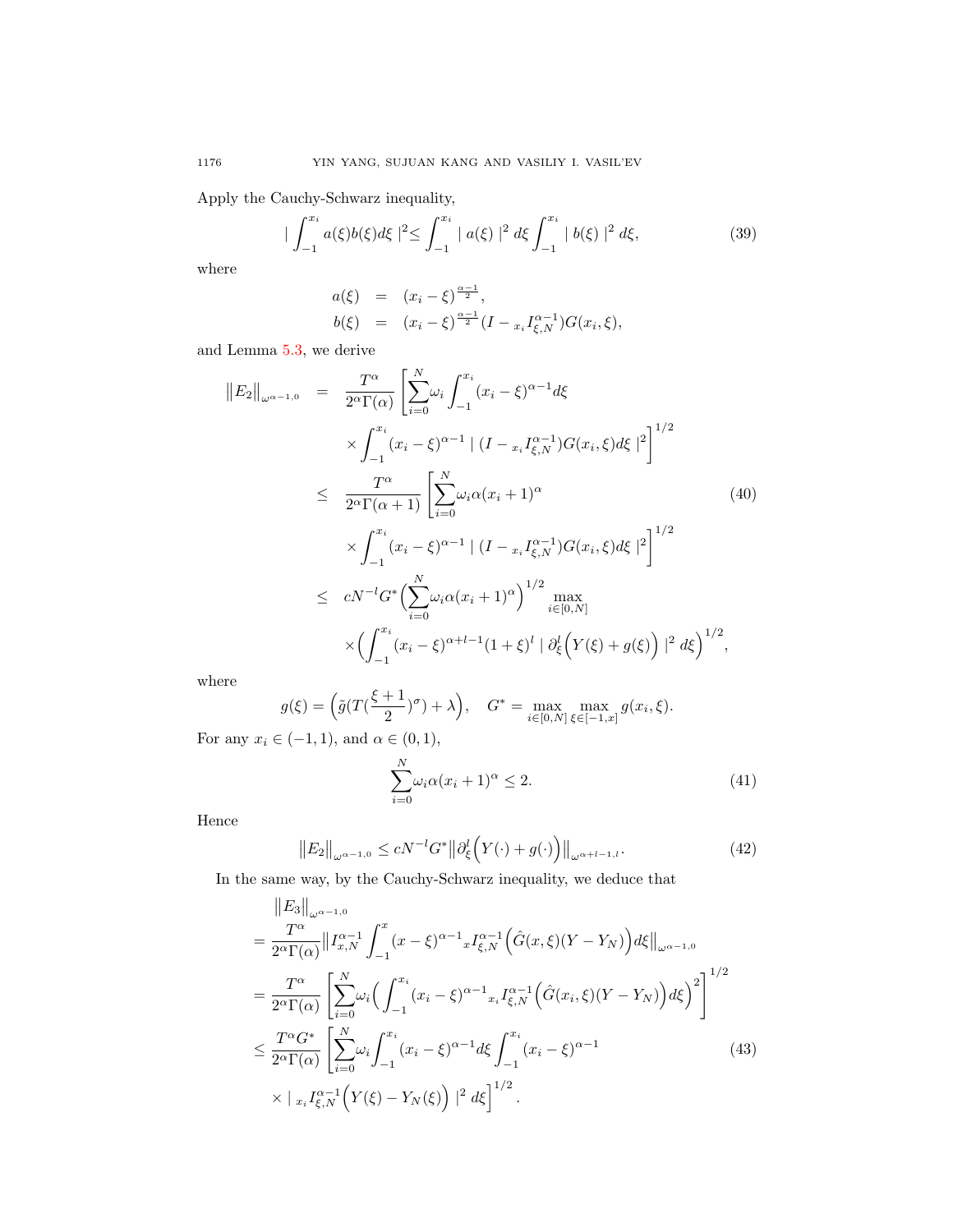Using Lemma [5.3](#page-12-0) yields

$$
\|E_3\|_{\omega^{\alpha-1,0}}\leq \frac{G^*T^{\alpha}}{2^{\alpha}\Gamma(\alpha)} \Big(\sum_{i=0}^N \omega_i \alpha(x_i+1)^{\alpha}\Big)^{1/2} \max_{i\in[0,N]} \Big(\int_{-1}^{x_i} (x_i-\xi)^{\alpha-1} |_{x_i} I_{\xi,N}^{\alpha-1} \times \Big(Y(\xi)-Y_N(\xi)\Big)|^2 d\xi\Big)^{1/2} \leq \frac{G^*T^{\alpha}}{2^{\alpha-1/2}\Gamma(\alpha)} \max_{i\in[0,N]} \Big(\Big(\int_{-1}^{x_i} (x_i-\xi)^{\alpha-1} |_{x_i} I_{\xi,N}^{\alpha-1} Y(\xi)-Y(\xi)|^2 d\xi\Big)^{1/2} \quad + \Big(\int_{-1}^{x_i} (x_i-\xi)^{\alpha-1} |Y(\xi)-Y_N(\xi)|^2 d\xi\Big)^{1/2}\Big) \leq cG^*N^{-l} \max_{i\in[0,N]} \Big(\int_{-1}^{x_i} (x_i-\xi)^{\alpha+l-1}(1+\xi)^l |d_{\xi}^l Y|^2 d\xi\Big)^{1/2} \quad + \frac{G^*T^{\alpha}}{2^{\alpha+1/2}\Gamma(\alpha)} \max_{i\in[0,N]} \Big(\int_{-1}^{x_i} (x_i-\xi)^{\alpha-1} |Y(\xi)-Y_N(\xi)|^2 d\xi\Big)^{1/2} \leq cG^*N^{-l} ||\partial_x^l Y||_{\omega^{\alpha+l-1,l}} + cG^* ||e_N||_{\omega^{\alpha-1,0}}.
$$
\n(44)

Similarly, by [\(5\)](#page-3-1), we obtain that

$$
\|E_4\|_{\omega^{\alpha-1,0}} \n= \frac{T^{\alpha+1}}{2^{\alpha+1}\Gamma(\alpha)} \|I_{x,N}^{\alpha-1} \int_{-1}^x (x-\xi)^{\alpha-1} \int_{-1}^1 (I - xI_{\xi,N}^{\alpha-1}) K(x,\xi,\eta) d\theta d\xi \|_{\omega^{\alpha-1,0}} \n= \frac{T^{\alpha+1}}{2^{\alpha+1}\Gamma(\alpha)} \left[ \sum_{i=0}^N \omega_i \Big( \int_{-1}^{x_i} (x_i - \xi)^{\alpha-1} \int_{-1}^1 K(x_i - \xi)^{\alpha-1} \Big) K(x_i, \xi, \eta) d\theta d\xi \right]^{1/2}.
$$
\n
$$
(45)
$$

By the Cauchy-Schwarz inequality, we further get

$$
||E_4||_{\omega^{\alpha-1,0}} = \frac{T^{\alpha+1}}{2^{\alpha+1}\Gamma(\alpha)} \left[ \sum_{i=0}^N \omega_i \int_{-1}^{x_i} (x_i - \xi)^{\alpha-1} d\xi \int_{-1}^{x_i} (x_i - \xi)^{\alpha-1} dx \right]
$$
  
 
$$
\times \left| \int_{-1}^1 (I - x_i I_{\xi,N}^{\alpha-1}) K(x_i, \xi, \eta) d\theta \right|^2 d\xi \right]^{1/2}
$$
  
 
$$
\leq \frac{T^{\alpha+1} K^*}{2^{\alpha+1} \Gamma(\alpha+1)} \left( \sum_{i=0}^N \omega_i \alpha (x_i + 1)^{\alpha} \right)^{1/2} \left[ \int_{-1}^{x_i} (x_i - \xi)^{\alpha-1} dx \right]
$$
  
 
$$
\times \left| \sum_{k=0}^N (I - x_i I_{\xi,N}^{\alpha-1}) \left( Y(\eta(\xi, \theta_k)) + \lambda \right)^2 d\xi \right]^{1/2}, \qquad (46)
$$

where

$$
K(\xi, \eta(\xi, \theta)) = \tilde{K}\left(T\left(\frac{\xi+1}{2}\right)^{\sigma}, T\left(\frac{\eta(\xi, \theta)+1}{2}\right)^{\sigma}\right),
$$
  

$$
K^* = \max_{i \in [0, N]} \max_{k \in [0, N]} \max_{\xi \in [-1, x]} g(x_i, \xi, \theta_k) K(\xi, \eta(\xi, \theta_k)).
$$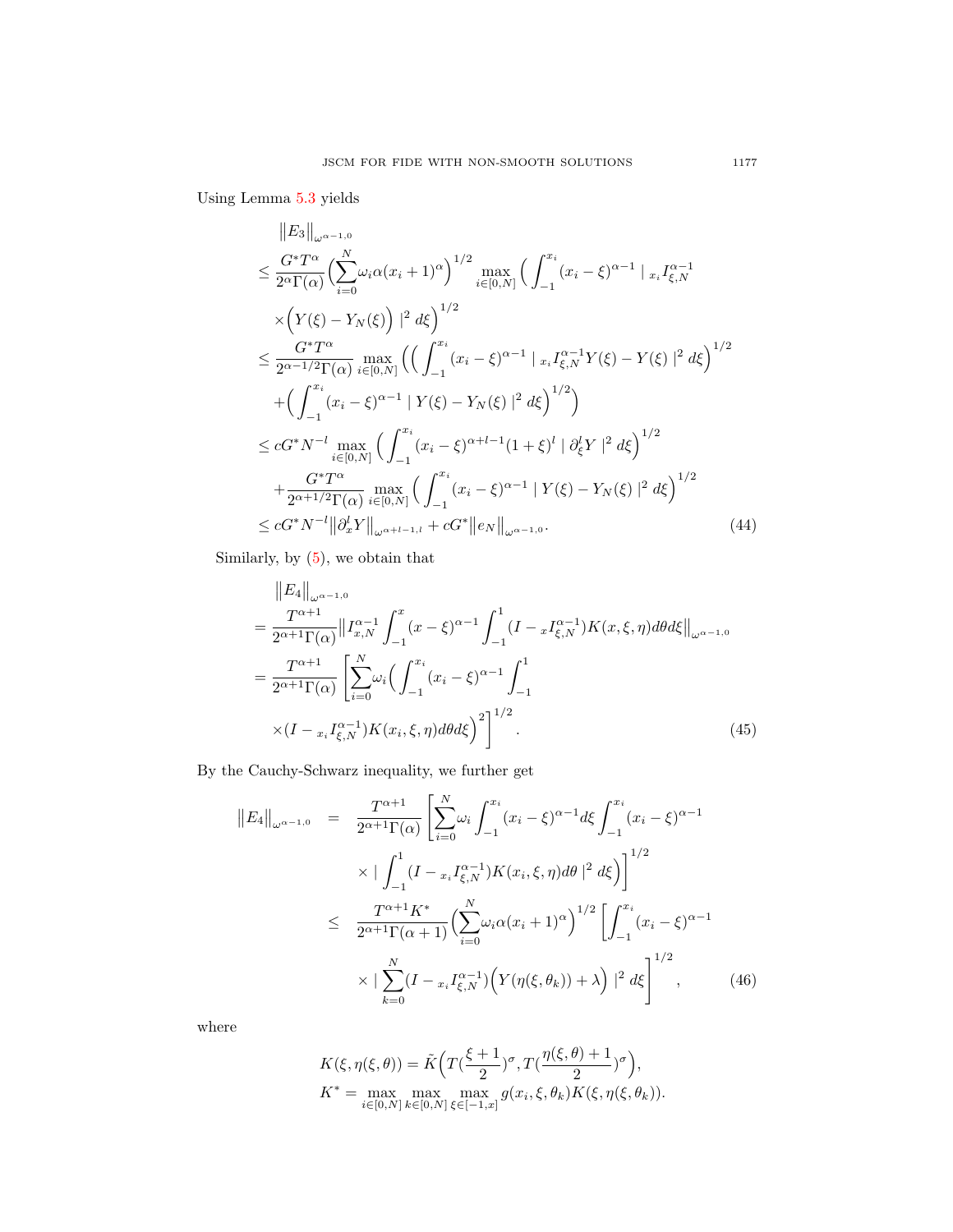Applying Lemma [5.3](#page-12-0) leads to

$$
||E_4||_{\omega^{\alpha-1,0}} \le c(N^{1-l} + N^{-l})K^* \Big(\sum_{i=0}^N \omega_i \alpha(x_i+1)^\alpha\Big)^{1/2} \max_{i \in [0,N]} \max_{k \in [0,N]} \max_{k \in [0,N]} \times \Big(\int_{-1}^{x_i} (x_i - \xi)^{\alpha+l-1} (1 + \xi)^l \mid \partial_{\xi}^l \Big(Y(\eta(\xi, \theta_k)) + \lambda\Big)^{2} d\xi\Big)^{1/2}
$$
  

$$
\le c(N^{1-l} + N^{-l})K^* \Big(\sum_{i=0}^N \omega_i \alpha(x_i+1)^\alpha\Big)^{1/2} \max_{i \in [0,N]} \max_{k \in [0,N]} \max_{k \in [0,N]} \times \Big(\int_{-1}^{x_i} (x_i - \xi)^{\alpha+l-1} (1 + \xi)^l \mid \partial_{\xi}^l Y(\eta(\xi, \theta_k)) \mid^2 d\xi\Big)^{1/2}.
$$
 (47)

By  $(41)$ ,

$$
||E_4||_{\omega^{\alpha-1,0}} \le c(N^{1-l} + N^{-l})K^* ||\partial_{\xi}^l Y(\cdot)||_{\omega^{\alpha+l-1,l}}.
$$
\n(48)

Similarly, using the Cauchy-Schwarz inequality, we further get

$$
\|E_5\|_{\omega^{\alpha-1,0}} \n= \frac{T^{\alpha+1}}{2^{\alpha+1}\Gamma(\alpha)} \|I_{x,N}^{\alpha-1} \int_{-1}^x (x-\xi)^{\alpha-1} \int_{-1}^1 x I_{\xi,N}^{\alpha-1} \hat{K}(x,\xi,\eta)(Y-Y_N) d\theta d\xi \|_{\omega^{\alpha-1,0}} \n= \frac{T^{\alpha+1}}{2^{\alpha+1}\Gamma(\alpha)} \left[ \sum_{i=0}^N \omega_i \int_{-1}^{x_i} (x_i-\xi)^{\alpha-1} d\xi \int_{-1}^{x_i} (x-\xi)^{\alpha-1} \left| \sum_{k=0}^N x_i I_{\xi,N}^{\alpha-1} \right| \right. \n\times \hat{K}(x,\xi,\eta(\xi,\theta_k))(Y-Y_N) \left|^2 d\xi \right]^{1/2}.
$$
\n(49)

From the above formula, we can get

$$
||E_5||_{\omega^{\alpha-1,0}}\n\leq \frac{T^{\alpha+1}K^*}{2^{\alpha+1}\Gamma(\alpha)} \left[ \sum_{i=0}^N \omega_i \int_{-1}^{x_i} (x_i - \xi)^{\alpha-1} d\xi \int_{-1}^{x_i} (x_i - \xi)^{\alpha-1} |\sum_{k=0}^N x_i I_{\xi,N}^{\alpha-1} \right]
$$
\n
$$
\times Y(\eta(\xi, \theta_k)) - Y(\eta(\xi, \theta_k)) + Y(\eta(\xi, \theta_k)) - Y_N(\eta(\xi, \theta_k))|^2 d\xi \right]^{1/2}
$$
\n
$$
\leq \frac{T^{\alpha+1}K^*}{2^{\alpha+1}\Gamma(\alpha+1)} \left( \sum_{i=0}^N \omega_i \alpha(x_i + 1)^{\alpha} \right)^{1/2} \max_{i \in [0, N]} \max_{k \in [0, N]} \left[ \int_{-1}^{x_i} (x_i - \xi)^{\alpha-1} |\sum_{k=0}^N x_i I_{\xi,N}^{\alpha-1} Y(\eta(\xi, \theta_k)) - Y(\eta(\xi, \theta_k))|^2 d\xi \right]^{1/2}
$$
\n
$$
+ \frac{cT^{\alpha+1}K^*}{2^{\alpha+1}\Gamma(\alpha+1)} \left( \sum_{i=0}^N \omega_i \alpha(x_i + 1)^{\alpha} \right)^{1/2} \max_{i \in [0, N]} \max_{k \in [0, N]} \left[ \int_{-1}^{x_i} (x_i - \xi)^{\alpha-1} |\sum_{k=0}^N (Y(\eta(\xi, \theta_k)) - Y_N(\eta(\xi, \theta_k)))|^2 d\xi \right]^{1/2} . \tag{50}
$$

Also using Lemma [5.3](#page-12-0) and [\(41\)](#page-15-0), we obtain

$$
||E_5||_{\omega^{\alpha-1,0}} \leq c(N^{1-l} + N^{-l})K^* \max_{i \in [0,N]} \max_{k \in [0,N]} \left( \int_{-1}^{x_i} (x_i - \xi)^{\alpha+l-1} (1 + \xi)^l \right)
$$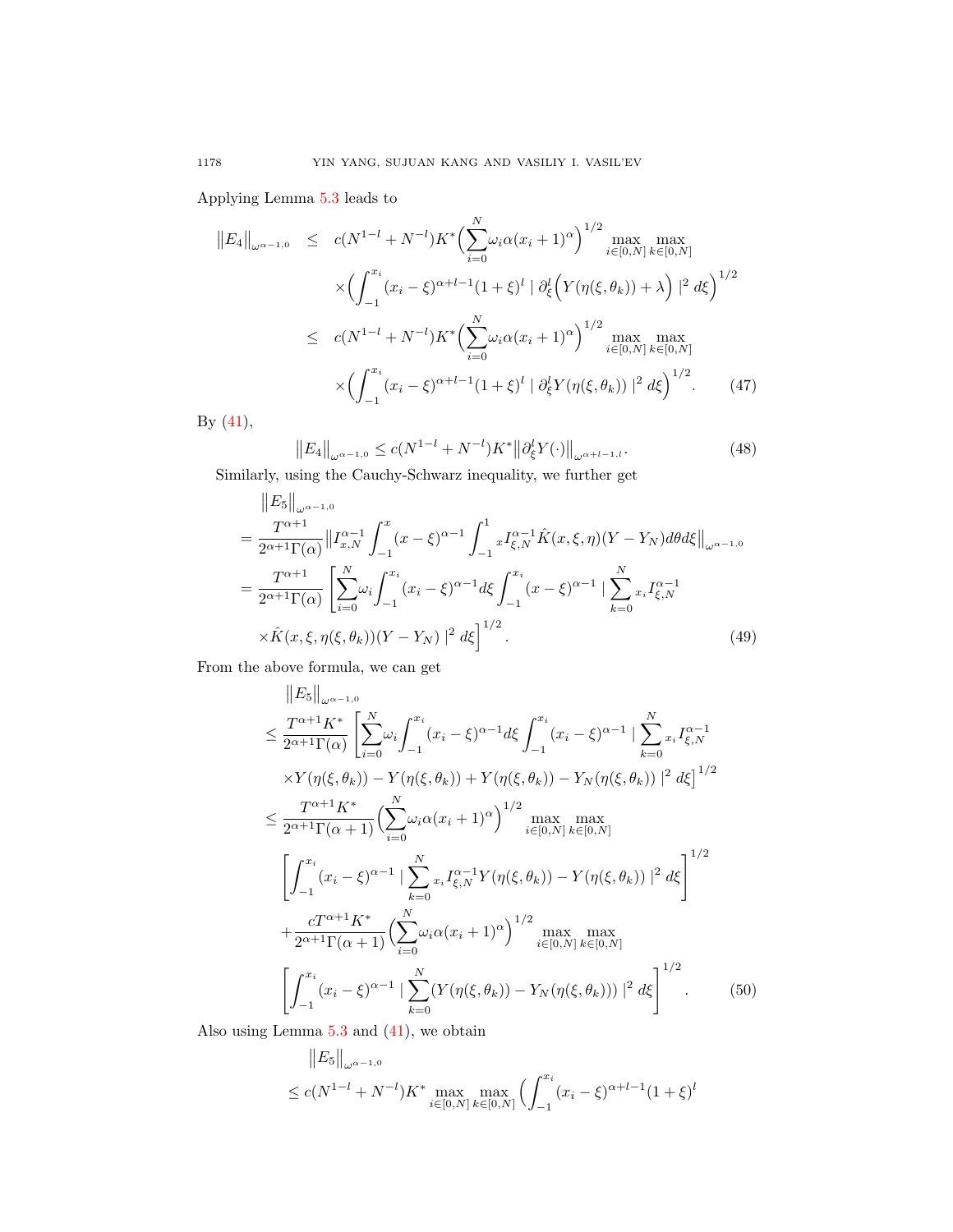$$
\times |\partial_{\xi}^{l} Y(\eta(\xi,\theta_{k}))|^{2} d\xi \Big)^{1/2} + c(N+1)K^{*}
$$
  
 
$$
\times \max_{i \in [0,N]} \max_{k \in [0,N]} \Big( \int_{-1}^{x_{i}} (x_{i} - \xi)^{\alpha-1} |Y(\eta(\xi,\theta_{k})) - Y_{N}(\eta(\xi,\theta_{k}))|^{2} d\xi \Big)^{1/2}.
$$

Drawn by the above formula,

$$
\|E_5\|_{\omega^{\alpha-1,0}} \le c(N^{1-l} + N^{-l})K^* \|\partial_x^l Y\|_{\omega^{\alpha+l-1,l}} + c(N+1)K^* \|e_N\|_{\omega^{\alpha-1,0}}.
$$
 (51)

In summary,

$$
||e_N||_{\omega^{\alpha-1,0}}\leq c(N^{1-l}+N^{-l})K^*||\partial_{\xi}^l Y||_{\omega^{\alpha+l-1,l}}+cN^{-l}G^*||\partial_{\xi}^l (Y+g)||_{\omega^{\alpha+l-1,l}}+cN^{-l}(1+NK^*+K^*+G^*)||\partial_x^l Y||_{\omega^{\alpha+l-1,l}}.
$$
\n(52)

## 5.2. Error analysis in  $L^{\infty}(\Lambda)$ .

**Theorem 5.6.** Let Y be the exact solution of the original equation [\(16\)](#page-6-3).  $Y_N$  is the numerical solution obtained by the discrete scheme [\(25\)](#page-9-1) combined with the approxi-mate equation [\(24\)](#page-9-3). Let  $\alpha \in (0,1)$ . Suppose that  $Y \in H_{\omega^{\alpha-1,0}}^l(\Lambda) \cap H_{w^{-1/2,-1/2}}^l(\Lambda)$ with  $1 \leq l \leq N+1$ , we conclude the following error estimate:

$$
||e_N||_{\infty} \leq cG^{**}N^{1/2-l}||\partial_{\xi}^l(Y(\xi)+g(\xi))||_{\omega^{\alpha+l-1,l}} + cN^{1-l}||Y||_{\omega^{-1/2,-1/2}} + c(G^{**}+NK^{**}+K^{**})N^{1/2-l}||\partial_x^lY||_{\omega^{\alpha+l-1,l}} + cK^{**}(N^{3/2-l}+N^{1/2-l})||\partial_{\xi}^lY||_{\omega^{\alpha+l-1,l}},
$$

where

$$
G^{**} = \max_{x \in [-1,1]} \max_{\xi \in [-1,x]} g(x,\xi),
$$
  

$$
K^{**} = \max_{x \in [-1,1]} \max_{\theta_k \in [-1,1]} \max_{\xi \in [-1,x]} g(x,\xi,\theta_k) K(\xi,\eta(\xi,\theta_k)).
$$

Proof. According to  $(32)$ ,

$$
||e_N||_{\infty} \le ||Y - I_{x,N}^{\alpha - 1}Y||_{\infty} + ||I_{x,N}^{\alpha - 1}Y - Y_N||_{\infty} \le \sum_{i=1}^5 ||E_i||_{\infty}.
$$
 (53)

By  $(5.1)$  and  $(5.2)$ , we deduce that

$$
||E_1||_{\infty} = ||Y - I_{x,N}^{\alpha-1}Y||_{\infty} = ||Y - I_{x,N}^{-1/2}Y + I_{x,N}^{\alpha-1}I_{x,N}^{-1/2}Y - I_{x,N}^{\alpha-1}Y||_{\infty}
$$
  
\n
$$
\leq (1 + ||I_{x,N}^{\alpha-1}||_{\infty}) ||Y - I_{x,N}^{-1/2}Y||_{\infty}
$$
  
\n
$$
\leq cN^{1-l} ||Y||_{\omega^{-1/2,-1/2}}.
$$
\n(54)

The Cauchy-Schwarz inequality, along with Lemmas [5.1](#page-11-0) and [5.3,](#page-12-0) lead to

$$
|E_2|
$$
  
=  $\frac{T^{\alpha}}{2^{\alpha}\Gamma(\alpha)} |I_{x,N}^{\alpha-1} \int_{-1}^{x} (x-\xi)^{\alpha-1} (I - {}_xI_{\xi,N}^{\alpha-1}) G(x,\xi) d\xi|$   
 $\leq \frac{T^{\alpha}}{2^{\alpha}\Gamma(\alpha)} ||I_{x,N}^{\alpha-1}||_{\infty} \max_{x \in [-1,1]} | \int_{-1}^{x} (x-\xi)^{\alpha-1} (I - {}_xI_{\xi,N}^{\alpha-1}) G(x,\xi) d\xi|$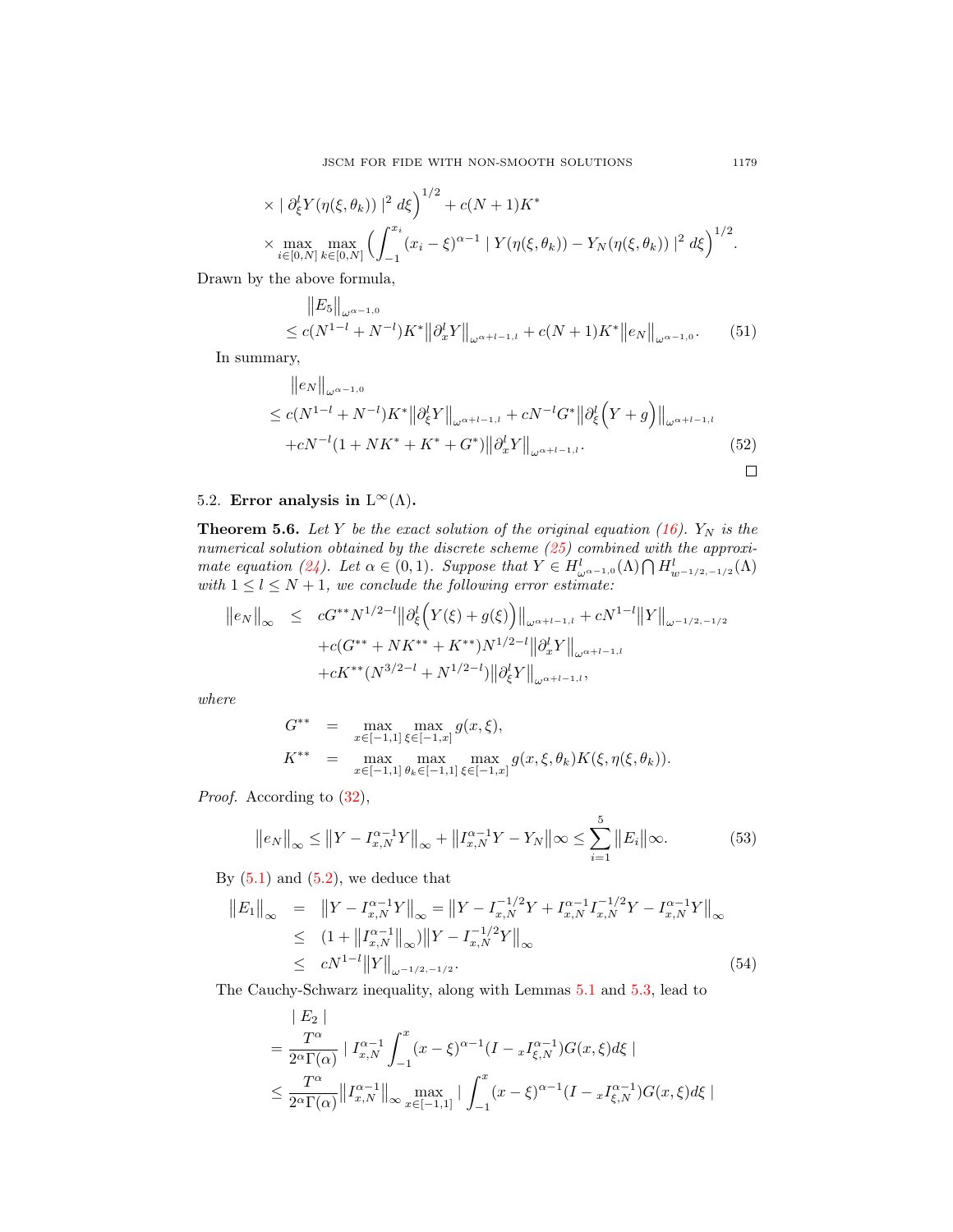1180 YIN YANG, SUJUAN KANG AND VASILIY I. VASIL'EV

$$
\leq cN^{1/2} \max_{x \in [-1,1]} \left| \int_{-1}^{x} (x - \xi)^{\alpha - 1} (I - xI_{\xi,N}^{\alpha - 1}) G(x, \xi) d\xi \right|
$$
\n
$$
\leq cN^{1/2} \max_{x \in [-1,1]} \left[ \int_{-1}^{x} (x - \xi)^{\alpha - 1} d\xi \int_{-1}^{x} (x - \xi)^{\alpha - 1} (I - xI_{\xi,N}^{\alpha - 1}) \times |G(x, \xi)|^2 d\xi \right]^{1/2}
$$
\n
$$
\leq cG^{**} N^{1/2 - l} \max_{x \in [-1,1]} \left[ \int_{-1}^{x} (x - \xi)^{\alpha - 1} (1 + \xi)^l | \partial_{\xi}^l (Y(\xi) + g(\xi)) |^2 d\xi \right]^{1/2}
$$
\n
$$
\leq cG^{**} N^{1/2 - l} ||\partial_{\xi}^l (Y(\xi) + g(\xi))||_{\omega^{\alpha + l - 1, l}},
$$
\n(55)

where

$$
g(\xi) = \left(\tilde{g}(T(\frac{\xi+1}{2})^{\sigma}) + \lambda\right), \quad G^{**} = \max_{x \in [-1,1]} \max_{\xi \in [-1,x]} g(x,\xi).
$$

Similarly, by Lemma [5.1](#page-11-0) and the Cauchy-Schwarz inequality, we obtain

$$
\begin{split}\n&= \frac{T^{\alpha}}{2^{\alpha} \Gamma(\alpha)} \mid I_{x,N}^{\alpha-1} \int_{-1}^{x} (x - \xi)^{\alpha-1} x I_{\xi,N}^{\alpha-1} \left( \hat{G}(x,\xi)(Y - Y_N) \right) d\xi \mid \\
&\leq \frac{T^{\alpha}}{2^{\alpha} \Gamma(\alpha)} \left\| I_{x,N}^{\alpha-1} \right\|_{\infty} \max_{x \in [-1,1]} \left| \int_{-1}^{x} (x - \xi)^{\alpha-1} x I_{\xi,N}^{\alpha-1} \left( \hat{G}(x,\xi)(Y - Y_N) \right) d\xi \mid \\
&\leq \frac{T^{\alpha}}{2^{\alpha} \Gamma(\alpha)} N^{1/2} \max_{x \in [-1,1]} \left( \int_{-1}^{x_i} (x_i - \xi)^{\alpha-1} d\xi \int_{-1}^{x_i} (x_i - \xi)^{\alpha-1} \\
&\times \left| x I_{\xi,N}^{\alpha-1} \left( \hat{G}(x,\xi)(Y - Y_N) \right) \right) \right|^{2} d\xi \right)^{1/2}.\n\end{split} \tag{56}
$$

Using the Lemma [5.3](#page-12-0) yields

$$
|E_3|
$$
  
\n
$$
\leq cN^{1/2} \max_{x \in [-1,1]} \left( \int_{-1}^{x_i} (x_i - \xi)^{\alpha - 1} | x I_{\xi,N}^{\alpha - 1} (\hat{G}(x,\xi)(Y - Y_N)) |^2 d\xi \right)^{1/2}
$$
  
\n
$$
\leq cG^{**} N^{1/2} \max_{x \in [-1,1]} \left[ \int_{-1}^x (x - \xi)^{\alpha - 1} | x I_{\xi,N}^{\alpha - 1} Y(\xi) - Y(\xi) |^2 + | Y(\xi) - Y_N(\xi) |^2 d\xi \right]^{1/2}
$$
  
\n
$$
\leq cG^{**} N^{1/2 - l} ||\partial_x^l Y||_{\omega^{\alpha + l - 1, l}} + cG^{**} N^{1/2} ||e_N||_{\omega^{\alpha - 1, 0}}.
$$
\n(57)

By Lemma [5.1,](#page-11-0)

$$
|E_{4}|
$$
\n
$$
= \frac{T^{\alpha+1}}{2^{\alpha+1}\Gamma(\alpha)} |I_{x,N}^{\alpha-1} \int_{-1}^{x} (x-\xi)^{\alpha-1} \int_{-1}^{1} (I - xI_{\xi,N}^{\alpha-1}) K(x,\xi,\eta) d\theta d\xi|
$$
\n
$$
\leq \frac{T^{\alpha+1}}{2^{\alpha+1}\Gamma(\alpha)} ||I_{x,N}^{\alpha-1}||_{\infty} \max_{x \in [-1,1]} | \int_{-1}^{x} (x-\xi)^{\alpha-1} \int_{-1}^{1} (I - xI_{\xi,N}^{\alpha-1})
$$
\n
$$
\times K(x,\xi,\eta) d\theta d\xi|
$$
\n
$$
\leq cN^{1/2} \max_{x \in [-1,1]} | \int_{-1}^{x} (x-\xi)^{\alpha-1} \int_{-1}^{1} (I - xI_{\xi,N}^{\alpha-1}) K(x,\xi,\eta) d\theta d\xi |.
$$
\n(58)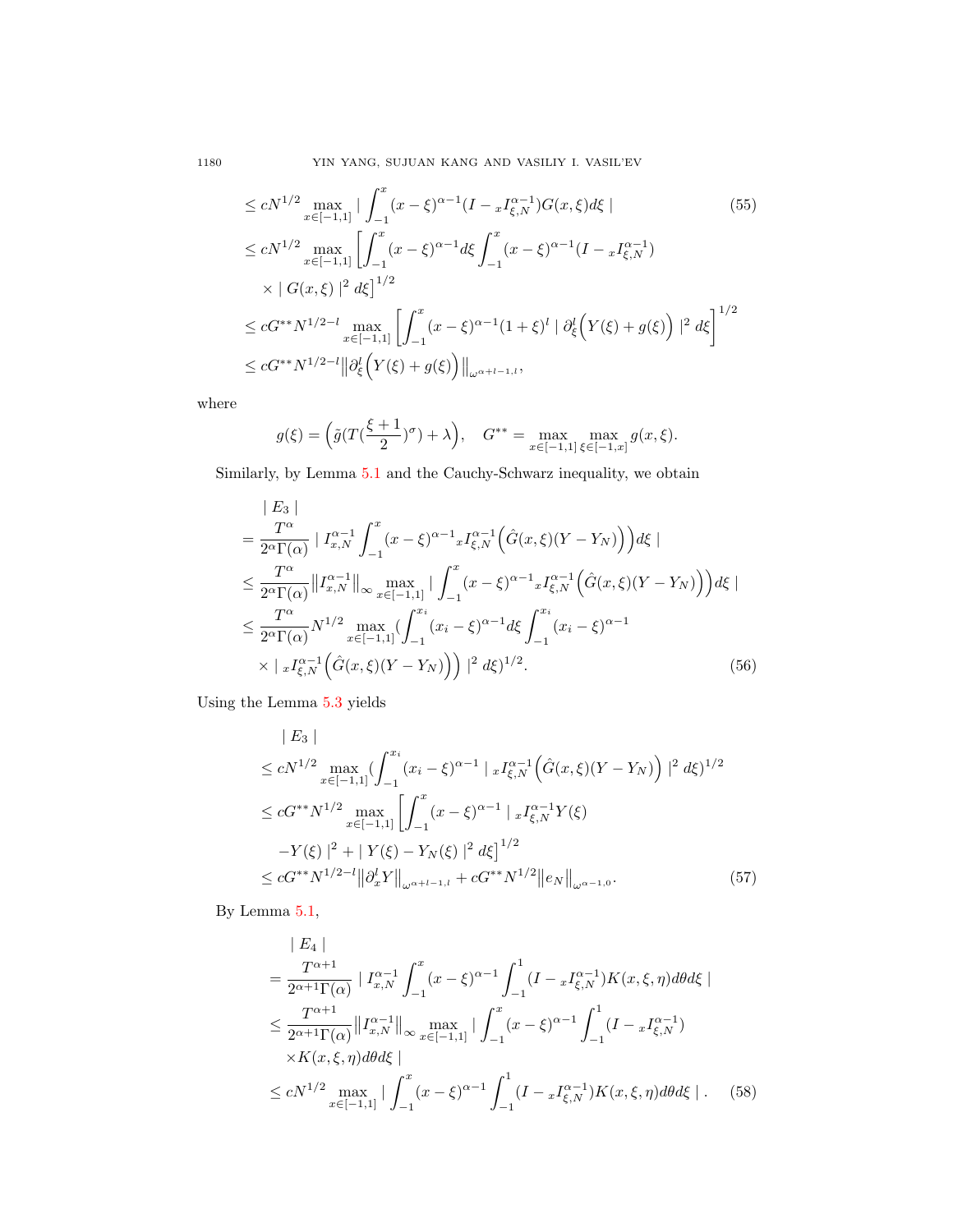We obtain from the Cauchy-Schwarz inequality that

$$
|E_4|
$$
  
\n
$$
\leq cN^{1/2} \max_{x \in [-1,1]} \left[ \int_{-1}^x (x - \xi)^{\alpha - 1} \left| \int_{-1}^1 (I - x I_{\xi,N}^{\alpha - 1}) K(x, \xi, \eta) \right|^2 d\theta d\xi \right]^{1/2}
$$
  
\n
$$
\leq cN^{1/2} \max_{x \in [-1,1]} \left[ \int_{-1}^x (x - \xi)^{\alpha - 1} \left| \sum_{k=0}^N (I - x I_{\xi,N}^{\alpha - 1}) K(x, \xi, \eta) \right|^2 d\xi \right]^{1/2}
$$
  
\n
$$
\leq cK^{**} (N^{3/2 - l} + N^{1/2 - l}) \max_{x \in [-1,1]} \max_{x \in [-1,1]} \left[ \int_{-1}^x (x - \xi)^{\alpha + l - 1} K(x, \xi, \eta) \right]^2 d\xi
$$
  
\n
$$
\leq cK^{**} (N^{3/2 - l} + N^{1/2 - l}) ||\partial_{\xi}^l Y||_{\omega^{\alpha + l - 1, l}}, \tag{59}
$$

where

$$
\begin{split} K(\xi,\eta(\xi,\theta))&=\tilde{K}\Big(T\big(\frac{\xi+1}{2}\big)^{\sigma},T\big(\frac{\eta(\xi,\theta)+1}{2}\big)^{\sigma}\Big),\\ K^{**}&=\max_{x\in[-1,1]}\max_{\theta_{k}\in[-1,1]}\max_{\xi\in[-1,x]}g(x,\xi,\theta_{k})K(\xi,\eta(\xi,\theta_{k})). \end{split}
$$

By Lemma [5.1](#page-11-0) and [5.3,](#page-12-0)

$$
|E_{5}|
$$
\n
$$
= \frac{T^{\alpha+1}}{2^{\alpha+1}\Gamma(\alpha)} |I_{x,N}^{\alpha-1} \int_{-1}^{x} (x-\xi)^{\alpha-1} \int_{-1}^{1} x I_{\xi,N}^{\alpha-1} \hat{K}(x,\xi,\eta)(Y-Y_{N}) d\theta d\xi|
$$
\n
$$
\leq \frac{T^{\alpha+1}}{2^{\alpha+1}\Gamma(\alpha)} ||I_{x,N}^{\alpha-1}||_{\infty} \max_{x \in [-1,1]} |\int_{-1}^{x} (x-\xi)^{\alpha-1} \int_{-1}^{1} x I_{\xi,N}^{\alpha-1}
$$
\n
$$
\times \hat{K}(x,\xi,\eta)(Y-Y_{N}) d\theta d\xi|
$$
\n
$$
\leq cN^{1/2} \max_{x \in [-1,1]} |\int_{-1}^{x} (x-\xi)^{\alpha-1} \int_{-1}^{1} x I_{\xi,N}^{\alpha-1} \hat{K}(x,\xi,\eta)(Y-Y_{N}) d\theta d\xi|.
$$
\n(60)

We further get from the Cauchy-Schwarz inequality that

$$
|E_5|
$$
  
\n
$$
\leq cN^{1/2} \max_{x \in [-1,1]} \left[ \int_{-1}^x (x - \xi)^{\alpha - 1} d\xi \int_{-1}^x (x - \xi)^{\alpha - 1} \right] \int_{-1}^1 x I_{\xi,N}^{\alpha - 1} \hat{K}(x, \xi, \eta)
$$
  
\n
$$
\times (Y - Y_N) d\theta \Big|^2 d\xi \Big|^{1/2}
$$
  
\n
$$
\leq cN^{1/2} \max_{x \in [-1,1]} \left[ \int_{-1}^x (x - \xi)^{\alpha - 1} \Big| \int_{-1}^1 x I_{\xi,N}^{\alpha - 1} \hat{K}(x, \xi, \eta) (Y - Y_N) d\theta \Big|^2 d\xi \right]^{1/2}
$$
  
\n
$$
\leq cK^{**} N^{1/2} \max_{x \in [-1,1]} \times \left[ \int_{-1}^x (x - \xi)^{\alpha - 1} \Big| \sum_{k=0}^N x I_{\xi,N}^{\alpha - 1} \Big( Y(\eta(\xi, \theta_k)) - Y_N(\eta(\xi, \theta_k)) \Big) \Big|^2 d\xi \right]^{1/2}
$$
  
\n
$$
\leq c(N^{3/2} + N^{1/2}) K^{**} \max_{x \in [-1,1]} \max_{\theta_k \in [-1,1]} \max_{\theta_k \in [-1,1]} \left[ \sum_{k=0}^x (x - \xi)^{\alpha - 1} \Big| \frac{x I_{\xi,N}^{\alpha - 1} Y(\eta(\xi, \theta_k)) - Y(\eta(\xi, \theta_k)) \Big|^2 d\xi \right]^{1/2}
$$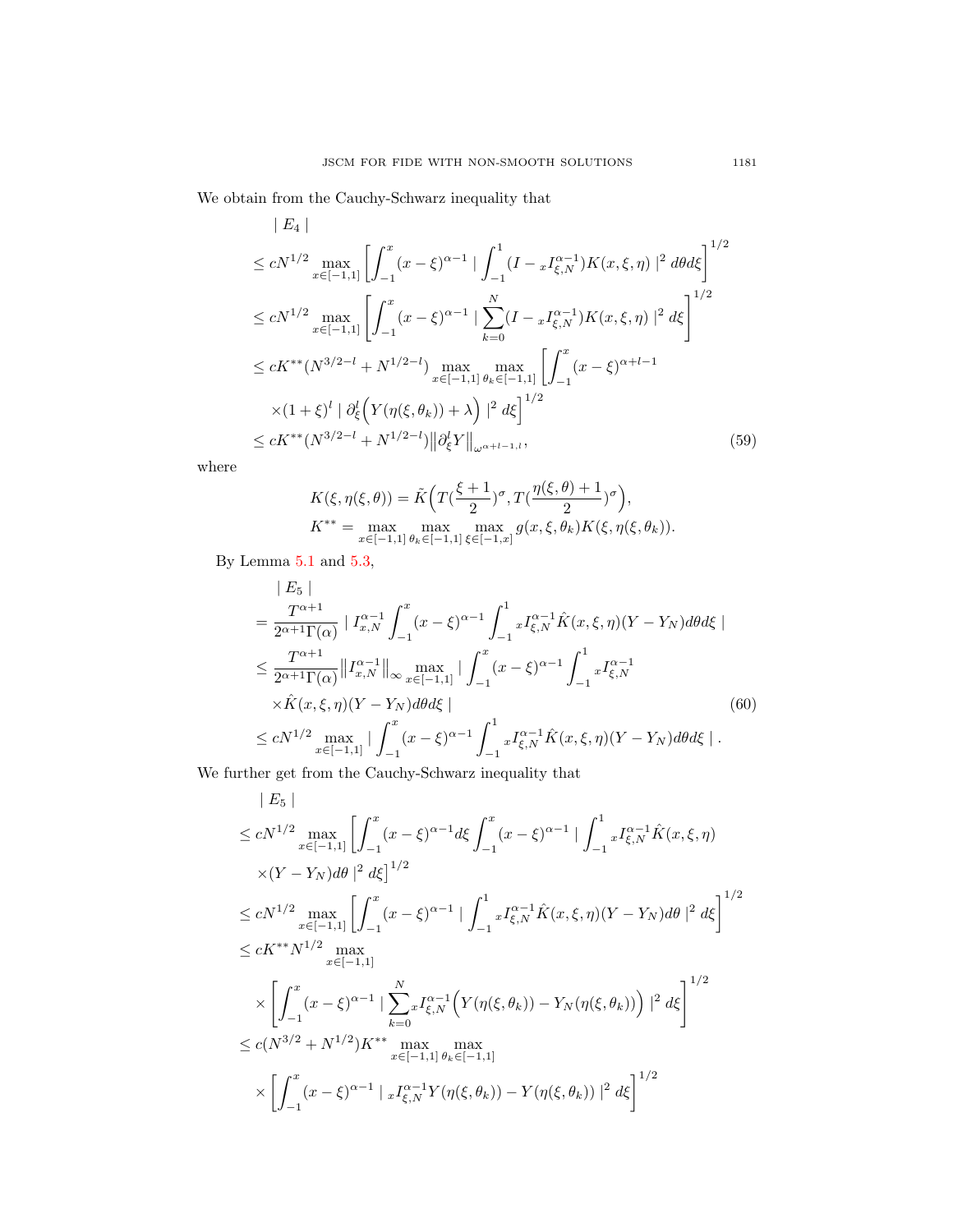$$
+c(N^{3/2} + N^{1/2})K^{**} \max_{x \in [-1,1]} \max_{\theta_k \in [-1,1]} \left[ \chi_{\theta_k}(\xi, \theta_k) - Y_N(\eta(\xi, \theta_k)) \right]^2 d\xi^{1/2}.
$$
 (61)

It follows from Lemma [5.3](#page-12-0) that  $\mathbf{E}$  =  $\mathbf{E}$ 

$$
|E_5|
$$
  
\n
$$
\leq (N^{3/2} + N^{1/2})K^{**} \max_{x \in [-1,1]} \max_{\theta_k \in [-1,1]} \left[ \int_{-1}^x (x - \xi)^{\alpha+l-1,l} (1 + \xi)^l \times |\partial_{\xi}^l Y(\eta(\xi, \theta_k))|^2 d\xi \right]^{1/2} + c(N^{3/2-l} + N^{1/2-l})K^{**} \max_{x \in [-1,1]} \times \max_{\theta_k \in [-1,1]} \left[ \int_{-1}^x (x - \xi)^{\alpha-1} |e_N(\eta(\xi, \theta_k))|^2 d\xi \right]^{1/2}
$$
  
\n
$$
\leq c(N^{3/2-l} + N^{1/2-l})K^{**} ||\partial_x^l Y||_{\omega^{\alpha+l-1,l}} + c(N^{3/2} + N^{1/2})K^{**} ||e_N||_{\omega^{\alpha-1,0}}.
$$
 (62)

In summary, we get

$$
\|e_N\|_{\infty} \le cG^{**} N^{1/2-l} \|\partial_{\xi}^l \Big(Y(\xi) + g(\xi)\Big)\|_{\omega^{\alpha+l-1,l}} + cN^{1-l} \|Y\|_{\omega^{-1/2,-1/2}} + c(G^{**} + NK^{**} + K^{**}) N^{1/2-l} \|\partial_x^l Y\|_{\omega^{\alpha+l-1,l}} + cK^{**} (N^{3/2-l} + N^{1/2-l}) \|\partial_{\xi}^l Y\|_{\omega^{\alpha+l-1,l}}.
$$
\n(63)

 $\Box$ 

The theorem is proved.

<span id="page-21-0"></span>6. Numerical tests. In this section, we give numerical examples to illustrate the feasibility and efficiency of the method.

6.1. Example 1. We consider the following fractional integro-differential equation:

$$
{}_{0}^{c}D_{t}^{\frac{2}{3}}y(t) = \Gamma(\frac{5}{3}) - t^{\frac{8}{3}} - \beta(1, \frac{5}{3})t^{\frac{5}{3}} - t^2y(t) + \int_{0}^{t} y(\tau)d\tau,
$$
  
\n
$$
y_{0} = 0, \quad t \in [0, 1].
$$
\n(64)

The exact solution is  $t^{\frac{2}{3}}$ .

In the table [1,](#page-22-0) we list  $L^{\infty}$ - and  $L^2_{\omega^{\alpha-1,0}}$ -error with  $N = 10$  and  $\sigma$  takes values of 1-9. As can be seen from the table, for  $\sigma$  takes values of 3, 6 and 9, which are multiples of 3, the error decreases faster and the convergence is better. Through a lot of numerical experiments, we conclude that not for all  $\sigma$  taking multiple value of 3, the convergence is better. One cannot predict that the greater the value of  $\sigma$  is, the better the convergence is. There is a critical point, which is the value of 27. For  $\sigma$  takes values of 2 to 27, the error convergence is better than that without smoothing transformation. To be more intuitive, we give a comparison of the exact solution and numerical solution with  $N = 10$  $N = 10$  $N = 10$  and  $\sigma = 1, 3, 6$ , and 9 in Figures 1 and [2.](#page-23-0) And in Figure [3,](#page-23-1) we give  $L^{\infty}$ - and  $L^2_{\omega^{\alpha-1,0}}$ -error between the exact solution and the numerical solution with  $N = 10$  and  $\sigma = 1$  to 9 and 28. Obviously, the error deceases faster when the value of 3, 6 and 9, which is the multiple of 3. Moreover, at the value of 28, the error convergence effect does not work well without smoothing transformation.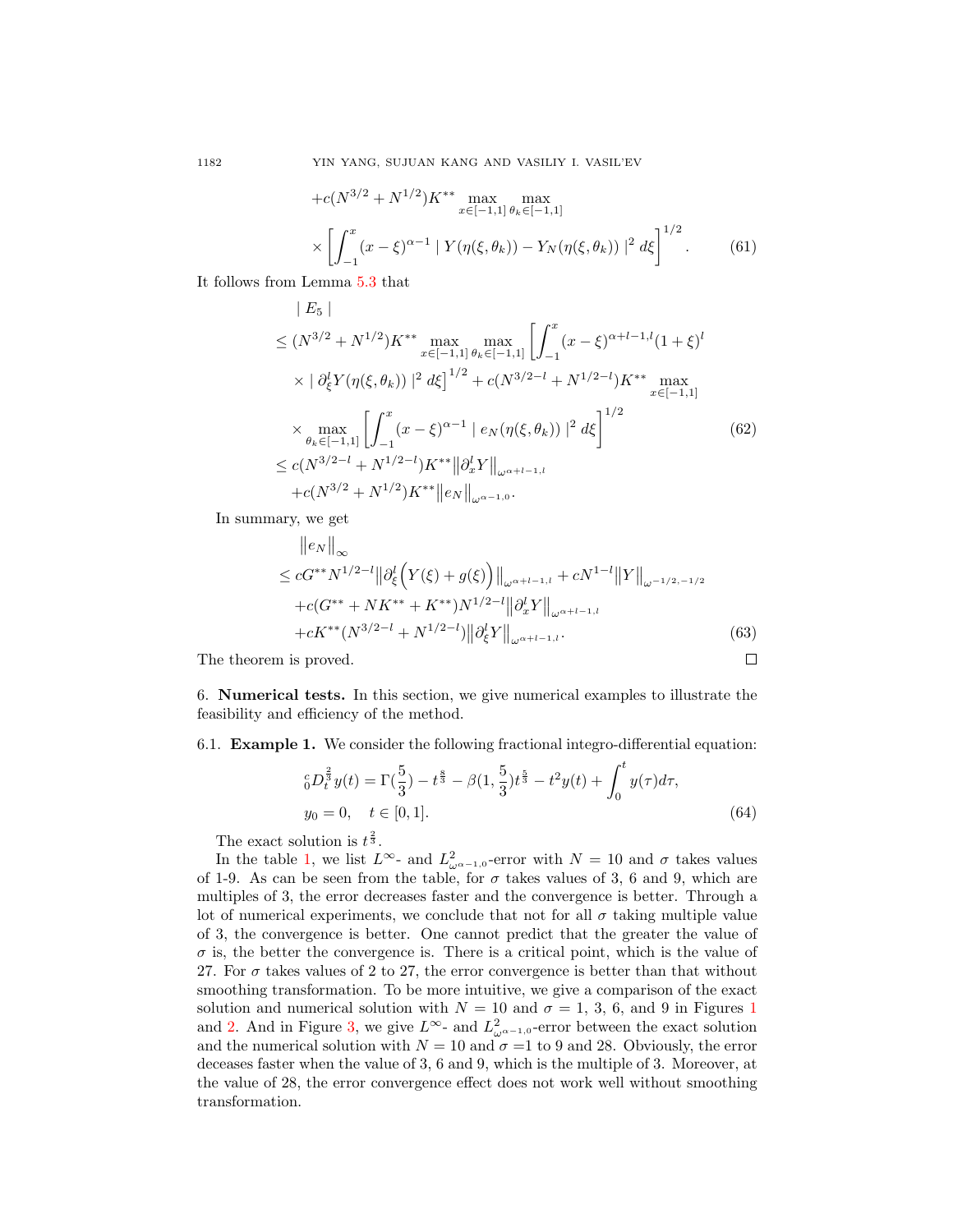| $\boldsymbol{N}$ | $\sigma = 1$           |                   | $\sigma = 2$                             |            | $\sigma = 3$           |                   |
|------------------|------------------------|-------------------|------------------------------------------|------------|------------------------|-------------------|
|                  | $  u-U  _{L^{\infty}}$ | $  u - U  _{L^2}$ | $  u - U  _{L^{\infty}}   u - U  _{L^2}$ |            | $  u-U  _{L^{\infty}}$ | $  u - U  _{L^2}$ |
| $\overline{2}$   | 4.31E-03               | $4.31E-03$        | $4.12E-04$                               | 5.06E-04   | 3.21E-05               | 3.14E-05          |
| $\overline{4}$   | 7.92E-04               | 7.07E-04          | 2.76E-05                                 | 2.84E-05   | 2.34E-08               | 1.87E-08          |
| 6                | $2.63E-04$             | 2.32E-04          | 5.37E-06                                 | $4.37E-06$ | $1.44E-11$             | $1.05E-11$        |
| 8                | 1.15E-04               | $1.01E-04$        | $1.32E-06$                               | $1.05E-06$ | $3.00E-15$             | 1.76E-15          |
| 10               | $6.01E-0.5$            | $5.26E-05$        | 4.08E-07                                 | $3.32E-07$ | $2.33E-15$             | 1.20E-15          |

<span id="page-22-0"></span>TABLE 1. The  $L^{\infty}$ - and  $L^2_{\omega^{\alpha-1,0}}$ -error for  $N = 10$  and  $\sigma$  takes values of 1-9.

| $\boldsymbol{N}$ | $\sigma = 4$                             |            | $\sigma = 5$           |                 | $\sigma = 6$           |                 |
|------------------|------------------------------------------|------------|------------------------|-----------------|------------------------|-----------------|
|                  | $  u - U  _{L^{\infty}}   u - U  _{L^2}$ |            | $  u-U  _{L^{\infty}}$ | $  u-U  _{L^2}$ | $  u-U  _{L^{\infty}}$ | $  u-U  _{L^2}$ |
| $\overline{2}$   | $6.47E-03$                               | $6.21E-03$ | 1.30E-02               | $1.24E-02$      | 1.72E-02               | $1.65E-02$      |
| 4                | 1.70E-05                                 | 1.29E-05   | $2.40E-05$             | 1.75E-05        | $6.46E-09$             | $4.82E-0.9$     |
| 6                | 7.51E-07                                 | 5.35E-07   | 4.86E-07               | 3.18E-07        | $8.14E-10$             | 5.29E-10        |
| 8                | $7.42E-08$                               | 5.85E-08   | 3.20E-08               | $2.20E-08$      | 5.97E-12               | 3.60E-12        |
| 10               | 1.46E-08                                 | $1.05E-08$ | $4.08E-09$             | 2.89E-09        | 3.76E-14               | 1.94E-14        |

| $\boldsymbol{N}$ | $\sigma = 7$           |                 | $\sigma = 8$           |                 | $\sigma = 9$           |                 |
|------------------|------------------------|-----------------|------------------------|-----------------|------------------------|-----------------|
|                  | $  u-U  _{L^{\infty}}$ | $  u-U  _{L^2}$ | $  u-U  _{L^{\infty}}$ | $  u-U  _{L^2}$ | $  u-U  _{L^{\infty}}$ | $  u-U  _{L^2}$ |
| $\overline{2}$   | 1.84E-02               | 1.77E-02        | 1.68E-02               | $1.61E-02$      | 1.27E-02               | $1.21E-02$      |
| 4                | $0.31E - 0.3$          | $0.22E-0.3$     | $1.03E-03$             | $0.73E-03$      | $2.13E-03$             | $1.52E-03$      |
| 6                | 5.14E-07               | 3.09E-07        | 8.26E-07               | 4.92E-07        | 3.70E-07               | 2.28E-07        |
| 8                | 1.20E-08               | $6.94E-09$      | $1.11E-08$             | 5.96E-09        | $9.08E - 10$           | $5.12E-10$      |
| 10               | $7.20E-10$             | $4.42E-10$      | $4.26E-10$             | $2.40E-10$      | 3.16E-11               | 1.68E-11        |



<span id="page-22-1"></span>FIGURE 1. The exact solution and numerical solution for  ${\cal N}=10$ and  $\sigma$  =1 and 3.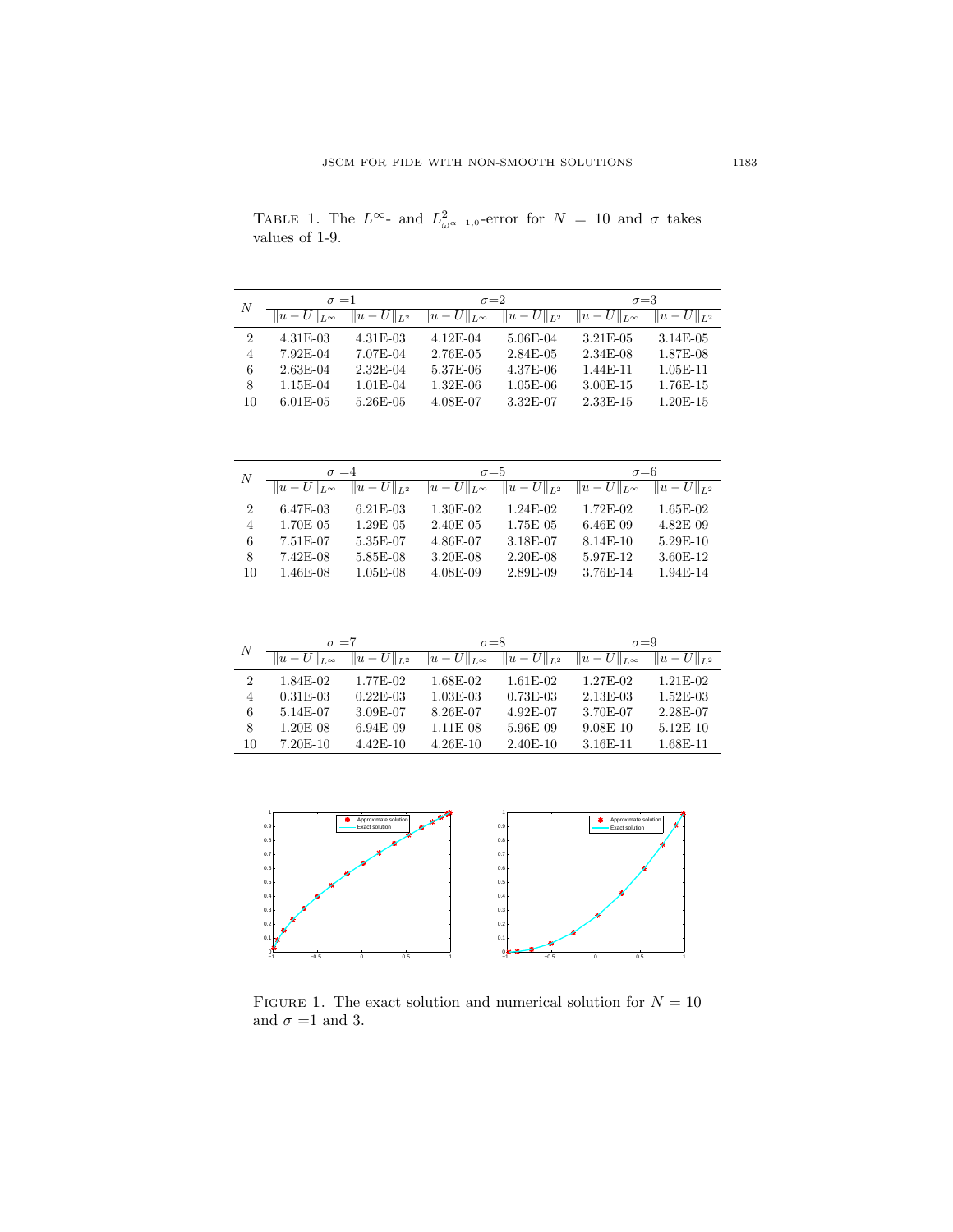

<span id="page-23-0"></span>FIGURE 2. The exact solution and numerical solution for  $N = 10$ and  $\sigma = 6$  and 9.



<span id="page-23-1"></span>FIGURE 3. For  $N = 10$ ,  $\sigma$  takes values of 1-9 and 28, the error of  $L^{\infty}$  and  $L^2_{\omega^{\alpha-1,0}}$  changes as the collocation point N increases.

### 6.2. Example 2. Consider

$$
{}_{0}^{c}D_{t}^{\frac{1}{2}}y(t) = f(t) + \int_{0}^{t} t\tau y(\tau)d\tau, \quad t \in [0, 1],
$$
  
\n
$$
y_{0} = 0,
$$
  
\nwhere  $f(t) = \frac{\sqrt{\pi}}{2}BesselJ[0, \sqrt{t}] - t\left(-2(-6+t)\sqrt{t}cos\sqrt{t} + 6(-2+t)sin\sqrt{t}\right).$  (65)

The exact solution is  $sin\sqrt{t}$ .

We list the  $L^{\infty}$ - and  $L^2_{\omega^{\alpha-1,0}}$ -error with  $N = 10$  and  $\sigma$  takes values of 1-6 in Table [2.](#page-24-0) From the table, we can also see that when  $\sigma$  takes values of 2 and 4, which is the multiple of 2, the error decreases faster. And through a large number of numerical experiments, we get a critical point of  $\sigma$ , which is the value of 14. When  $\sigma$  takes values of 2-13, the error convergence is better than that without smoothing transformation. For the sake of intuition, we give a comparison when  $N = 10$  and σ takes values of 1, 2 and 4 in Figure [4.](#page-24-1) In Figures [5,](#page-25-0) the  $L^∞$ - and  $L^2_{ω<sup>α-1,0</sup>}$ -error between the exact solution and the numerical solution are given when  $N = 10$  and  $\sigma$  takes values 1-6 and 14. It clear that when  $\sigma$  takes values of 2 and 4, which are multiples of 2, the error is smaller. While  $\sigma$  takes the value of 14, the error is worse than that without smoothing transformation.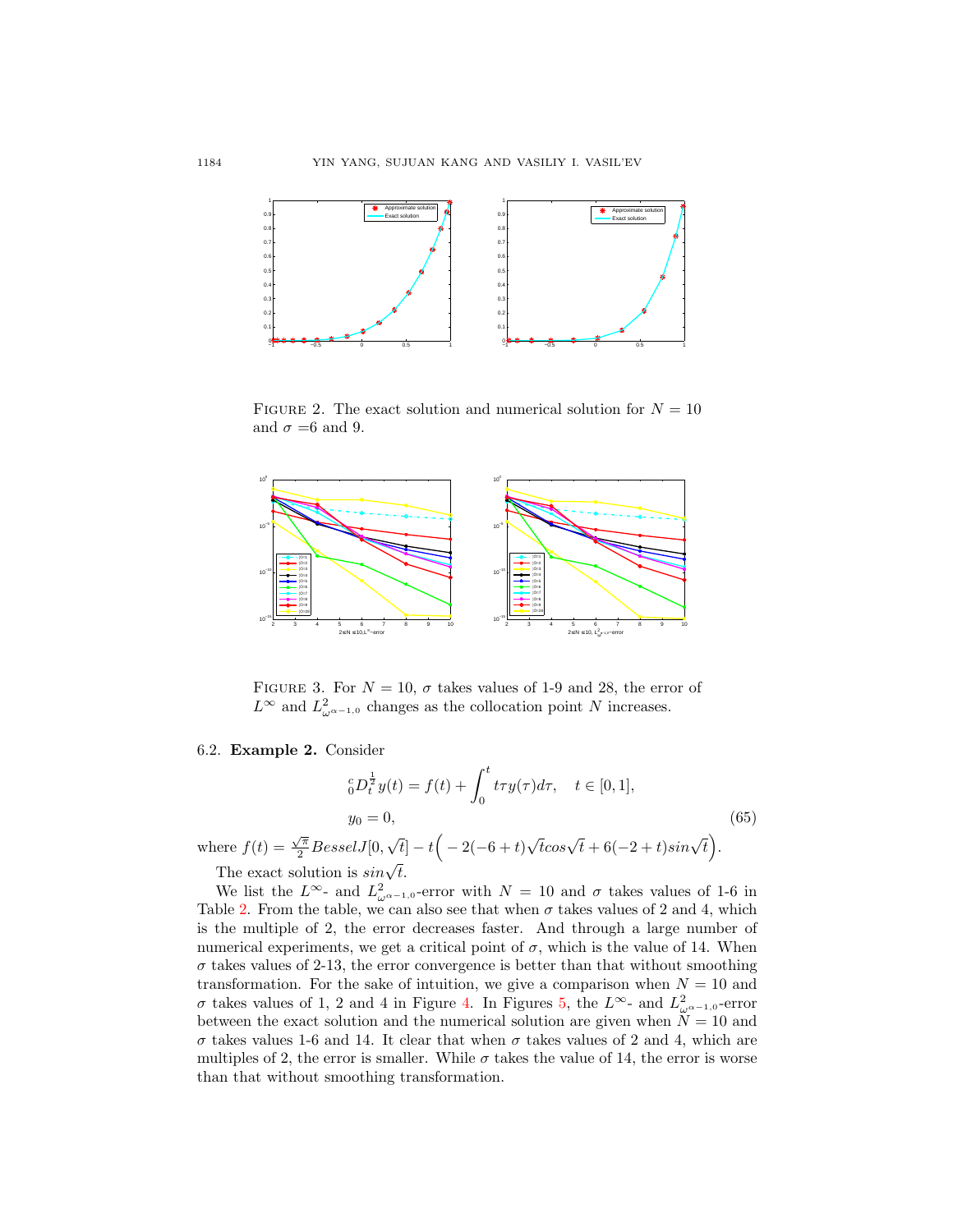<span id="page-24-0"></span>TABLE 2. The  $L^{\infty}$ - and  $L^2_{\omega^{\alpha-1,0}}$ -error for  $N = 10$  and  $\sigma$  takes values of 1-6.

| $\boldsymbol{N}$ | $\sigma = 1$   |            | $\sigma = 2$ |            | $\sigma = 3$ |            |
|------------------|----------------|------------|--------------|------------|--------------|------------|
|                  |                |            |              |            |              |            |
|                  | $\overline{2}$ | 3.13E-04   | 4.55E-04     | 2.79E-04   | 3.21E-04     | 1.86E-03   |
| $\overline{4}$   | 2.30E-05       | 2.85E-05   | 2.11E-07     | 1.85E-07   | 3.37E-06     | 3.58E-06   |
| 6                | 4.27E-06       | $5.23E-06$ | $1.62E-10$   | $1.54E-10$ | 5.11E-07     | 4.18E-07   |
| 8                | 1.38E-06       | $1.51E-06$ | $1.01E-13$   | 8.56E-14   | 6.87E-08     | $6.62E-08$ |
| 10               | 5.29E-07       | 5.61E-07   | 4.77E-15     | $4.36E-15$ | 1.88E-08     | 1.57E-08   |

| N              | $\sigma = 4$           |                   | $\sigma = 5$                             |            | $\sigma = 6$           |                 |
|----------------|------------------------|-------------------|------------------------------------------|------------|------------------------|-----------------|
|                | $  u-U  _{L^{\infty}}$ | $  u - U  _{L^2}$ | $  u - U  _{L^{\infty}}   u - U  _{L^2}$ |            | $  u-U  _{L^{\infty}}$ | $  u-U  _{L^2}$ |
| $\overline{2}$ | $3.94E-03$             | $4.53E-03$        | 5.31E-03                                 | $6.11E-03$ | 3.86E-03               | $4.44E-03$      |
| 4              | 2.70E-05               | 2.51E-05          | 1.38E-04                                 | 1.27E-04   | 4.51E-04               | $4.12E-04$      |
| 6              | 3.23E-07               | 2.62E-07          | 8.69E-07                                 | 7.52E-07   | $1.09E-06$             | 9.15E-07        |
| 8              | 1.44E-09               | $1.12E-09$        | 5.54E-08                                 | $3.90E-08$ | 1.67E-07               | 1.18E-07        |
| 10             | 3.14E-11               | 2.70E-11          | $2.06E-09$                               | $1.61E-09$ | 3.68E-09               | $2.52E-09$      |



<span id="page-24-1"></span>FIGURE 4. The exact solution and numerical solution for  $N = 10$ and  $\sigma=1, 2$  and 4.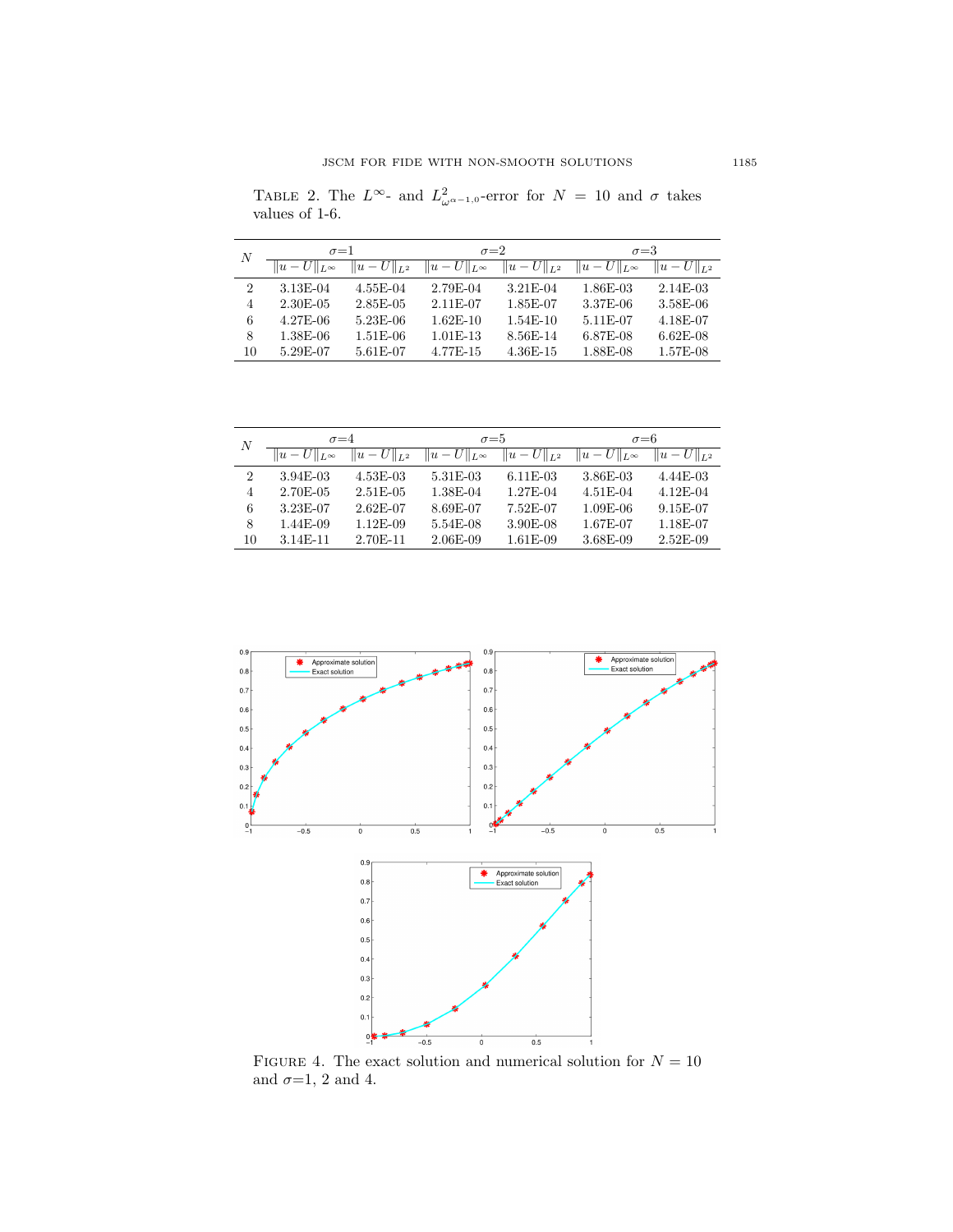

<span id="page-25-0"></span>FIGURE 5. For  $N = 10$  and  $\sigma$  takes values of 1-6 and 14, the error of  $L^{\infty}$  and  $L^{2}_{\omega^{\alpha-1,0}}$  changes as the collocation point N increases.

6.3. Example 3. Consider the following equation

$$
{}_{0}^{c}D_{t}^{\frac{1}{4}}y(t) = f(t) + \int_{0}^{t} te^{\tau}y(\tau)d\tau, \quad t \in [0,1],
$$
  

$$
y_{0} = 0,
$$
 (66)

where  $f(t) = \frac{t}{4} \left( 2e^t (3 - 2t) \right)$ √  $\bar{t} - 3\sqrt{\pi}Erfi$  $\sqrt{t}$  +  $\frac{3\sqrt{\pi}t^{\frac{1}{4}}}{\Gamma(\frac{9}{4})}$ . √

The exact solution is  $y(t) = t\sqrt{t}$ .

In Table [3,](#page-25-1) We list the  $L^{\infty}$ - and  $L^2_{\omega^{\alpha-1,0}}$ -error when  $N = 10$  and  $\sigma$  takes values of 1-6. From the table, when  $\sigma$  takes the value of 4, which is the multiple of 4, the error decreases faster and the convergence is better. Through a lot of numerical experiments, we derive a critical point of the  $\sigma$ , which is the value of 8. When  $\sigma$  takes values of 2-7, the error is better than the situation that the smoothing transformation is not performed. We give a comparison when  $N = 10$  and  $\sigma$  takes values of 1, 2 and 4 in Figures [6.](#page-26-1) In Figure [7,](#page-26-2) the  $L^{\infty}$ - and  $L^2_{\omega^{\alpha-1,0}}$ -error are given when  $N = 10$  and  $\sigma$  takes values of 1-6 and 8. Obviously, when  $\sigma$  takes multiples of 4, the error decreases faster. However, when  $\sigma$  takes the value of 8, the error is not good without smoothing transformation.

<span id="page-25-1"></span>TABLE 3. The  $L^{\infty}$ -and  $L^2_{\omega^{\alpha-1,0}}$ -error for  $N = 10$  and  $\sigma$  takes values of 1-6.

| $\boldsymbol{N}$ | $\sigma = 1$           |                            | $\sigma = 2$                          |                                   | $\sigma = 3$                      |                   |
|------------------|------------------------|----------------------------|---------------------------------------|-----------------------------------|-----------------------------------|-------------------|
|                  | $  u-U  _{L^{\infty}}$ | $\overline{\ u-U\ _{L^2}}$ | $\overline{\ u-U\ }_{L^\infty}$       | $\ \overline{u}-U\ _{L^2}$        | $\overline{\ u} - U\ _{L^\infty}$ | $  u-U  _{L^2}$   |
| $\overline{2}$   | 3.34E-04               | $6.18E-04$                 | $3.65E-03$                            | 6.78E-03                          | 3.94E-02                          | 6.96E-02          |
| $\overline{4}$   | 5.68E-05               | $9.69E-05$                 | $3.54E-06$                            | 5.57E-06                          | 1.79E-04                          | 2.87E-04          |
| 6                | 1.17E-05               | 1.97E-05                   | 1.77E-08                              | 2.78E-08                          | 5.01E-07                          | 7.54E-07          |
| 8                | 3.58E-06               | $6.02E-06$                 | 1.66E-09                              | $2.60E-09$                        | 3.82E-09                          | 4.57E-09          |
| 10               | 1.39E-06               | $2.33E-06$                 | $2.68E-10$                            | 4.17E-10                          | 2.67E-10                          | $2.90E-10$        |
|                  |                        |                            |                                       |                                   |                                   |                   |
| $\boldsymbol{N}$ | $\sigma = 4$           |                            | $\sigma = 5$                          |                                   | $\sigma = 6$                      |                   |
|                  | $  u-U  _{L^{\infty}}$ | $U\ _{L^2}$<br>$  u -$     | $\overline{U}\ _{L^\infty}$<br>$ u -$ | $\overline{U}\ _{L^2}$<br>$  u -$ | $  u-U  _{L^{\infty}}$            | $  u - U  _{L^2}$ |
| $\overline{2}$   | 7.75E-02               | 1.37E-01                   | 9.07E-02                              | $1.60E-01$                        | 8.04E-02                          | $1.42E - 01$      |
| $\overline{4}$   | 7.27E-04               | $1.25E-03$                 | $1.02E - 03$                          | $1.21E-03$                        | 2.33E-03                          | 3.89E-03          |
| 6                | 1.27E-05               | 1.84E-05                   | 1.00E-04                              | 1.47E-04                          | 3.62E-04                          | 5.36E-04          |
| 8                | $6.24E-08$             | 8.53E-08                   | 1.10E-06                              | $1.50E-06$                        | 8.27E-06                          | $1.13E-05$        |
| 10               | $2.09E-10$             | 2.73E-10                   | 8.63E-09                              | $1.13E-08$                        | 1.15E-07                          | 1.50E-07          |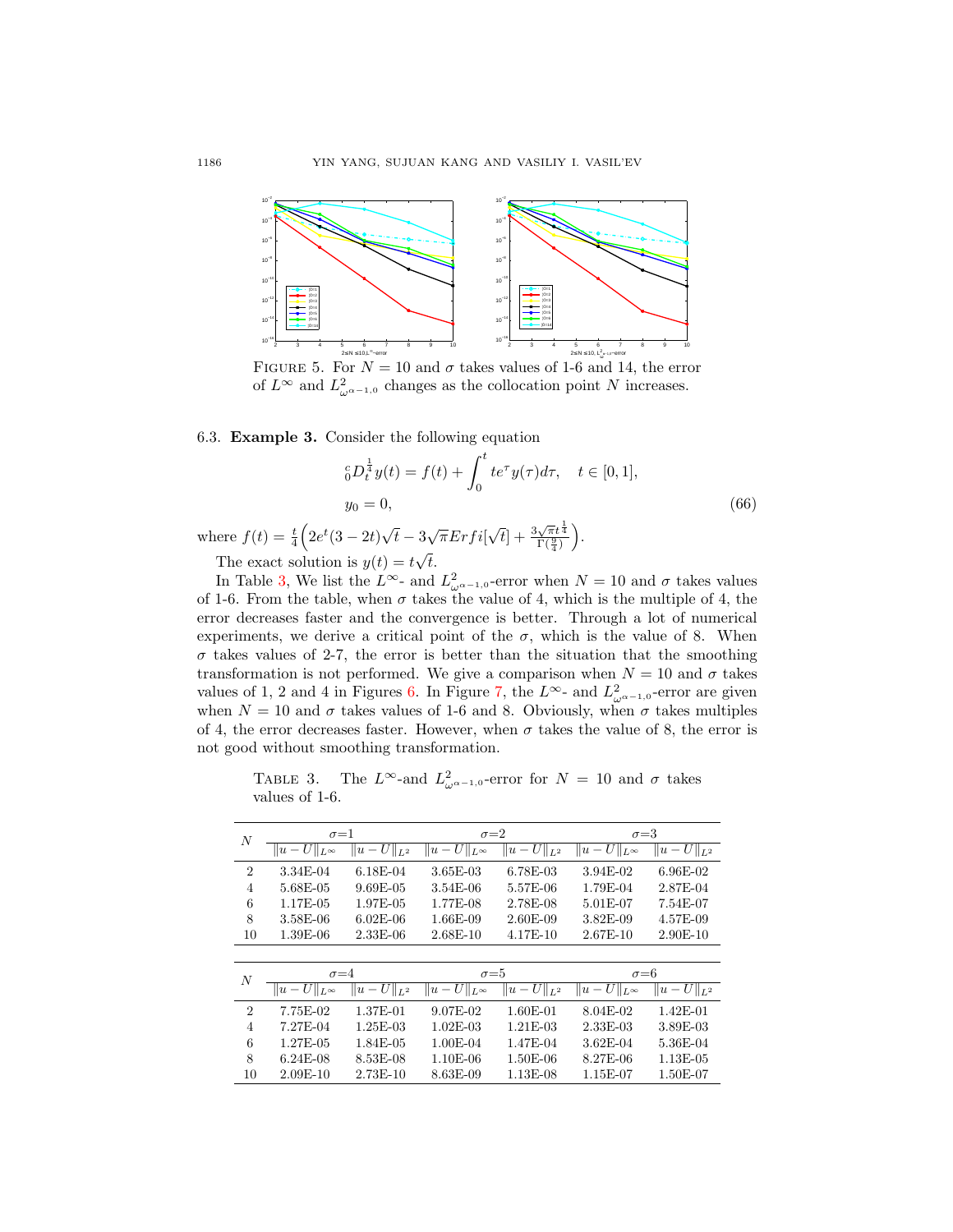

<span id="page-26-1"></span>FIGURE 6. The exact solution and numerical solution for  $N = 10$ and  $\sigma=1$ , 2 and 4.



<span id="page-26-2"></span>FIGURE 7. For  $N = 10$  and  $\sigma$  takes values of 1-6 and 8, the error of  $L^{\infty}$  and  $L^{2}_{\omega^{\alpha-1,0}}$  changes as the collocation point N increases.

<span id="page-26-0"></span>7. Conclusion. In this paper, we first study in detail the reason why the fractional integro-differential equation has non-smooth solution. We eliminate the singularity of the solution by introducing a smooth transformation. Then we use the Jacobi spectral-collocation method with global and high precision characteristics to solve the transformed equation. Particularly, we have proved that the convergence rate for non-smooth solutions can be enhanced by using a suitable smoothing transformation, which allows us to adjust a parameter in the solution in view of a priori known regularity of the given data. The proposed scheme has many advantages, including (i) ease of implementation, (ii) lower computational cost, and (iii) exponential accuracy. In addition, we give a theoretical proof of the convergence of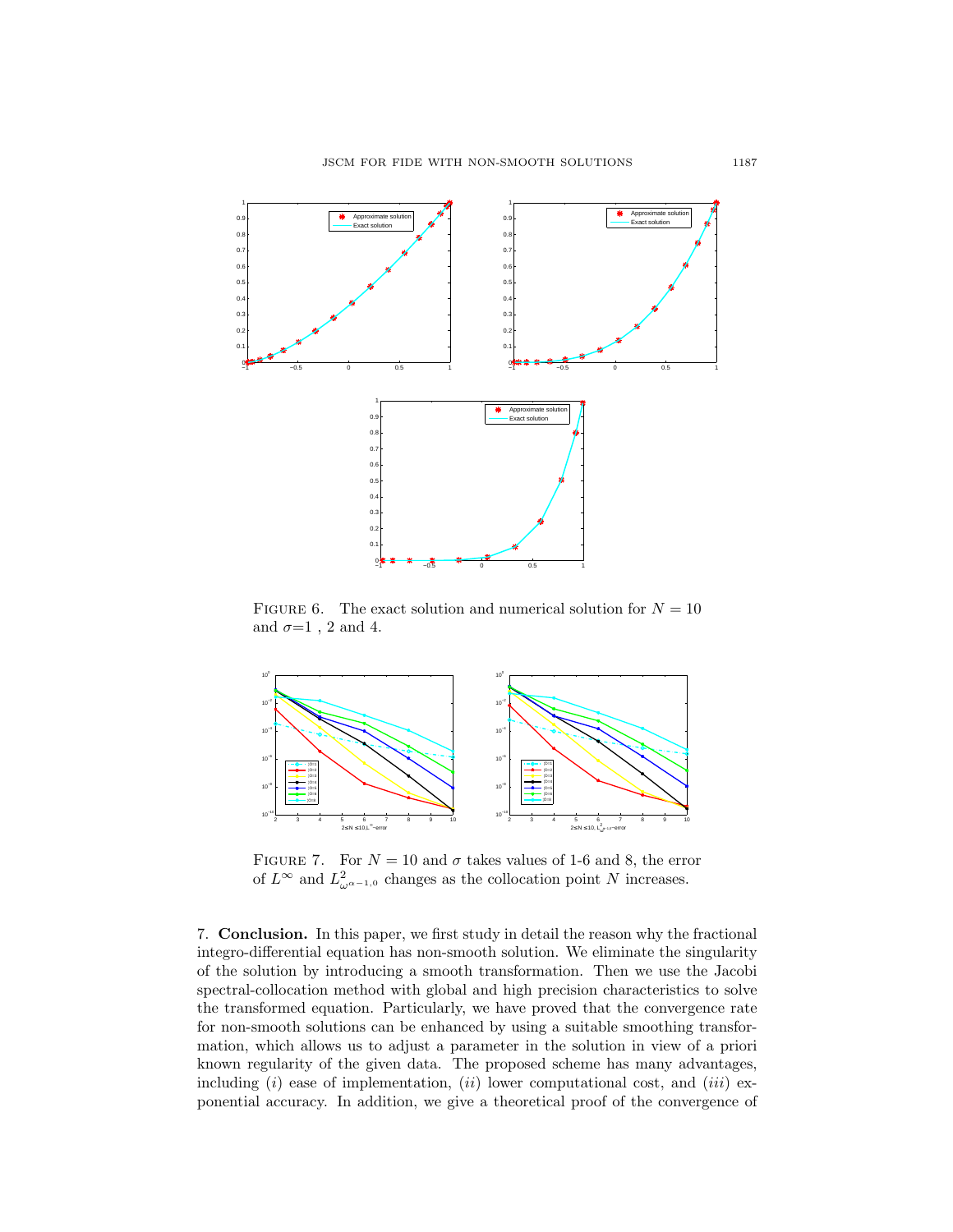collocation method, in both  $L^{\infty}$ -norm and  $L^{2}_{\omega^{\alpha,\beta}}$ -norm. Finally, we give some specific numerical examples. The numerical results confirm the validity of scheme and the correctness of the conclusions for solving the fractional integro-differential equation. This indicates that the proposed scheme possesses a good prospect in solving fractional integro-differential equations with non-smooth solutions. Next, we will apply the methods in this paper to solve the nonlinear fractional integro-differential equations.

Acknowledgments. This work was supported by National Natural Science Foundation of China Project (11671342, 11771369, and 11931003), the Project of Scientic Research Fund of the Hunan Provincial Science and Technology Department (2020JJ2027, 2018WK4006, and 2019YZ3003), and the Key Project of Hunan Provincial Department of Education (17A210).

#### **REFERENCES**

- <span id="page-27-3"></span>[\[1\]](http://www.ams.org/mathscinet-getitem?mr=MR2318922&return=pdf) W. M. Ahmad and R. EL-Khazali, [Fractional-order dynamical models of love,](http://dx.doi.org/10.1016/j.chaos.2006.01.098) *Chaos Solitons* Fractals, 33 (2007), 1367–1375.
- <span id="page-27-4"></span>[\[2\]](http://www.ams.org/mathscinet-getitem?mr=MR2527812&return=pdf) A. Arikoglu and I. Ozkol, [Solution of fractional integro-differential equations by using frac](http://dx.doi.org/10.1016/j.chaos.2007.08.001)[tional differential transform method,](http://dx.doi.org/10.1016/j.chaos.2007.08.001) Chaos Solitons Fractals, 40 (2009), 521–529.
- <span id="page-27-7"></span>[\[3\]](http://www.ams.org/mathscinet-getitem?mr=MR3436444&return=pdf) A. H. Bhrawy and M. A. Zaky, [Shifted fractional-order Jacobi orthogonal functions: Applica](http://dx.doi.org/10.1016/j.apm.2015.06.012)[tion to a system of fractional differential equations,](http://dx.doi.org/10.1016/j.apm.2015.06.012) Appl. Math. Model., 40 (2016), 832–845.
- <span id="page-27-17"></span>[4] H. Brunner, Theory and Numerical Solution of Volterra Functional Integral Equations, HIT Summer Seminar, 2010.
- <span id="page-27-16"></span>[\[5\]](http://www.ams.org/mathscinet-getitem?mr=MR2128285&return=pdf) H. Brunner, [Collocation Methods for Volterra Integral and Related Functional Differential](http://dx.doi.org/10.1017/CBO9780511543234) [Equations](http://dx.doi.org/10.1017/CBO9780511543234), Cambridge University Press, 2004.
- <span id="page-27-18"></span>[\[6\]](http://www.ams.org/mathscinet-getitem?mr=MR723827&return=pdf) H. Brunner, [Nonpolynomial spline collocation for Volterra equations with weakly singular](http://dx.doi.org/10.1137/0720080) [kernel,](http://dx.doi.org/10.1137/0720080) SIAM J. Numer. Anal., 20 (1983), 1106–1119.
- <span id="page-27-14"></span>[\[7\]](http://www.ams.org/mathscinet-getitem?mr=MR2042821&return=pdf) P. Baratella and A. P. Orsi, [A new approach to the numerical solution of weakly singular](http://dx.doi.org/10.1016/j.cam.2003.08.047) [Volterra integral equations,](http://dx.doi.org/10.1016/j.cam.2003.08.047) J. Comput. Appl. Math., 163 (2004), 401–418.
- <span id="page-27-2"></span>[8] A. Carpinteri and F. Mainardi, Fractals and Fractional Calculus in Continuum Mechanics, Springer Verlag, 1997.
- <span id="page-27-12"></span>[\[9\]](http://www.ams.org/mathscinet-getitem?mr=MR2552221&return=pdf) Y. Chen and T. Tang, [Convergence analysis of the Jacobi spectral-collocation methods for](http://dx.doi.org/10.1090/S0025-5718-09-02269-8) [Volterra integral equationS with a weakly singular kernel,](http://dx.doi.org/10.1090/S0025-5718-09-02269-8) Math. Comp., 79 (2010), 147-167.
- <span id="page-27-9"></span>[\[10\]](http://www.ams.org/mathscinet-getitem?mr=MR3556072&return=pdf) K. Du, [On well-conditioned spectral collocation and spectral methods by the integral refor](http://dx.doi.org/10.1137/15M1046629)[mulation,](http://dx.doi.org/10.1137/15M1046629) SIAM J. Sci. Comput., 38 (2016), A3247–A3263.
- <span id="page-27-15"></span>[\[11\]](http://www.ams.org/mathscinet-getitem?mr=MR3271032&return=pdf) F. Ghoreishi and P. Mokhtary, [Spectral collocation method for multi-order fractional differ](http://dx.doi.org/10.1142/s0219876213500722)[ential equations,](http://dx.doi.org/10.1142/s0219876213500722) Int. J. Comput. Methods, 11 (2014), 1350072, 23 pp.
- <span id="page-27-11"></span>[\[12\]](http://www.ams.org/mathscinet-getitem?mr=MR3704857&return=pdf) Z. Hao and W. Cao, [An improved algorithm based on finite difference schemes for fractional](http://dx.doi.org/10.1007/s10915-017-0417-8) [Boundary Value Problems with nonsmooth solution,](http://dx.doi.org/10.1007/s10915-017-0417-8) J. Sci. Comput., 73 (2017), 395–415.
- <span id="page-27-0"></span>[13] J. H. He, Nonlinear Oscillation with Fractional Derivative and its Cahpinpalications, International Conference on Vibrating Engineering98, 1998.
- <span id="page-27-1"></span>[14] J. H. He, Some applications of nonlinear fractional differential equations and therir approximations, Bulletin of Science Technology and Society, 15 (1999), 86–90.
- <span id="page-27-10"></span>[\[15\]](http://www.ams.org/mathscinet-getitem?mr=MR3574589&return=pdf) C. Huang, Y. J. Jiao, L. L. Wang and Z. M. Zhang, [Optimal fractional integration precon](http://dx.doi.org/10.1137/16M1059278)[ditioning and error analysis of fractional collocation method using nodal generalized Jacobi](http://dx.doi.org/10.1137/16M1059278) [functions,](http://dx.doi.org/10.1137/16M1059278) SIAM J. Numer. Anal., 54 (2016), 3357–3387.
- <span id="page-27-5"></span>[\[16\]](http://www.ams.org/mathscinet-getitem?mr=MR2824701&return=pdf) L. Huang, X. F. Li, Y. L. Zhao and X. Y. Duan, [Approximate solution of fractional integro](http://dx.doi.org/10.1016/j.camwa.2011.03.037)[differential equations by Taylor expansion method,](http://dx.doi.org/10.1016/j.camwa.2011.03.037) Comput. Math. Appl., 62 (2011), 1127– 1134.
- <span id="page-27-6"></span>[\[17\]](http://www.ams.org/mathscinet-getitem?mr=MR3663820&return=pdf) M. Jani, D. Bhatta and S. Javadi, [Numerical solution of fractional integro-differential equa](http://dx.doi.org/10.1007/s40314-019-0896-3)[tions with nonlocal conditions,](http://dx.doi.org/10.1007/s40314-019-0896-3)  $Appl.$   $Appl.$   $Math., 12$   $(2017), 98-111.$
- <span id="page-27-8"></span>[\[18\]](http://www.ams.org/mathscinet-getitem?mr=MR3429567&return=pdf) Y. J. Jiao, L. L. Wang and C. Huang, [Well-conditioned fractional collocation methods using](http://dx.doi.org/10.1016/j.jcp.2015.10.029) [fractional Birkhoff interpolation basis,](http://dx.doi.org/10.1016/j.jcp.2015.10.029) J. Comput. Phys., 305 (2016), 1–28.
- <span id="page-27-13"></span>[\[19\]](http://www.ams.org/mathscinet-getitem?mr=MR2305783&return=pdf) M. Kolk and A. Pedas, Smoothing transformation and piecewise polynomial collocation for weakly singular Volterra integro-differential equations with weakly singular kernels, WSEAS Trans. Math., 6 (2007), 537–544. <http://www.crm.umontreal.ca/AARMS07/pdf/pedas.pdf>